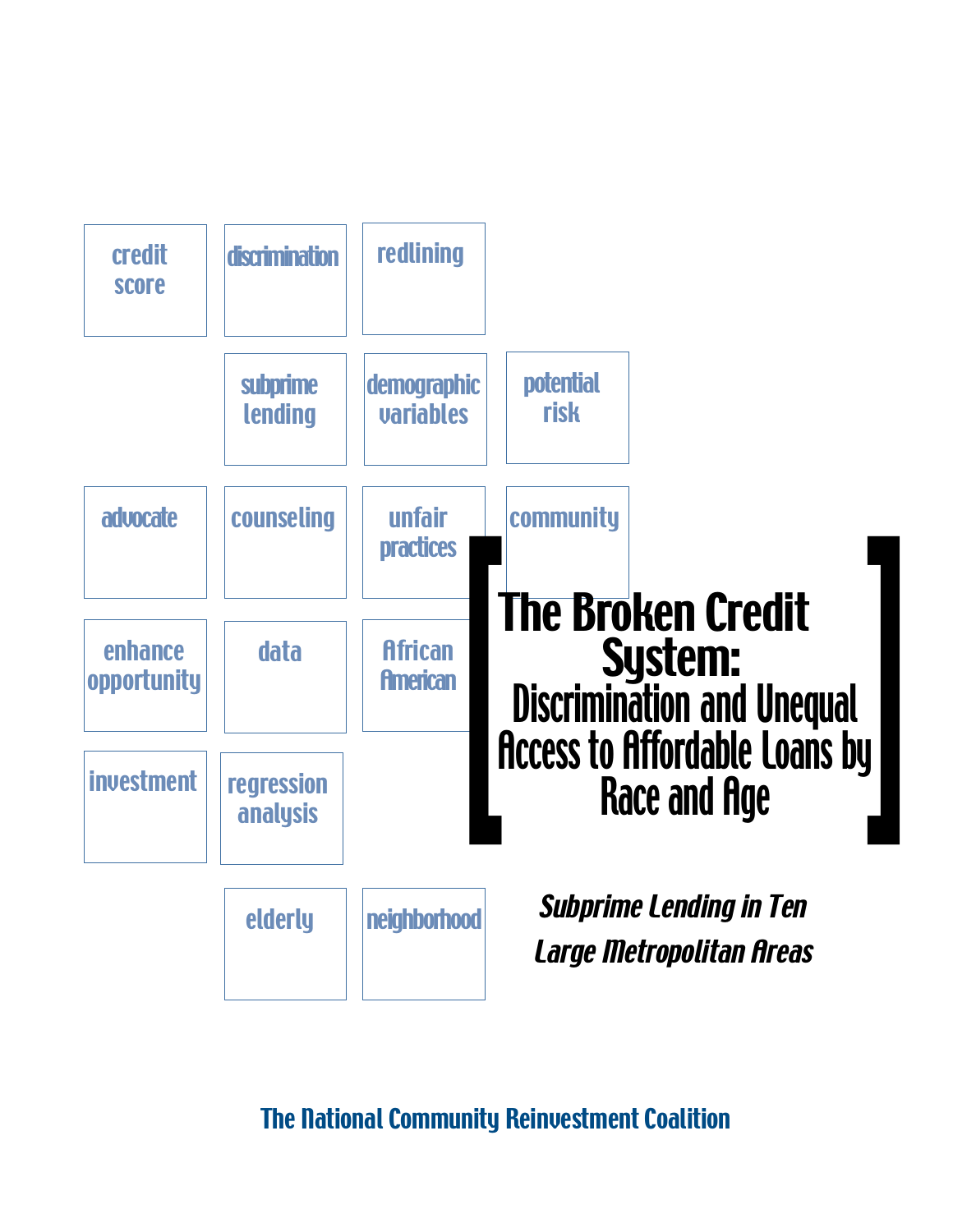**The National Community Reinvestment Coalition (NCRC) is the** nation's trade association for economic justice whose members consist of local community based organizations. Since its inception in 1990, NCRC has spearheaded the economic justice movement. NCRC's mission is to build wealth in traditionally underserved communities and bring low- and moderate-income populations across the country into the financial mainstream. NCRC members have constituents in every state in America, in both rural and urban areas.

The Board of Directors would like to express their appreciation to the NCRC professional staff who contributed to this publication and serve as a resource to all of us in the public and private sector who are committed to responsible lending. For more information, please contact:

John Taylor, President and CEO David Berenbaum, Senior V.P. Policy and Director of Civil Rights Joshua Silver, V.P. Policy and Research Kelly Brinkley, Director of Legislative and Regulatory Affairs Crystal Ford, Director of Legislative and Regulatory Affairs Rachel Maleh, V.P. Communications

A special word of thanks to Mark Treskon, Milena Kornil, Josh Silver, and Dan Immergluck. As a former NCRC Research Analyst, Mark started this report and conducted the initial analysis that informed the methodology. Josh Silver and Milena Kornil teamed up to complete the data analysis and write the report narrative. Without their invaluable contributions, this report would not be as timely or comprehensive. Dr. Dan Immergluck, a professor at Grand Valley State University, provided expert peer review, consulting, and quick and thorough proofreading. His skilled assistance augmented the statistical rigor and meaning of the report.

# NCRC

© 2003 by the National Community Reinvestment Coalition

Reproduction of this document is permitted and encouraged, with credit given to the National Community Reinvestment Coalition. National Community Reinvestment Coalition 733 15th Street, NW Suite 540 Washington, DC 20005 v: (202) 628-8866 f: (202) 628-9800 www.ncrc.org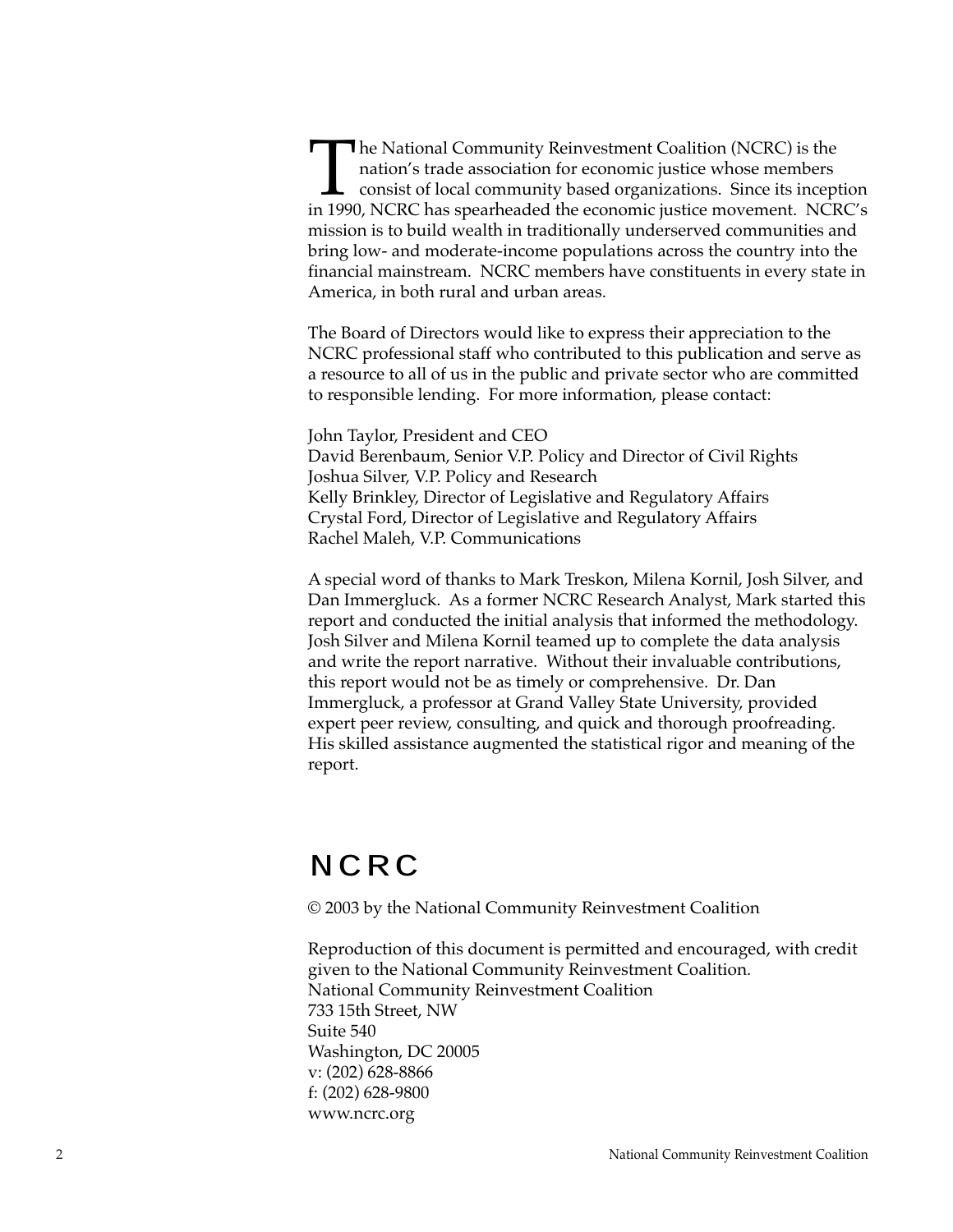# **Table of Contents**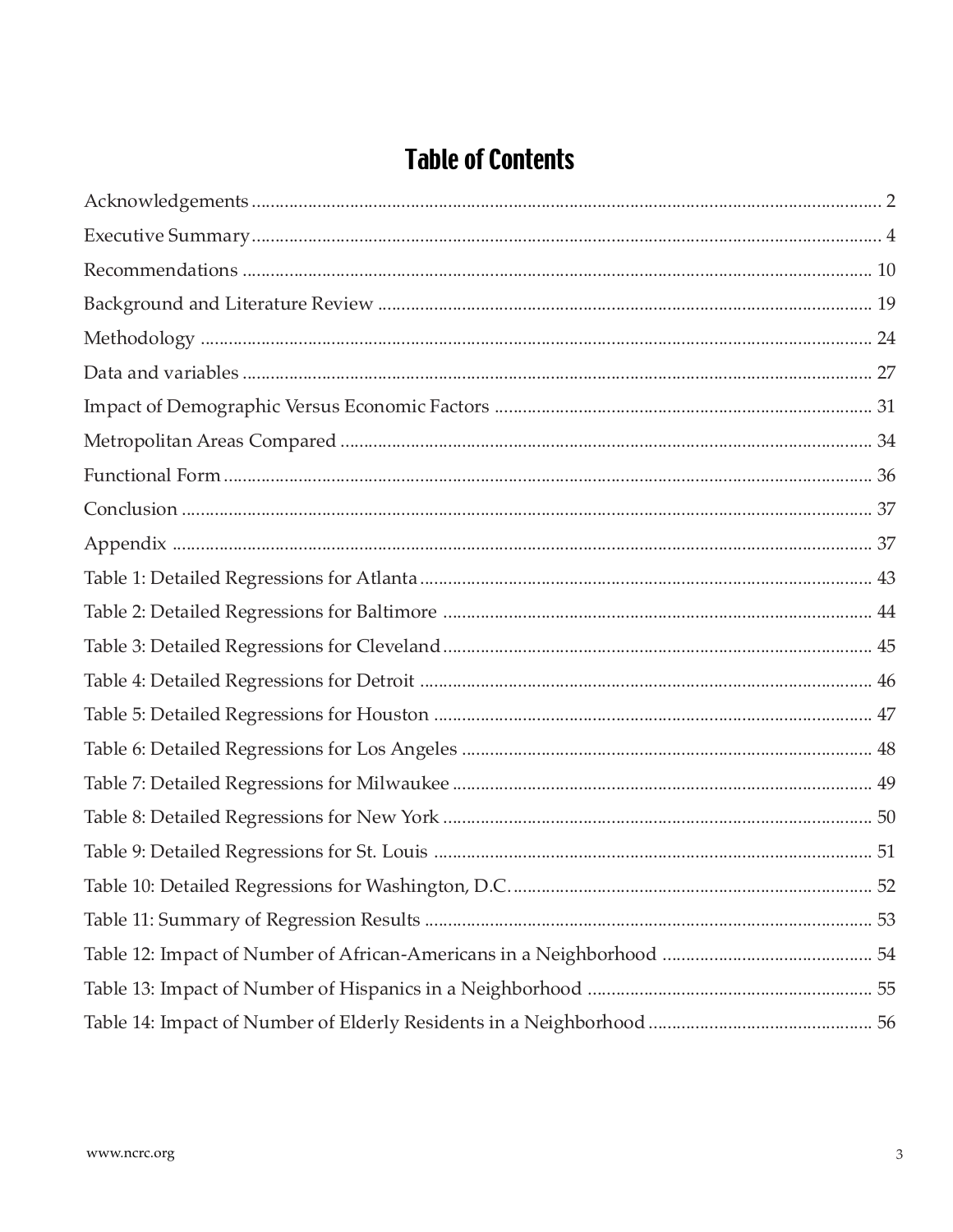# Executive Summary

The credit system is broken and discrimination is widespread in America. NCRC finds that African-American and predominantly elderly communities receive a considerably higher level of high cost subprime loans than is justified based on the credit risk of neighborhood residents. President Bush has declared an Administration's goal of 5.5 million new minority homeowners by the end of the decade. The widespread evidence of price discrimination, however, threatens the possibility of creating sustainable and affordable homeownership opportunities for residents of traditionally underserved neighborhoods.

The widespread evidence of price discrimination threatens the possibility of creating sustainable and affordable homeownership opportunities . . .

A subprime loan has an interest rate higher than prevailing and competitive rates in order to compensate for the added risk of lending to a borrower with impaired credit. NCRC defines a predatory loan as an unsuitable loan designed to exploit vulnerable and unsophisticated borrowers. Predatory loans are a subset of subprime loans. A predatory loan has one or more of the following features: 1) charges more in interest and fees than is required to cover the added risk of lending to borrowers with credit imperfections, 2) contains abusive terms and conditions that trap borrowers and lead to increased indebtedness, 3) does not take into account the borrower's ability to repay the loan, and 4) violates fair lending laws by targeting women, minorities and communities of color. Using the best available industry data on credit worthiness, NCRC uncovered a substantial amount of predatory lending involving rampant pricing discrimination and the targeting of minority and elderly communities.

Sadly, it is still the case in America that the lending marketplace is a dual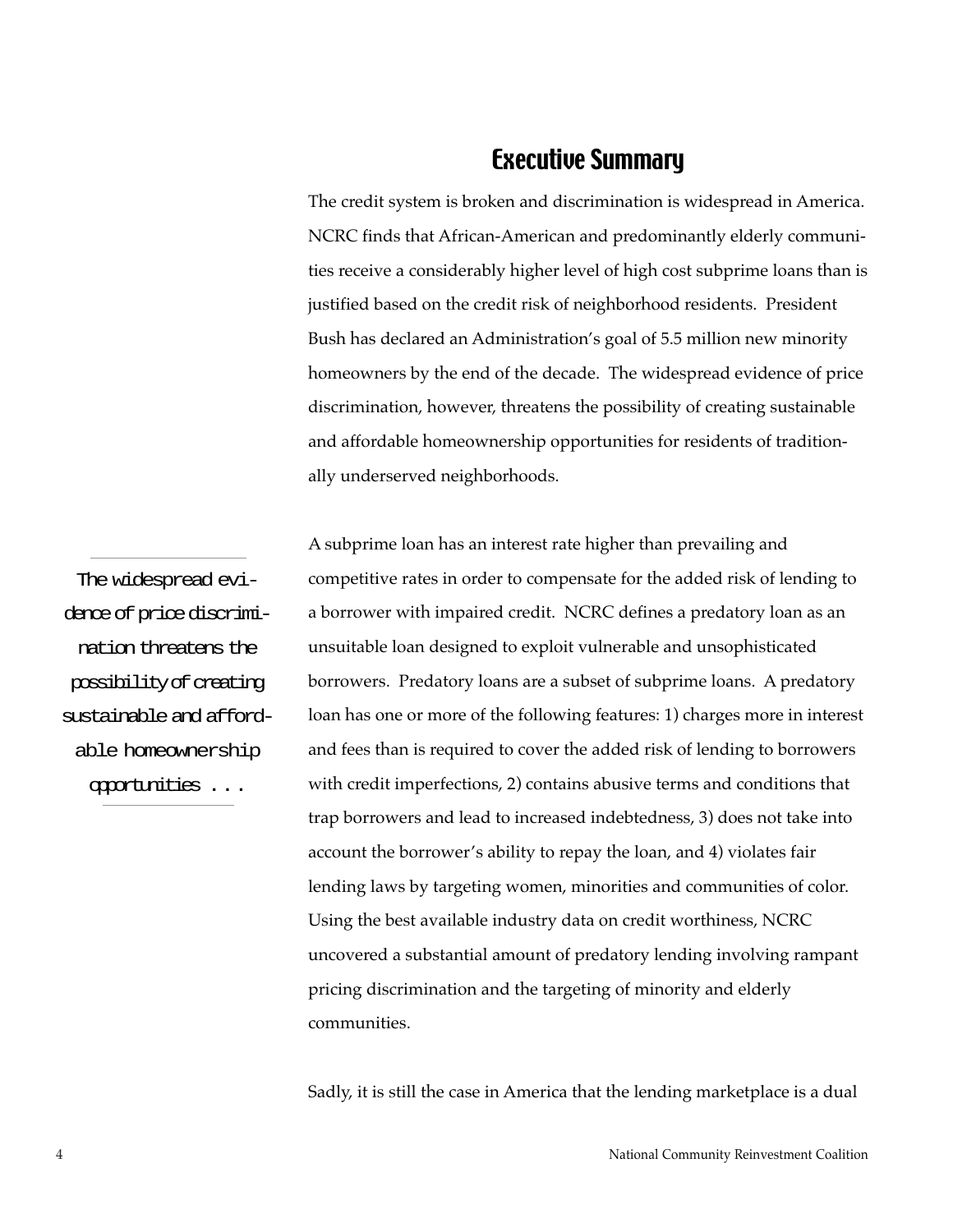marketplace, segmented by race and age. If a consumer lives in a predominantly minority community, he or she is much more likely to receive a high cost and discriminatory loan than a similarly qualified borrower in a white community. At the same time, the elderly, who have often built up substantial amounts of equity and wealth in their homes, are much more likely to receive a high cost refinance loan than a similarly qualified younger borrower. The disproportionate amount of subprime refinance lending in predominantly elderly neighborhoods imperils the stability of long-term wealth in communities and the possibilities of the elderly passing their wealth to the next generation.

Lending discrimination in the form of steering high cost loans to minorities and elderly borrowers qualified for market rate loans results in equity stripping and has contributed to inequalities in wealth. According to the Federal Reserve Survey of Consumer Finances, the median value of financial assets was \$38,500 for whites, but only \$7,200 for minorities in 2001. Whites have more than five times the dollar amount of financial assets than minorities. Likewise the median home value for whites was \$130,000 and only \$92,000 for minorities in 2001.1

This report confirms Americans' perceptions of bias in lending. In the winter of 2002, NCRC hired Republican pollster Frank Luntz and Democratic pollster Jennifer Laszlo Mizrahi to conduct a nationally representative poll of Americans' views of lending institutions. In the poll, fully 76 percent of Americans believed that steering creditworthy minorities and women to costly loan products was a significant problem. About 47

<sup>1</sup> Ana M. Aizcorbe, Arthur B. Kennickell, and Kevin B. Moore, *Recent Changes in U.S. Family Finances: Evidence from the 1998 and 2001 Survey of Consumer Finances*, Federal Reserve Bulletin, January 2003.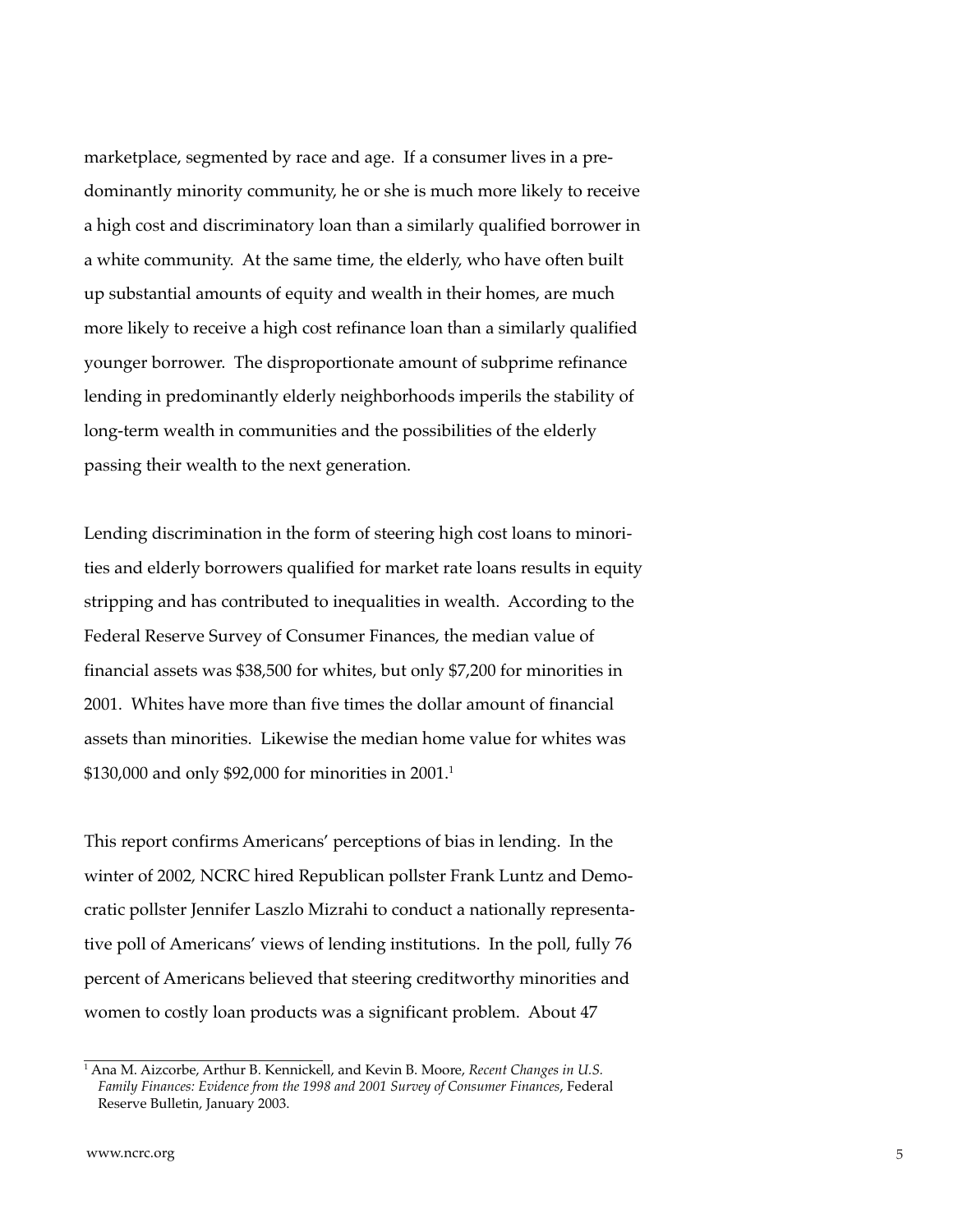percent of the survey respondents believed that a white man would be more likely than an African-American man with the same credit history to be approved for a loan. Only 10 percent of the respondents believed that the African-American would be more likely to be approved for a loan. Among African-American survey respondents, 74 percent thought the white man would be approved, and only 3.6 percent thought that a similarly qualified African-American would be approved over the white man. Unfortunately, this report verifies that these perceptions of discriminatory treatment are reality in too many instances.2

The single most utilized defense of lenders and their trade associations concerning bias is that credit scoring systems allow lenders to be colorblind in their loan decisions. This study, the largest and among the first of its kind, debunks that argument and clearly makes the case that African-American and elderly neighborhoods, regardless of the creditworthiness of their residents, receive a disproportionate amount of high cost subprime loans.

NCRC selected ten large metropolitan areas for the analysis: Atlanta, Baltimore, Cleveland, Detroit, Houston, Los Angeles, Milwaukee, New York, St. Louis, and Washington, D.C. As expected, the amount of subprime loans increased as the amount of neighborhood residents in higher credit risk categories increased. After controlling for risk and housing market conditions, however, the race and age composition of the neighborhood had an independent and strong effect, increasing the amount of high cost subprime lending. In particular:

<sup>2</sup> A Laszlo/Luntz Poll, conducted January 21 to February 13, 2002. Overall poll of 1,258 adults, margin of error 3.3%. Available via NCRC.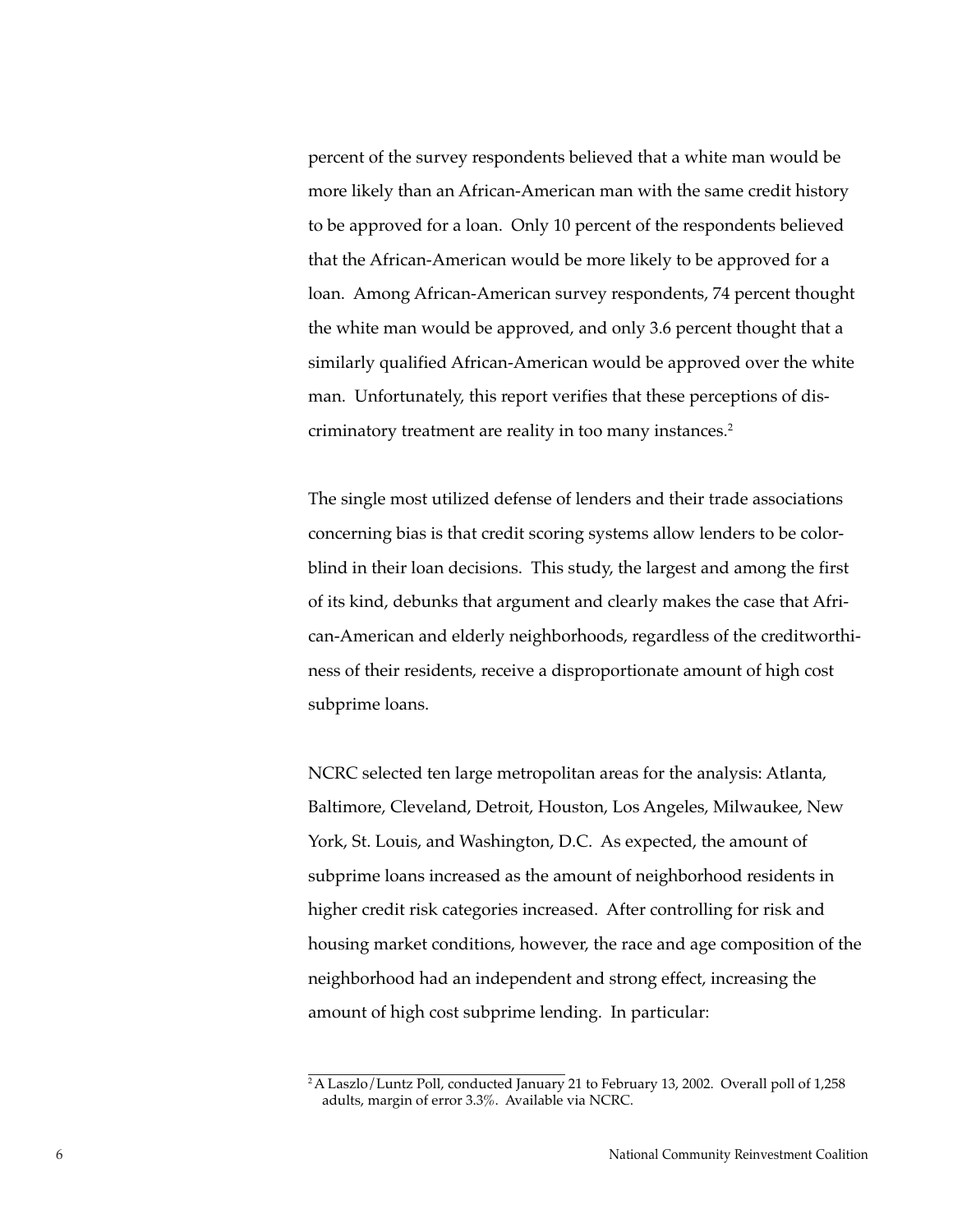- The level of refinance subprime lending increased as the portion of African-Americans in a neighborhood increased in nine of the ten metropolitan areas. In the case of home purchase subprime lending, the African-American composition of a neighborhood boosted lending in six metropolitan areas.
- The percent of African-Americans in a census tract had the strongest impact on subprime refinance lending in Houston, Milwaukee, and Detroit. Even after holding income, creditworthiness, and housing market factors constant, going from an all white to an all African-American neighborhood (100 percent of the census tract residents are African-American) increased the portion of subprime loans by 41 percentage points in Houston. For example, if 10 percent of the refinance loans in the white neighborhood were subprime, then 51 percent of the loans in an African-American neighborhood in Houston would be subprime. The portion of subprime refinance loans increased by 29, 26, and 20 percentage points in Milwaukee, Detroit, and Cleveland, respectively, from an all white to an all African-American neighborhood. Graph 1 provides details of this phenomenon across the metropolitan areas and shows a strong race factor in Atlanta, St. Louis, and Los Angeles as well.
- Solely because the percentage of the African-American population increased, the amount of subprime home purchase lending surged in Cleveland, Milwaukee, and Detroit. From an all white to an all African-American neighborhood in Cleveland, the portion of subprime home purchase loans climbed 24 percentage points. Graph 2 reveals that the portion of subprime purchase loans similarly rose by 18 and 17 percentage points in Milwaukee and Detroit, respectively, in African-American neighborhoods compared to white neighborhoods.
- The impact of the age of borrowers was strong in refinance lending. In seven metropolitan areas, the portion of subprime refinance lending increased solely when the number of residents over 65 increased in a neighborhood.
- Elderly neighborhoods experienced the greatest increases in subprime refinance lending in St. Louis, Atlanta, and Houston. Even after holding income, creditworthiness, and housing market factors constant, the portion of subprime refinance lending would surge 31 percentage points in St. Louis from a neighborhood with none of its residents over 65 to all of its residents over 65. Likewise, the increases were 27 and 25 percentage points in Atlanta and Houston, respectively. Although neighborhoods with such extreme age distributions (none or all residents over 65) are unusual, the regression analysis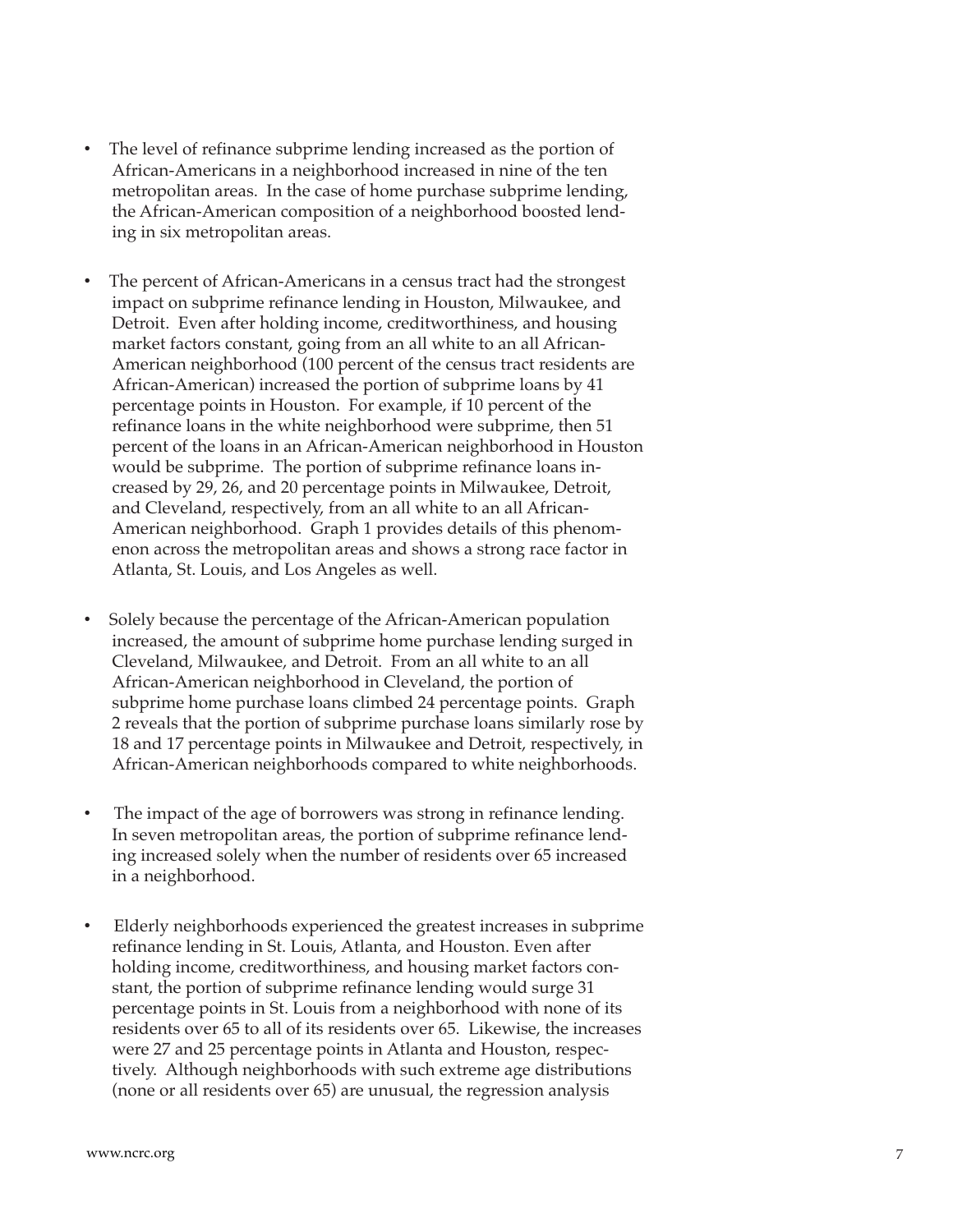<span id="page-7-0"></span>highlights and isolates the impacts of age on the level of subprime lending. Indeed, the level of subprime lending is likely to be considerably higher in neighborhoods with large concentrations of senior citizens.

• The level of subprime lending increased in a statistically significant fashion in the great majority of metropolitan areas as the percentage of neighborhood residents with no credit scores increased. Subprime refinance and home purchase lending climbed in nine and seven metropolitan areas, respectively, as the portion of neighborhood residents without credit scores increased. This is a significant issue for recent immigrants and other unbanked populations, many of whom are creditworthy for loans at prevailing interest rates, but receive high cost loans simply because they lack conventional credit histories.



# **Subprime Refinance Lending**

**Graph 1: Index of Discrimination Against African-American Neighborhoods:**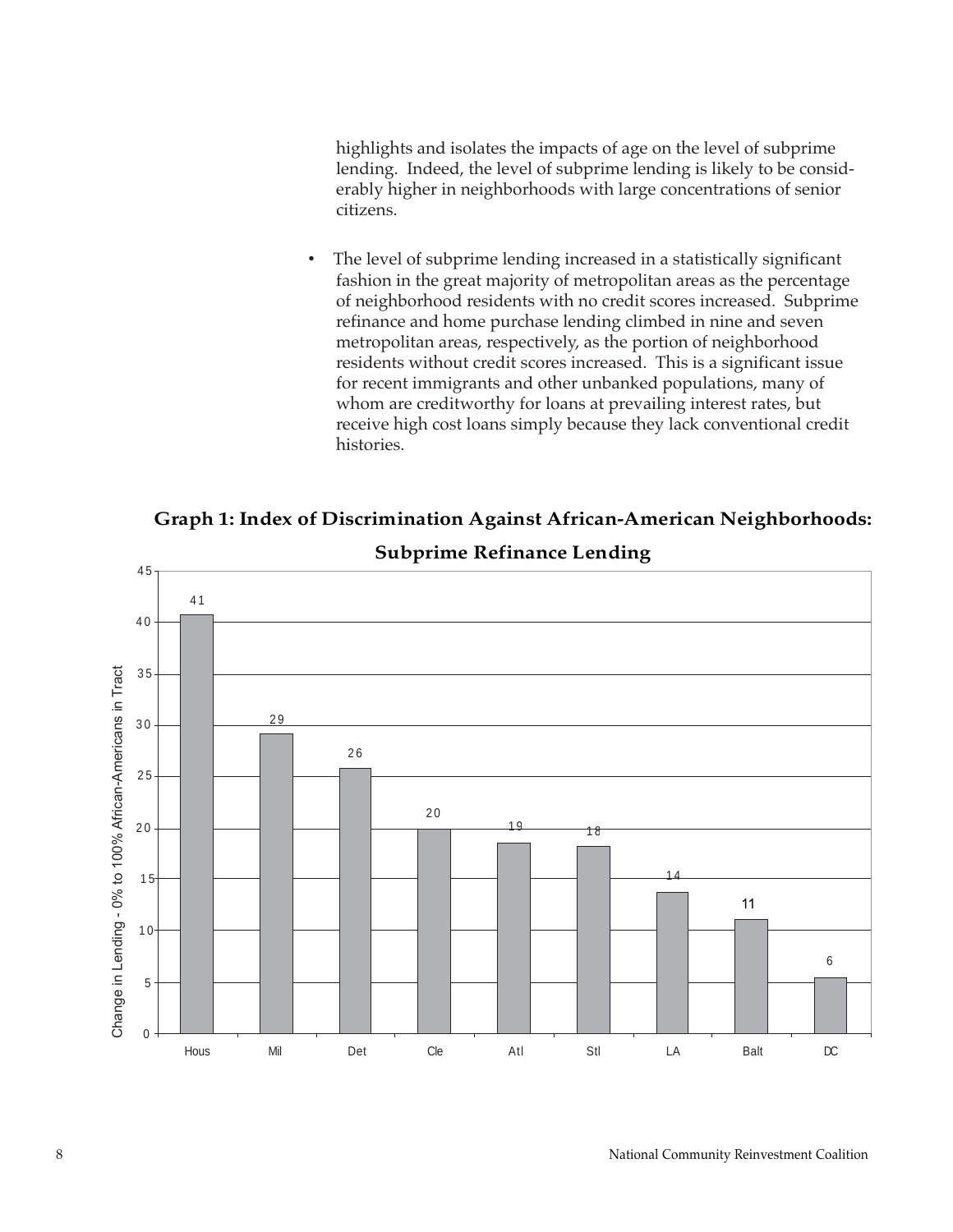

**Graph 2: Index of Discrimination Against African-American Neighborhoods: Subprime Home Purchase Lending**

**Graph 3: Index of Discrimination Against the Elderly: Subprime Refinance Lending**



www.ncrc.org 9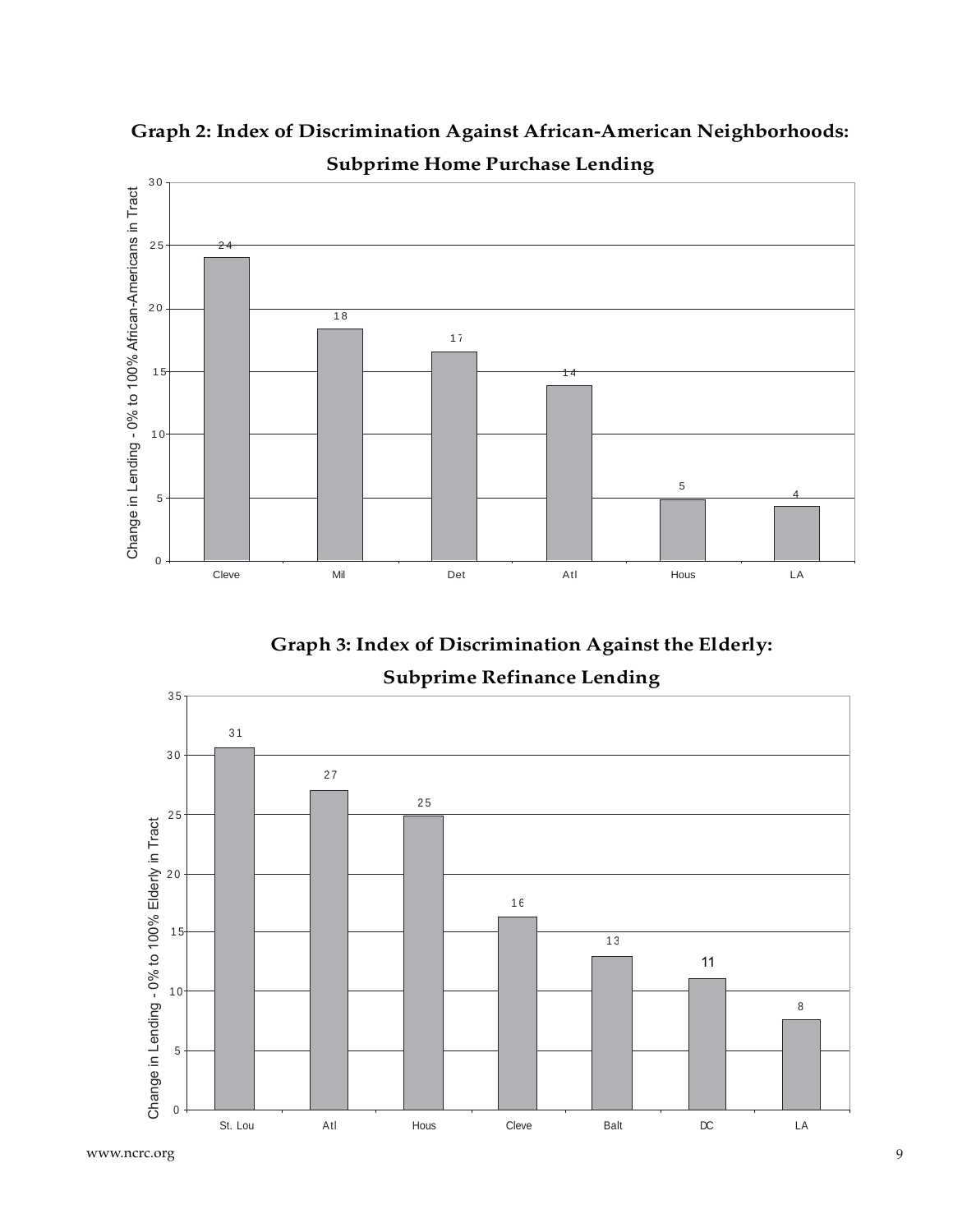# Recommendations

## <span id="page-9-0"></span>**Legislative Recommendations**

*Reform FCRA to Mandate Complete and Accurate Credit Reports* As Congress renews the Fair Credit Reporting Act (FCRA), it must ensure that credit reports are complete and accurate. Anti-predatory lending bills introduced by members of Congress from both parties (Sarbanes and Ney) require creditors, once every three months, to provide a complete credit report and payment history to credit bureaus regarding all loans they made or serviced. A number of large subprime lenders currently withhold critical information regarding borrower on-time payments.<sup>3</sup> The practice of withholding information victimizes borrowers by trapping them in high cost loans and also victimizes lenders by reducing the overall reliability of the credit reporting system. A bipartisan consensus should be quickly achieved regarding this essential reform, yet the bipartisan House bill, HR 2622, does not contain this requirement. The FCRA bill proceeding in the Senate also does not require frequent reporting to the credit bureaus.

Our study also found that as the percent of neighborhood residents with no credit scores increases, so does the level of subprime lending. This is blatantly unfair since large numbers of consumers without traditional credit reports and credit scores are responsible and should qualify for loans at prevailing interest rates. One major reason why a large segment of consumers lack credit scores is that the credit reporting system does not capture non-traditional payment histories such as rental and utility

<sup>3</sup> Remarks by John D. Hawke, Jr., Comptroller of the Currency, Consumers Bankers Association Conference in San Francisco on June 7, 1999, available via http:// www.occ.treas.gov.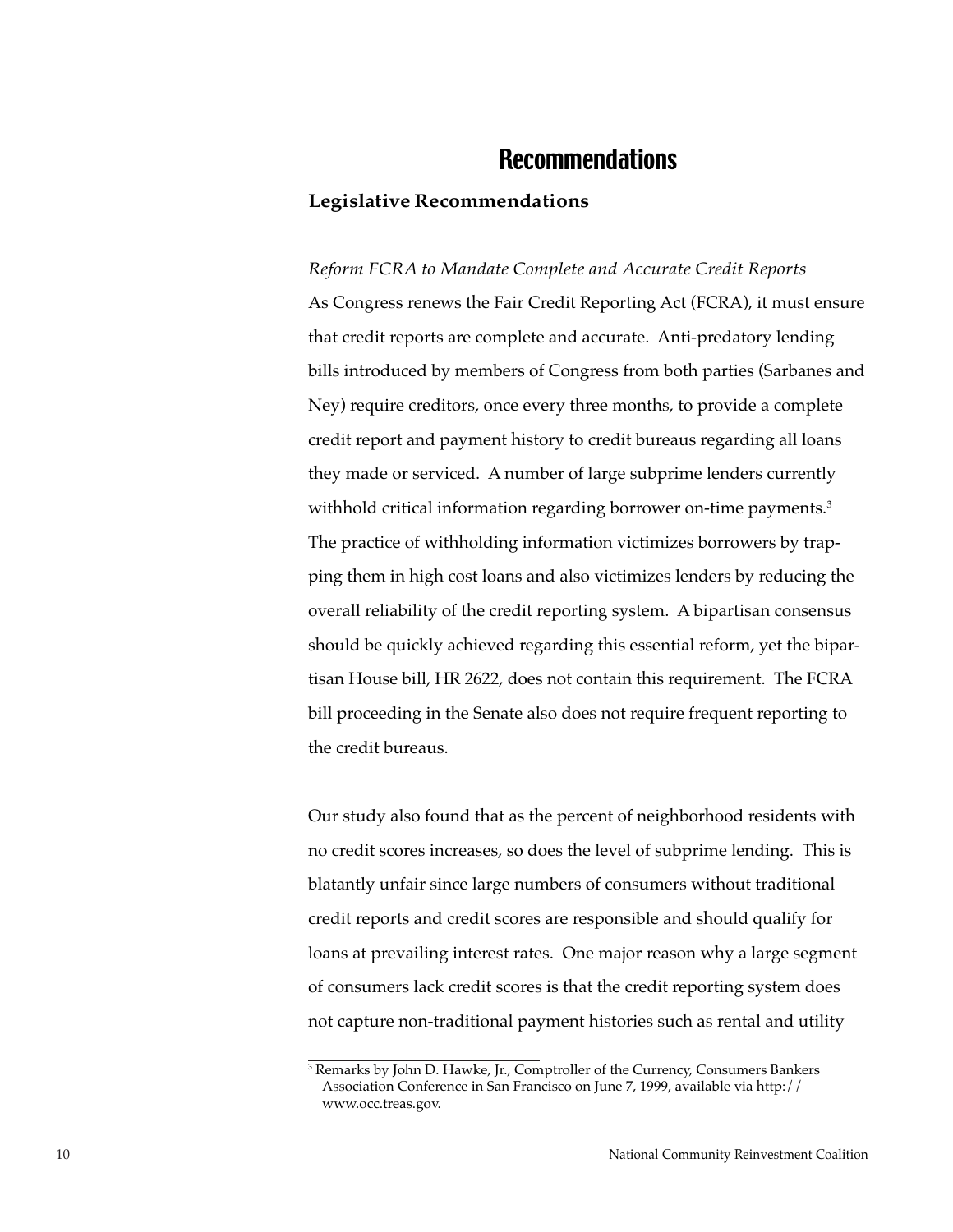payments. Congress must require the reporting of these two essential payment history items to the credit bureaus in order to reduce pricing discrimination and make the lending system fairer.

NCRC also recommends that an FCRA renewal bill requires additional studies on credit scoring and fund and promote nationwide financial education initiatives.

#### *Comprehensive Anti-Predatory Legislation*

Congress must enact comprehensive anti-predatory lending legislation along the lines of bills introduced by Senator Sarbanes and Representative Schakowsky. Comprehensive and strong anti-predatory lending legislation would eliminate the profitability of exploitative practices by making these practices illegal. It could also reduce the amount of price discrimination since fee packing and other abusive practices would be prohibited. A comprehensive anti-predatory law would also strengthen the Community Reinvestment Act (CRA) if regulatory agencies severely penalize lenders through failing CRA ratings when the lenders violate anti-predatory law.

#### *Congress Must Pass a CRA Modernization Bill*

In the 107<sup>th</sup> Congress, Representatives Luis Gutierrez and Thomas Barrett introduced HR 865, the CRA Modernization Act. This vital bill would increase the rigor of CRA exams by requiring the federal banking agencies to scrutinize the level of lending to minorities as well as low- and moderate-income borrowers. In addition, the CRA Modernization Act would expand CRA to cover independent mortgage companies and all non-depository affiliates of banks. Since price discrimination on the basis of race is prevalent, CRA must be used to prod lenders to offer more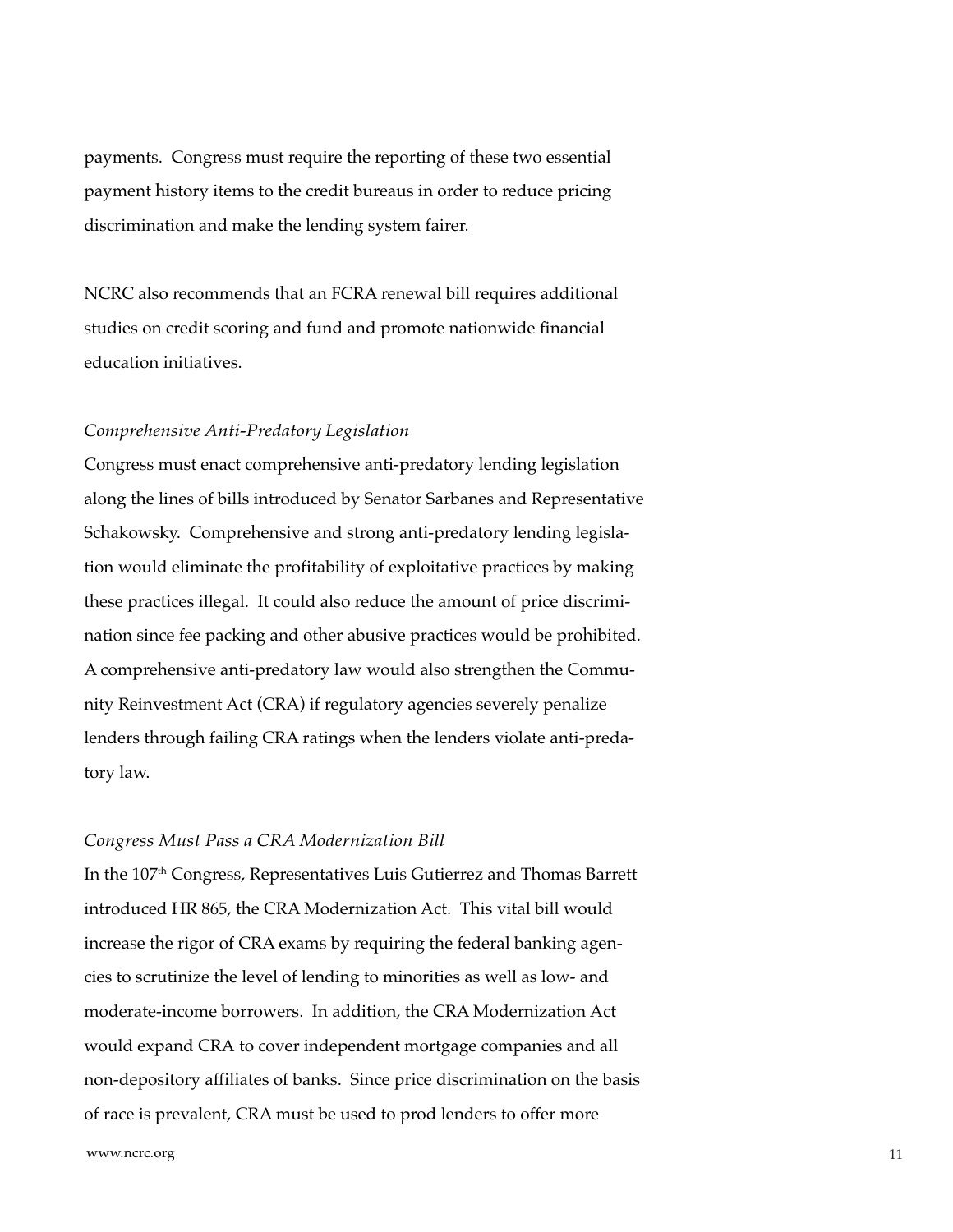prime loans at prevailing interest rates to minorities. At the same time, expanding CRA to large numbers of lenders would also result in an influx of affordable loans to traditionally underserved communities.

#### *Enhance the Quality of HMDA Data*

NCRC believes that Congress and the Federal Reserve Board (which implements the HMDA regulations) must enhance HMDA data so that regular and comprehensive studies can scrutinize fairness in lending. Specifically, are minorities, the elderly, women, and low- and moderateincome borrowers and communities able to receive loans that are fairly priced? While NCRC is confident in the findings of our study, we believe that more information in HMDA data is critical to fully explore the intersection of price, race, gender, and income. HMDA data must contain credit score information similar to the data used in this report. For each HMDA reportable loan, a financial institution must indicate whether it used a credit score system and if the system was their own or one of the widely used systems such as FICO (a new data field in HMDA could contain 3 to 5 categories with the names of widely-used systems). The HMDA data also would contain one more field indicating which quintile of risk the credit score system placed the borrowers.

Using this data, regulators, researchers, the media, and the public could determine if any of the credit score systems were placing minorities and other protected classes in the higher risk categories a disproportionate amount of time. The data would facilitate more econometric analysis to assess whether the prices of loans are based on risk, race, gender, or age. In addition, other critical underwriting variables are needed in the HMDA data including information on debt-to-income ratios and loan-tovalue ratios.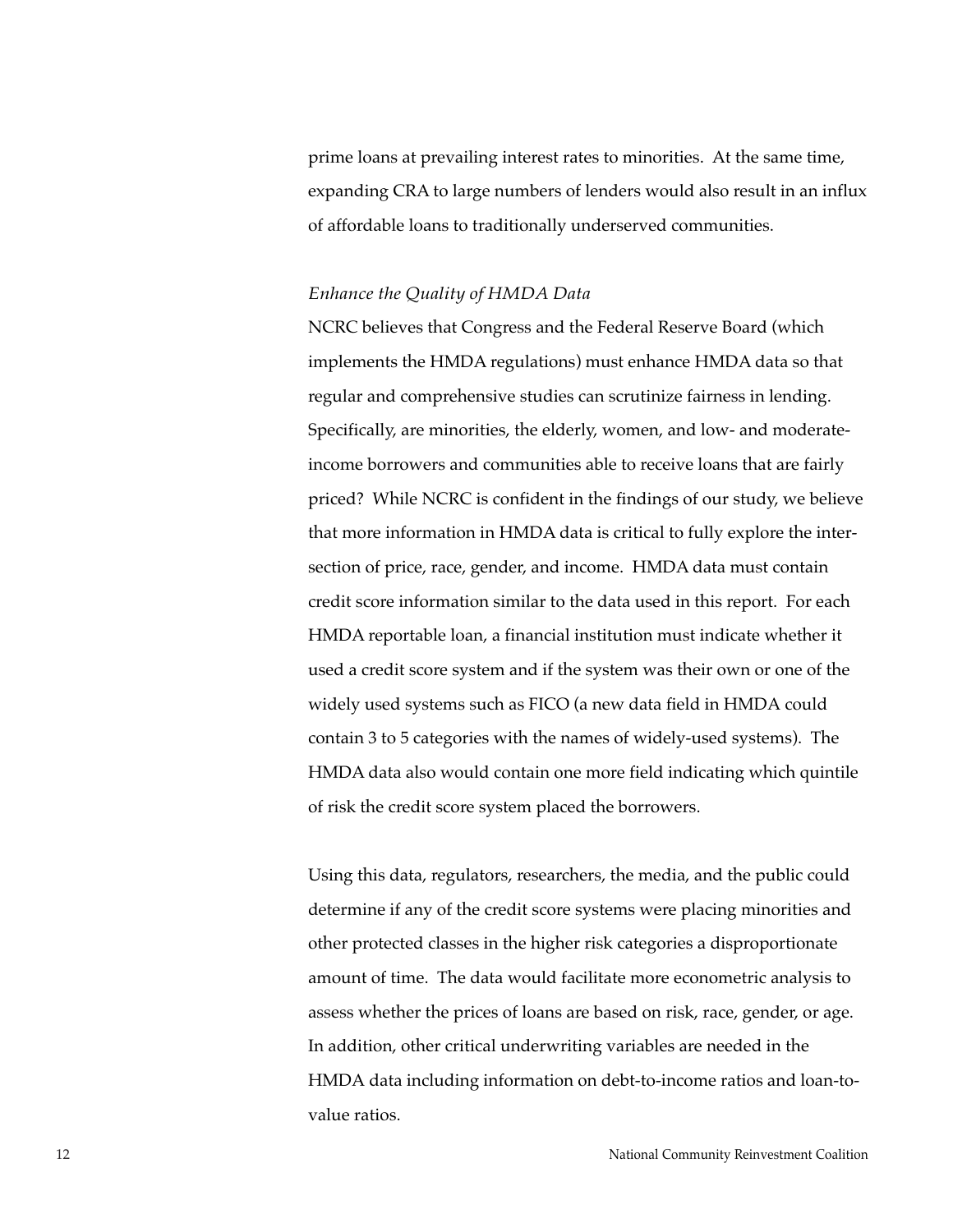*Financial Education Critical, Especially for Populations Lacking Credit Scores*

In the metropolitan areas examined, about 15 percent of the population lacked credit scores. The percentage was even higher in minority census tracts. A significant finding of this report is that consumers are more likely to receive subprime loans when they lack credit scores. Increased financial education initiatives by Congress, government at all levels, the private sector, and the nonprofit sector are necessary to reach out to the segment of the population that lack credit scores and/or are "unbanked." The segment of the population without credit scores is unlikely to have a fair chance at receiving affordable loans as long as they lack credit histories and remain outside the financial mainstream. In order for financial education to be universal, NCRC recommends that the Department of Education require basic financial literacy to be part of the curriculum of all public schools.

A significant finding of this report is that consumers are more likely to receive subprime loans when they lack credit scores.

#### **Regulatory Recommendations**

*Federal Agencies Must Step Up Enforcement of Existing Laws to Promote Full Product Choice and Prevent Product Steering* Periodically, the Federal agencies regulating financial institutions will make great fanfare announcing a settlement of a major discrimination lawsuit or the publication of new "interagency" fair lending guidelines. The sad fact, however, is that federal agency efforts to eliminate discrimination and steering creditworthy borrowers to expensive products are failing. The agencies must step up their enforcement of the Equal Credit Opportunity Act, the Fair Housing Act, the Community Reinvestment Act and other fair lending laws in order to ensure full product choice for all Americans.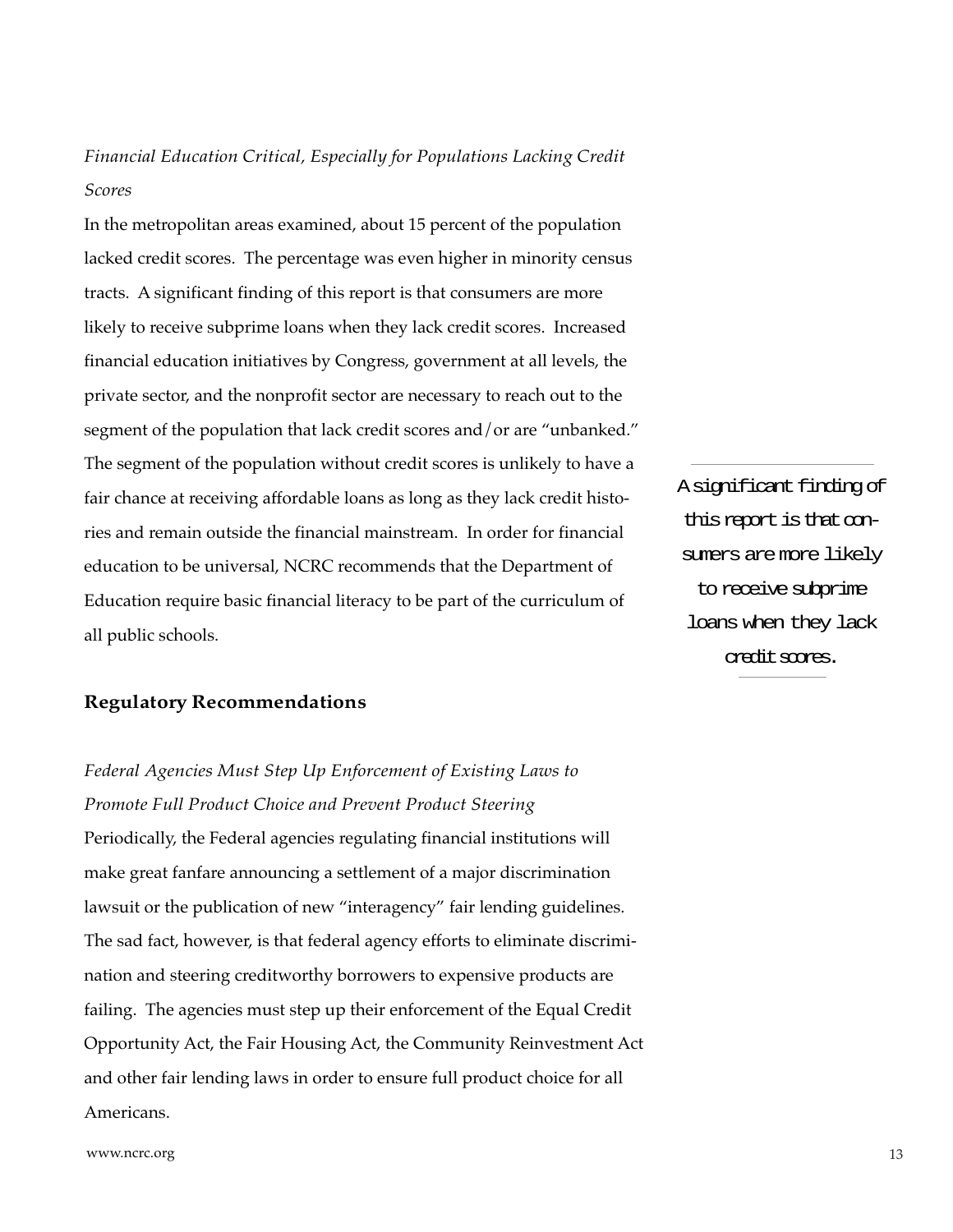*Halt Preemption of State Anti-Predatory and Consumer Protection Law* The Office of the Comptroller of the Currency (OCC) has preempted Georgia's anti-predatory law for large national banks and has proposed to preempt anti-predatory and consumer protection laws in all states. The OCC's proposed regulations are much weaker in combating abusive practices than state law that would be preempted. At the same time, the Office of Thrift Supervision (OTS) has been preempting anti-predatory law, one state at a time, for federally chartered thrifts. Given the evidence of widespread pricing discrimination, anti-predatory and consumer protection law at all levels need to be strengthened, not weakened. For many decades, banking laws have co-existed on a Federal and state level in many areas such as privacy and disclosures of mortgage terms. This is precisely the wrong time to wipe out critical state anti-predatory and consumer protection law. The credit system is broken, and needs more oversight, not less.

Anti-predatory and consumer protection law at all levels need to be strengthened, not weakened

# *Federal Reserve Board Must Step Up Anti-Discrimination and Fair Lending Oversight*

The General Accounting Office concluded that the Federal Reserve Board has the authority to conduct fair lending reviews of affiliates of bank holding companies. The Federal Reserve Board, however, continues to insist that it lacks this authority. $^4\,$  This issue must be resolved because comprehensive anti-discrimination exams of all parts of bank holding companies are critical. Most of the major banks have acquired large subprime lenders that are then considered affiliates and become off-limits to Federal Reserve examination. A pressing question is the extent to

<sup>4</sup> General Accounting Office, *Large Bank Mergers: Fair Lending Review Could be Enhanced with Better Coordination*, November 1999, GAO/GGD-00-16.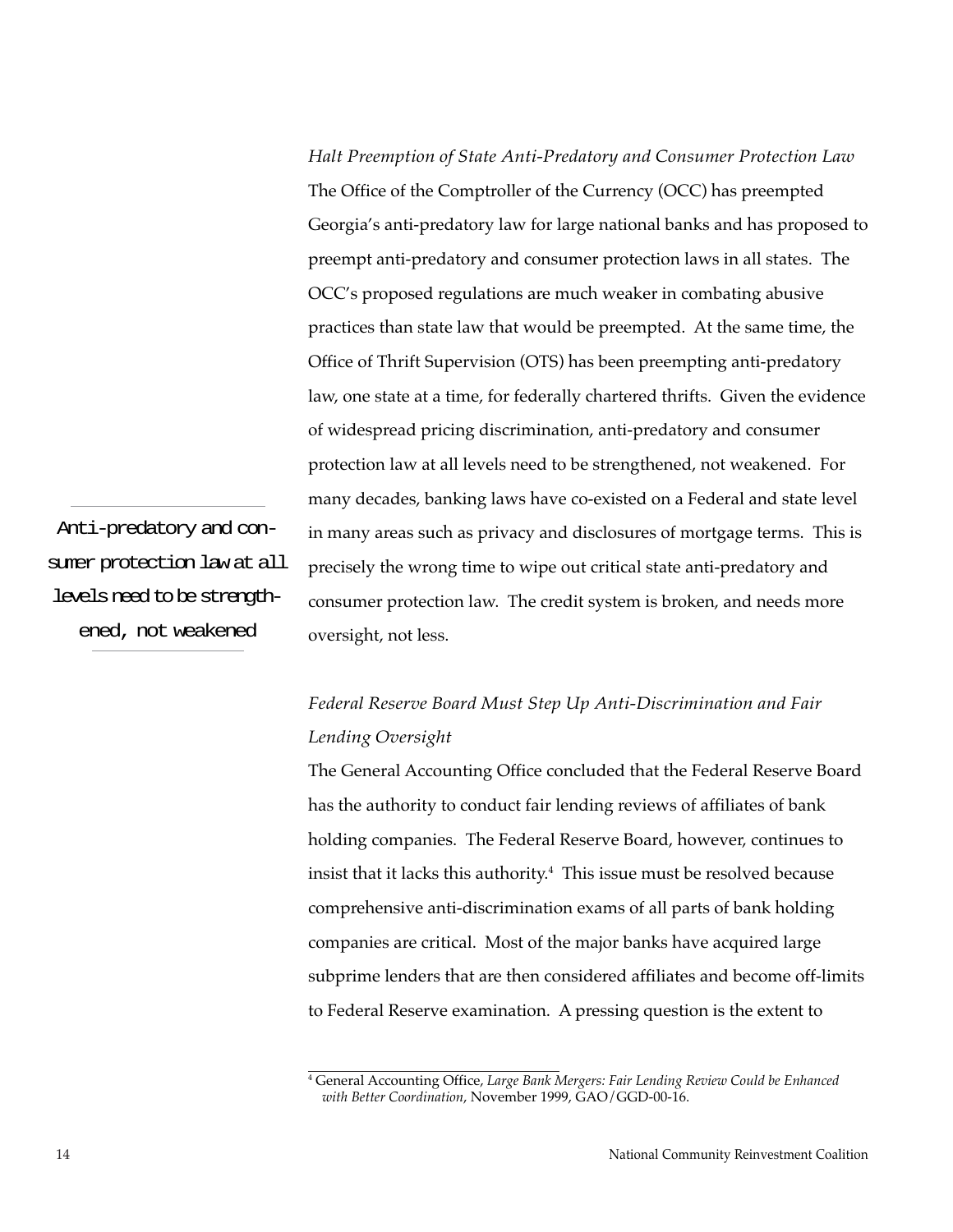which the subprime affiliates refer creditworthy customers to the prime parts of the bank so that the customers receive loans at prevailing rates instead of higher subprime rates. Or does the subprime affiliate steer creditworthy borrowers to high cost loans? These questions remain largely unanswered. Consequently, we do not know the extent to which steering by subprime affiliates and/or their parent banks contributed to the discrimination documented by this report. Thus, it is past time for the Federal Reserve to examine affiliates as well as the parent bank.

#### *Increase Fair Lending Enforcement of Non-Bank Lending*

CRA and fair lending reviews cover depository institutions. Large nonbank lenders comprise a significant segment of subprime lenders but are not covered by regular CRA exams and fair lending reviews. As far as we know, neither the Department of Housing and Urban Development, the Department of Justice, nor the Federal Trade Commission has established a proactive program to conduct fair lending investigations of large nonbank lenders. The Department of Justice has settled lawsuits regarding price discrimination with the Long Beach Mortgage Company and other institutions.<sup>5</sup> These lawsuits, however, are usually reactive and in response to complaints or referrals from other regulatory agencies. In cooperation with state regulatory agencies, NCRC calls upon federal agencies to undertake a proactive and aggressive program to enforce the fair lending laws in the case of non-bank lenders.

*CRA Exams Must Scrutinize Non-Prime Lending More Rigorously* Currently, CRA exams are not adequately assessing the CRA performance

<sup>&</sup>lt;sup>5</sup> Department of Justice settlement with Long Beach Mortgage Company, September 5, 1996.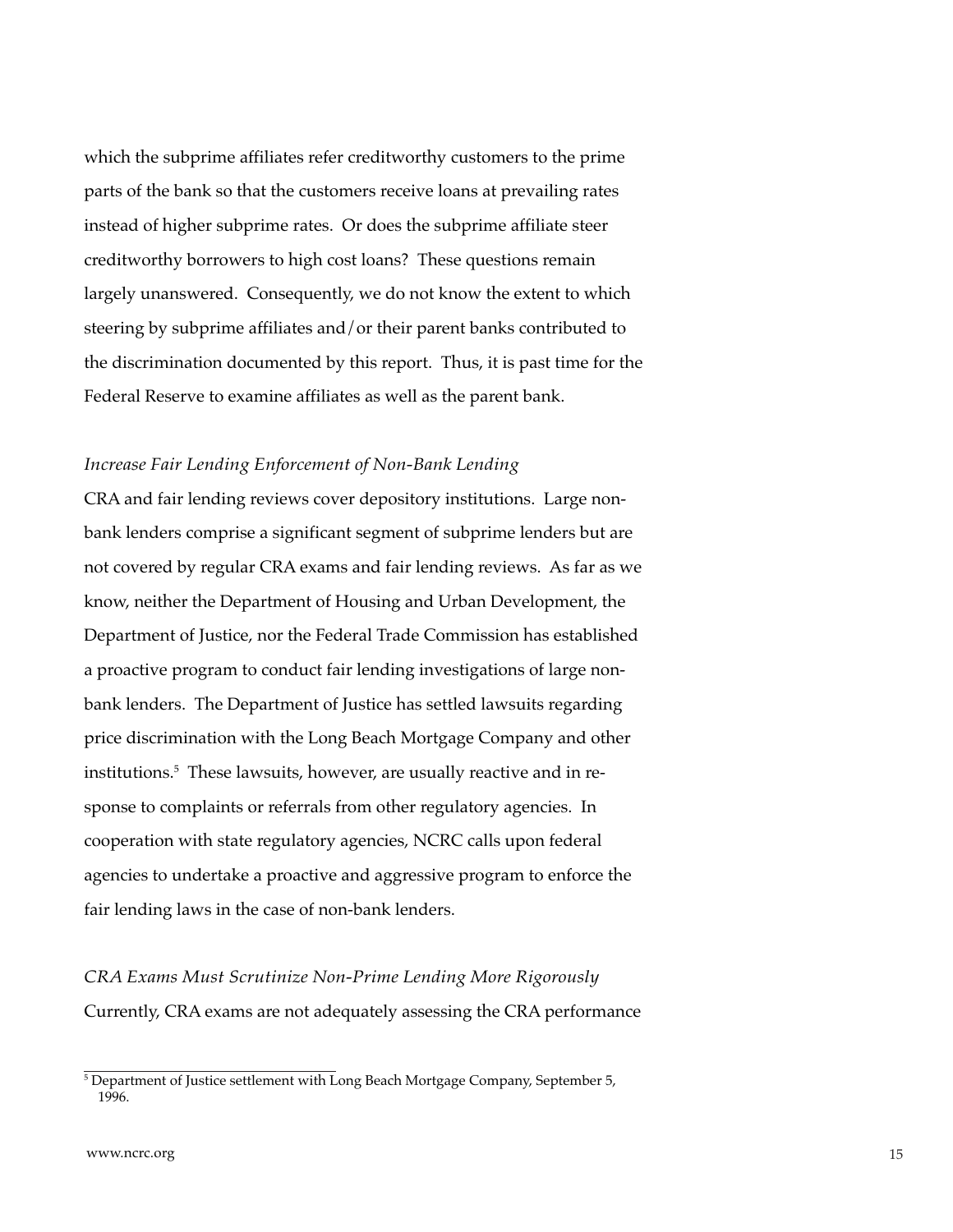of subprime lenders. For example, the CRA exam of the subprime lender, Superior Bank, FSB, called its lending innovative and flexible before that thrift's spectacular collapse.6 If CRA exams continue to mechanistically consider subprime lending, subprime lenders will earn good ratings since they usually offer a larger portion of their loans to low- and moderateincome borrowers and communities than prime lenders.

At this point, the regulatory agencies have stated in an "Interagency Question and Answer" document that banks will be downgraded if their lending violates federal anti-predatory law. NCRC has not seen rigorous action to implement this guidance. Fair lending reviews that accompany CRA exams do not usually scrutinize subprime lending for compliance with anti-predatory law, for possible pricing discrimination, or whether abusive loans are exceeding borrower ability to repay. NCRC recommends that all CRA exams of subprime lenders must be accompanied by a comprehensive fair lending and anti-predatory lending audit. In addition, CRA exams must ensure that prime lenders are not financing predatory lending through their secondary market activity or servicing abusive loans.

NCRC also recommends that any bank or thrift whose subprime lending exceeds a nominal amount such as 5 percent of its total loan amount must have a separate prime and subprime CRA lending exam. As NCRC stated in our comment letter during the Advance Notice of Proposed Rulemaking on the CRA during the fall of 2001, a bank or thrift must not pass its lending test if it does not score at least a satisfactory rating on the

<sup>6</sup> Office of Thrift Supervision Central Region's CRA Evaluation of Superior Bank, FSB, Docket #: 08566, September 1999. Available via http://www.ots.treas.gov, go to the CRA search engine and select "inactive" for the status of the institution being searched.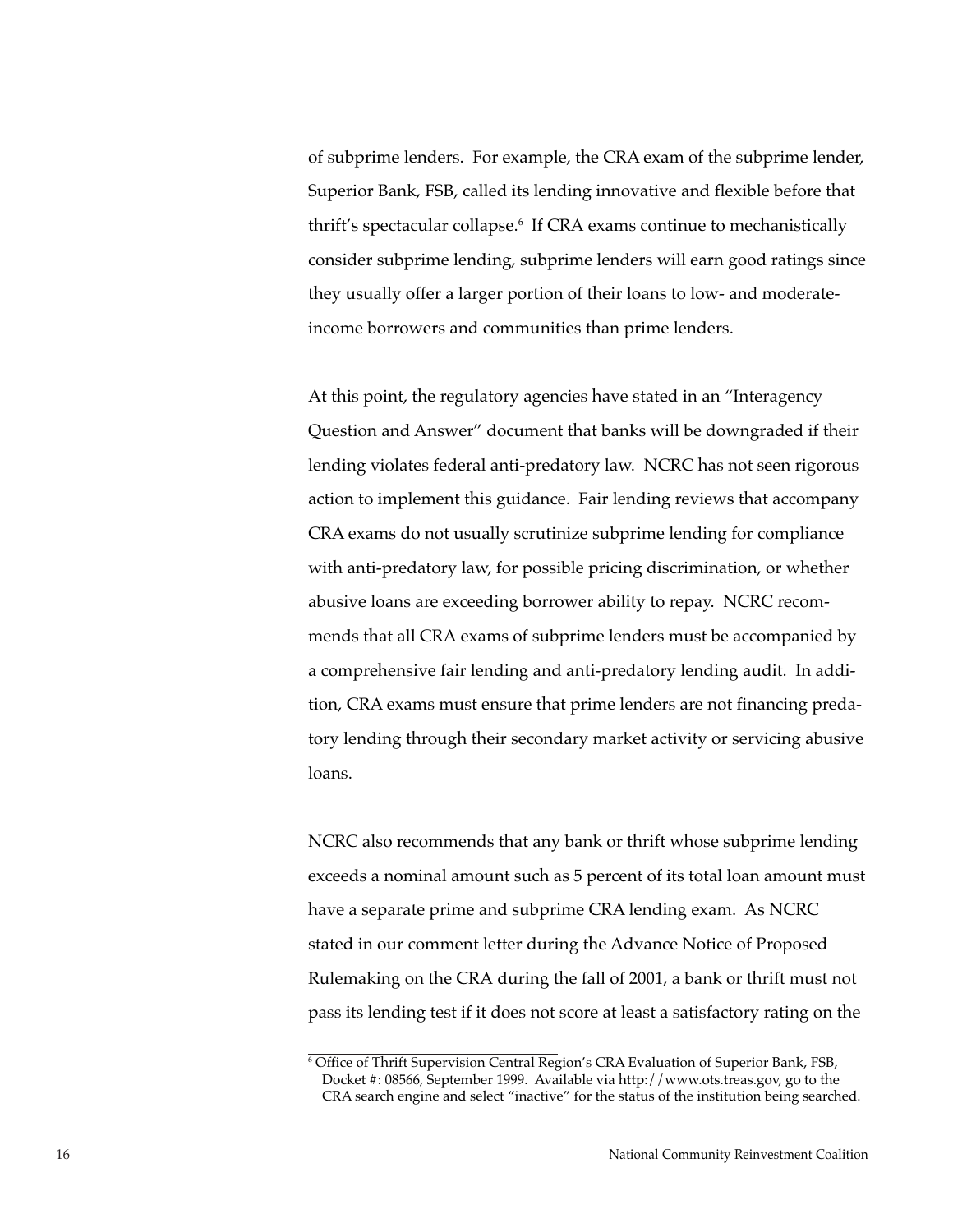prime portion of its lending test. The lending test is currently the most important part of CRA exams for large banks and the only element of small bank exams. Prime lending must likewise be elevated as the most important part of the lending test. NCRC's study contributes to a significant amount of evidence that minority communities receive too much subprime lending due to discrimination. In order to correct for market failure and increase product choice in underserved communities, NCRC believes that prime lending must be emphasized on CRA exams.

#### *Full Disclosure of Automated Underwriting Systems*

This report focused on the impact of credit scores as well as race and age composition of neighborhoods in determining the level of subprime lending. Automated underwriting systems use credit scores and variables similar to the ones in this report in guiding financial institutions in their lending decisions. Since our report found a substantial amount of price discrimination, we believe that automated underwriting systems must be made more transparent in order to assess whether they are contributing to discrimination. Factors and the weights of factors used by the automated systems must be disclosed. The Department of Housing and Urban Development must release the results of its fair lending examination of Fannie Mae's and Freddie Mac's automated underwriting systems.

# **Recommendations for Lenders, Community Groups, and Consumers**

www.ncrc.org  $17$ *Lenders Must Adopt Risk-Based, Not Race-Based or Age-Based Pricing: Best Practices Needed* This report finds that discrimination on the basis of race and age is wide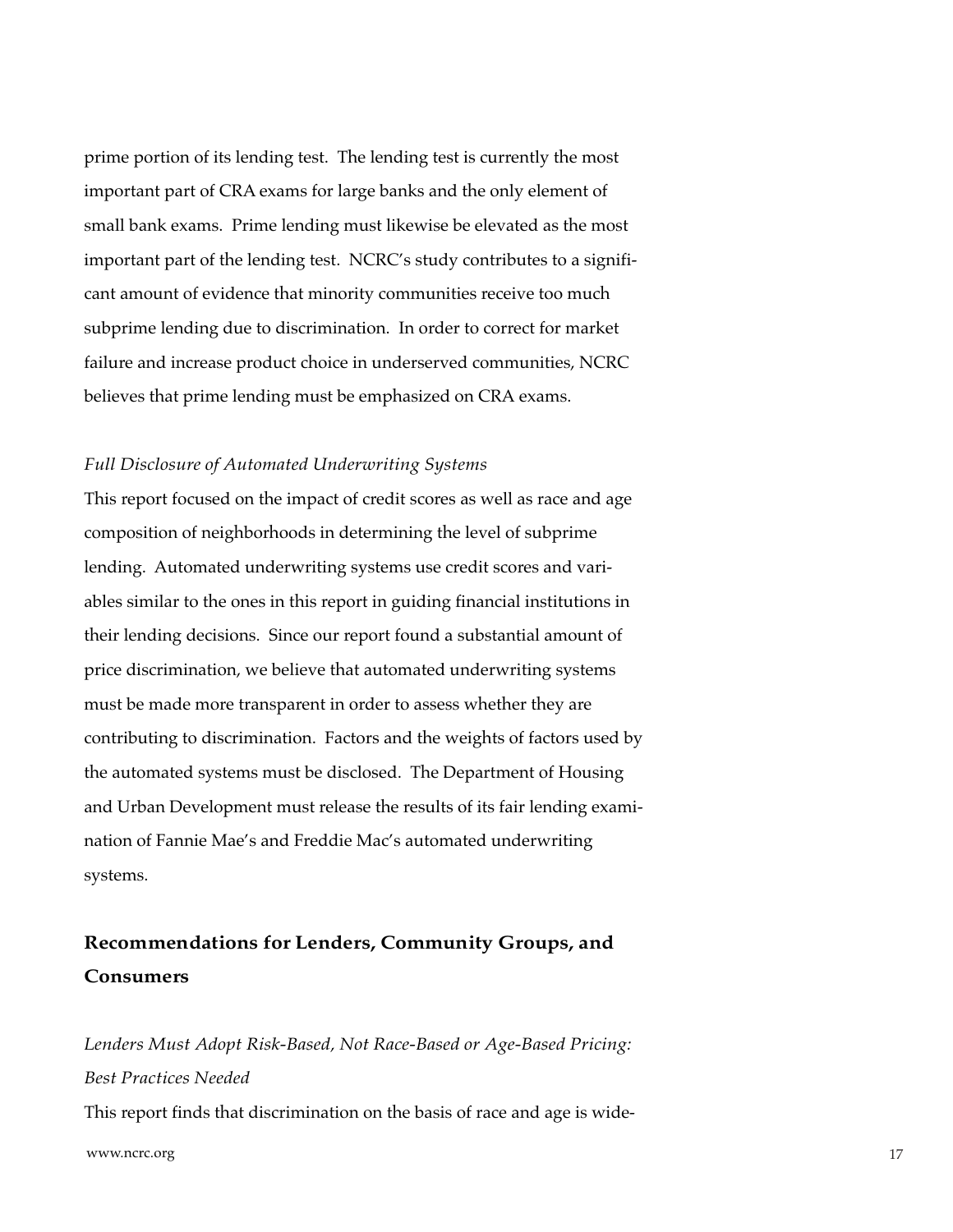spread in America. Too many subprime lenders disregard risk, as measured by credit scores, in pricing their loans. NCRC calls upon the lending industry to adopt comprehensive best practices so that they can avoid pricing discrimination and other predatory practices. The best practices approach must also include rigorous compliance training for loan officers as well as mystery shopping and testing initiatives to identify and eliminate discriminatory practices. NCRC is in the process of completing a mystery shopper report that documents the need for additional industry compliance efforts because the report reveals disparate treatment regarding interest rate and loan terms for white and minority testers.

# *Community Groups Must Advocate and Offer Financial Education and Counseling Programs*

NCRC's findings reinforce the need for community group advocacy as well as program delivery. Community groups must be active in the CRA process, offering comments during CRA exams and merger applications, particularly when they believe a lender is violating fair lending law and discriminating against minorities, women, and the elderly. Each time a community group and/or coalitions of community groups change the practices of a major lender (engaged in both prime and subprime lending), the impact on the industry as a whole is profound and cannot be underestimated. At the same time, community groups should continue pursuing programmatic opportunities, including mystery shopping, financial education, and counseling programs. Community groups should increase their skill and sophistication of using data compiled from their program delivery for their advocacy and policy positions.

*Consumers Must Shop for Affordable Loans and Obtain Credit Reports, Credit Scores, and Pursue Inaccuracies*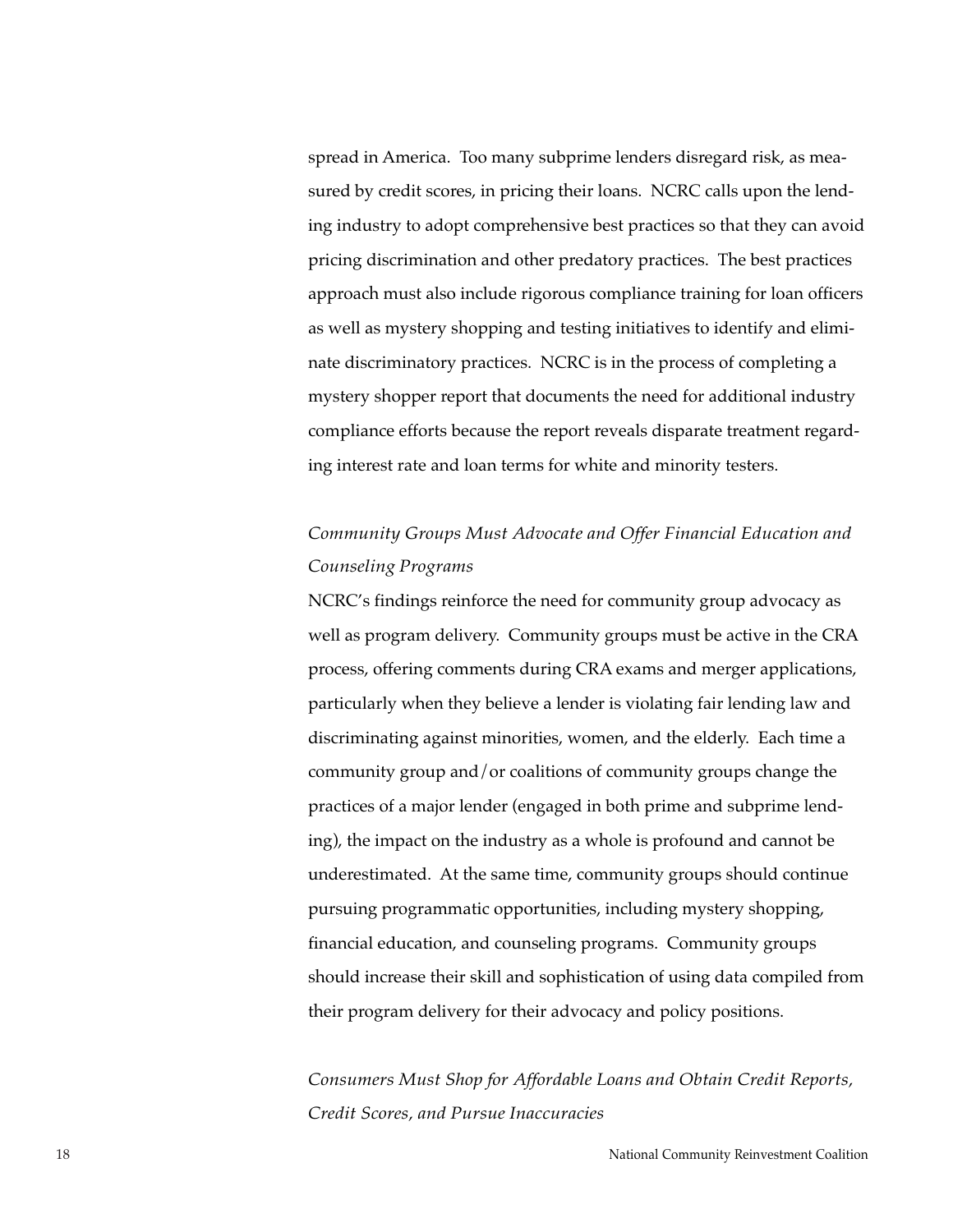#### <span id="page-18-0"></span>NCRC recommends that consumers consult with NCRC's

*Best and Worst Lenders* at http://www.ncrc.org to find a list of lenders most likely to approve minorities, women, and low- and moderateincome consumers for affordable loans. *Best and Worst Lenders* provides detailed information on lenders in 25 major metropolitan areas. Consulting with *Best and Worst Lenders* increases the chances that consumers will be approved for loans. In addition, *Best and Worst Lenders* enables consumers to identify responsible banks that reinvest consumer deposits back into minority and low- and moderate-income communities instead of redlining local communities and investing their deposits elsewhere.

Once a year, consumers should also purchase their credit reports and scores from each major credit bureau (Experian at www.experian.com, Equifax at www.equifax.com; and Trans Union at www.transunion.com). If a consumer believes that his or her credit report contains an inaccuracy, he or she should ask the credit bureaus to investigate and correct any mistakes. If the consumer believes that the credit bureaus have not fairly resolved disputes over mistakes, he or she should contact the Federal Trade Commission at www.ftc.gov.

#### **Background and Literature Review**

NCRC benefited from industry data on creditworthiness in order to produce a comprehensive study on the relationship between loan pricing and the race and age of neighborhoods. NCRC used credit scoring data provided by one of the three large credit bureaus. A credit score is a numerical score estimating the chances a consumer will be delinquent in loan payments or default altogether. The credit score is derived from statistical analysis of information contained in credit reports regarding a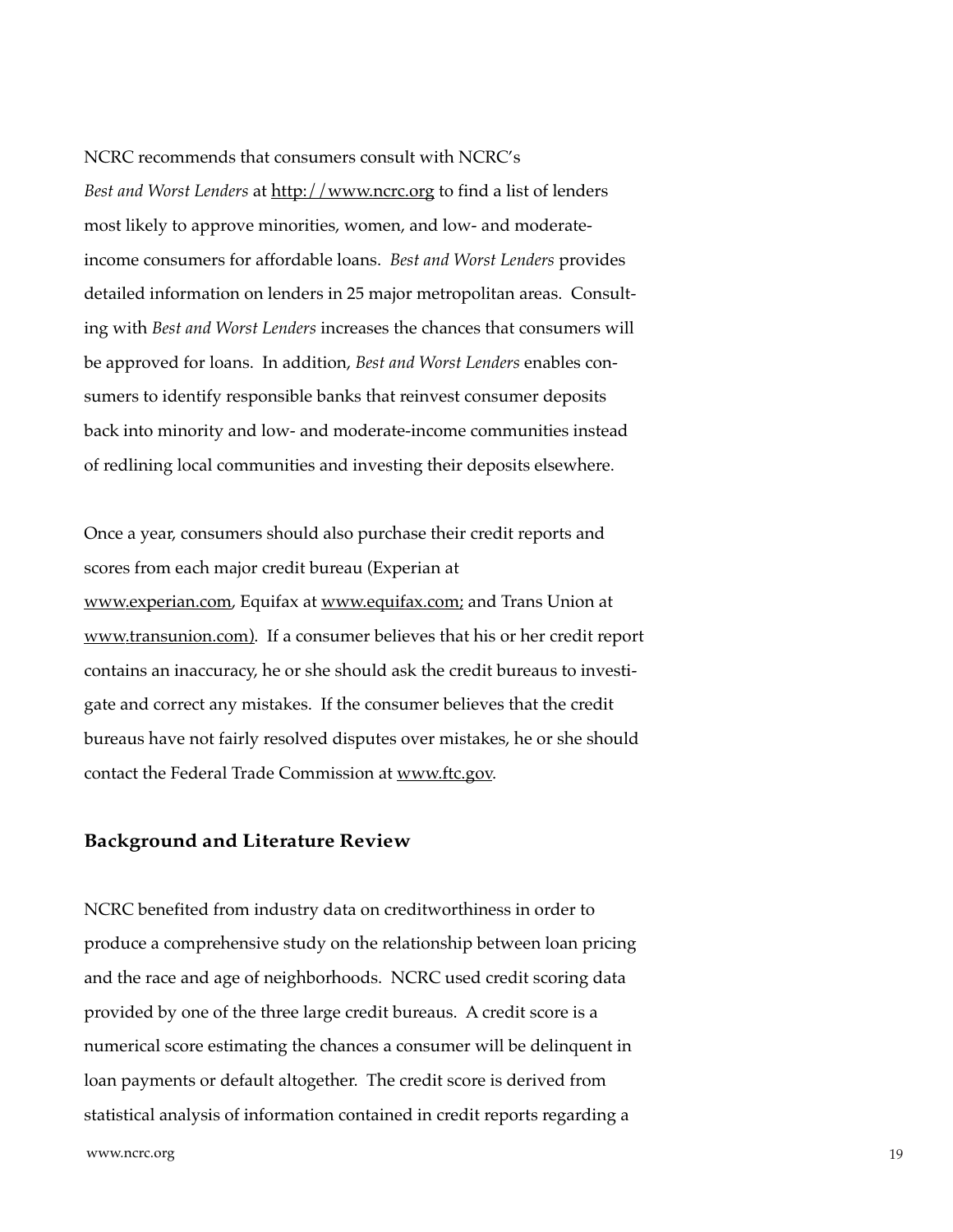consumer's past payment history and use of credit. On a census tract level, the credit scoring data indicated how many consumers were in various categories of risk. NCRC was then able to analyze the impact of credit scores on the level of subprime home lending by combining the credit scoring information with the Home Mortgage Disclosure Act (HMDA) data, and demographic and housing stock data from the Census Bureau.

NCRC employed regression analysis to predict the level of subprime lending on a census tract level in ten large metropolitan areas. The analysis allowed NCRC to determine whether increases in the African-American, Hispanic, or elderly population in a neighborhood led to increases in the amount of subprime loans after controlling for creditworthiness (as revealed by the credit score data) and important housing stock characteristics. As stated above, the findings revealed that minority and elderly neighborhoods do, in fact, receive substantially higher levels of subprime lending than is justified based on the creditworthiness of their residents, housing values, and other measures of housing market conditions.

NCRC's findings are consistent with a body of research on subprime lending. A recent survey study conducted by Freddie Mac analysts finds that two-thirds of subprime borrowers were not satisfied with their loans, while three-quarters of prime borrowers believed they received fair rates and terms.<sup>7</sup> In previous years, Freddie Mac and Fannie Mae have often been quoted as stating that between a third to a half of

<sup>7</sup> Freddie Mac analysts Marsha J. Courchane, Brian J. Surette, Peter M. Zorn, *Subprime Borrowers: Mortgage Transitions and Outcomes*, September 2002, prepared for Credit Research Center, Subprime Lending Symposium in McLean, VA.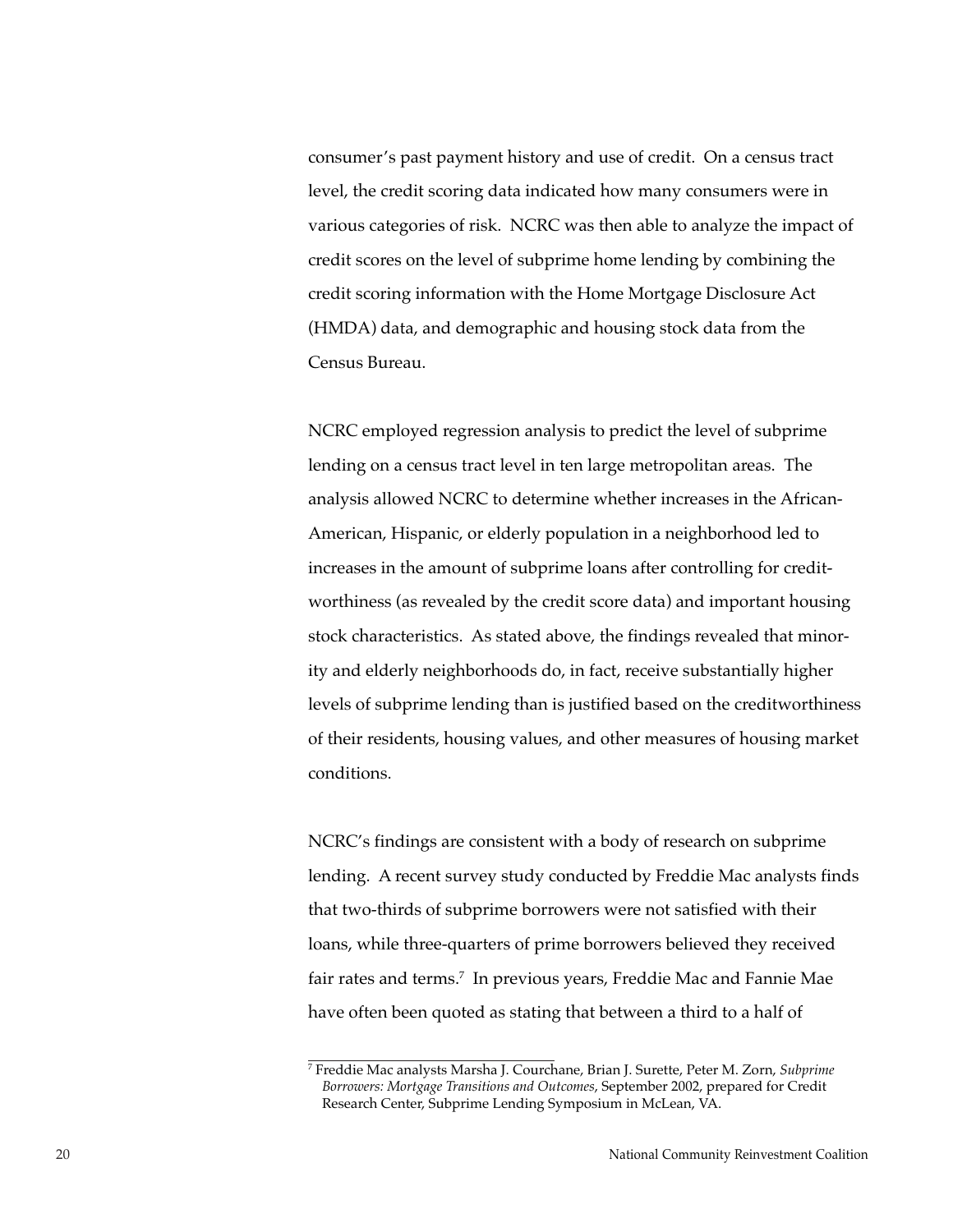borrowers who qualify for low cost loans receive subprime loans. $^8$  Dan Immergluck, a professor at Grand Valley State University, was one of the first researchers to document the "hypersegmentation" of lending by race of neighborhood.<sup>9</sup> Like Immergluck's work, the Department of Housing and Urban Development found that after controlling for housing stock characteristics and the income level of the census tract, subprime lending increases as the minority level of the tract increases.10 The Research Institute for Housing America, an offshoot of the Mortgage Bankers Association, released a controversial study in 2000 which concluded that minorities were more likely to receive loans from subprime institutions, even after controlling for the creditworthiness of the borrowers.<sup>11</sup>

NCRC's study is quite similar and builds upon important research conducted by a Federal Reserve economist and two researchers from the Wharton School at the University of Pennsylvania. Paul Calem of the Federal Reserve, and Kevin Gillen and Susan Wachter of the Wharton School also use credit scoring data to conduct econometric analysis scrutinizing the influence of credit scores, demographic characteristics, and economic conditions on the level of subprime lending. Their study found that after controlling for creditworthiness and housing market

A recent survey study conducted by Freddie Mac analysts finds that twothirds of subprime borrowers were not satisfied with their loans,

 $^{\rm 8}$  "Fannie Mae Vows More Minority Lending," in the Washington Post, March 16, 2000, page E01. Freddie Mac web page, http://www.freddiemac.com/corporate/reports/ moseley/chap5.htm.

<sup>9</sup> Dan Immergluck, *Two Steps Back: The Dual Mortgage Market, Predatory Lending, and the Undoing of Community Development*, the Woodstock Institute, November 1999.

<sup>10</sup> Randall M. Scheessele, *Black and White Disparities in Subprime Mortgage Refinance Lending*, April 2002, published by the Office of Policy Development and Research, the U.S. Department of Housing and Urban Development.

<sup>11</sup> Anthony Pennington-Cross, Anthony Yezer, and Joseph Nichols, *Credit Risk and Mortgage Lending: Who Uses Subprime and Why*? Working Paper No. 00-03, published by the Research Institute for Housing America, September 2000.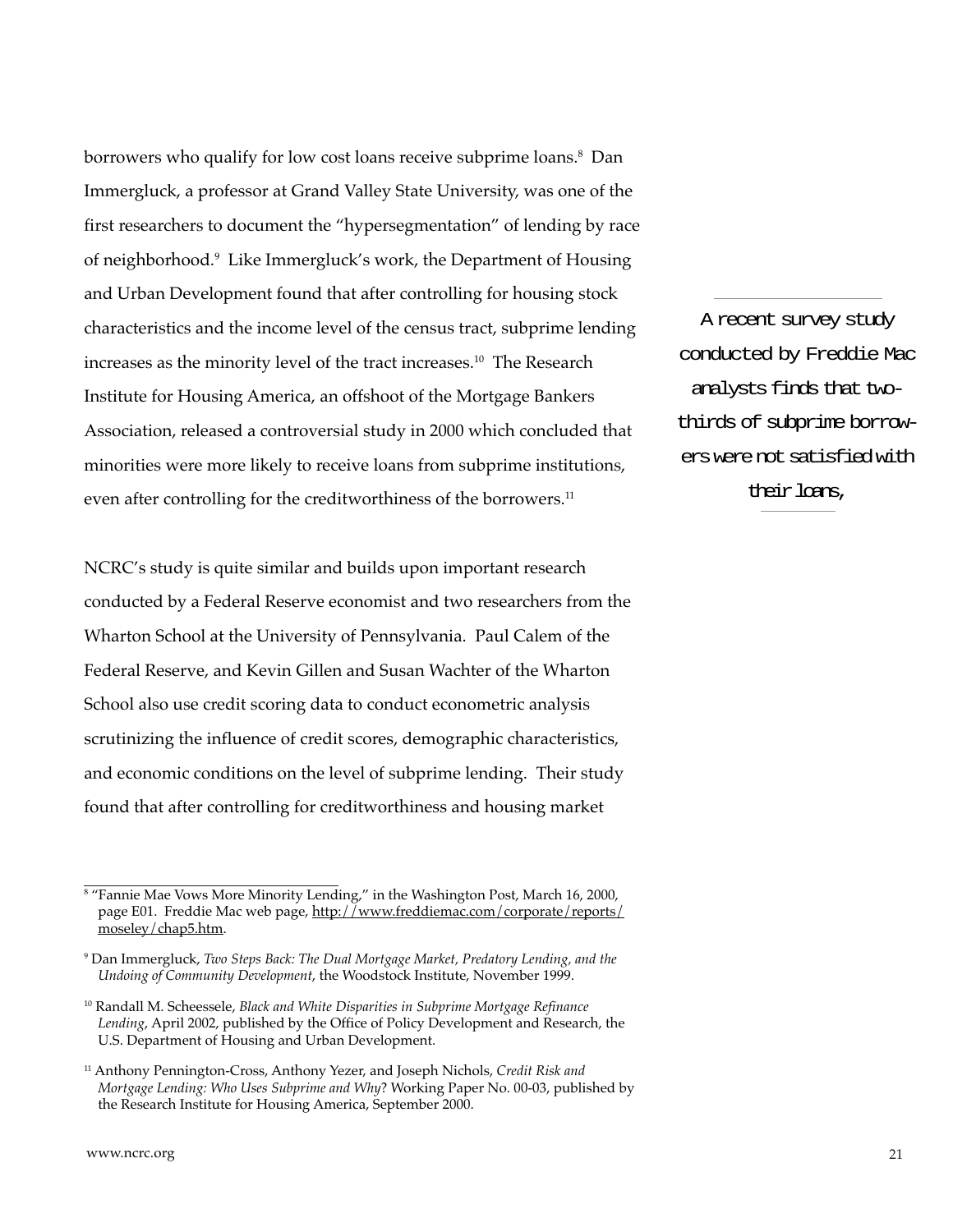conditions, the level of subprime refinance and home purchase loans increased in a statistically significant fashion as the portion of African-Americans increased on a census tract level in Philadelphia and Chicago.<sup>12</sup>

Relatively few studies examine the relationship between the number of elderly residents of a neighborhood and the level of subprime lending although anecdotal evidence suggests that abusive lenders target the elderly. In one study, the South West office of Consumers Union found that every 1 percentage point increase in the portion of people over 65 in a neighborhood increased subprime refinance lending by 1.3 percentage points. The Consumers Union study examined neighborhoods in Dallas and Austin, and included demographic variables and a few underwriting variables such as loan amount to income ratios in its regression equations.13 The AARP also conducted a national survey of elderly borrowers and found that older borrowers who were widowed, female, African-American, and less educated were more likely to receive subprime loans than their married, male, white, and more educated counterparts. The survey also found that seniors receiving subprime loans were more likely to have been approached by brokers, to have refinanced two or more times in the past three years, and to be dissatisfied with their loans.<sup>14</sup>

Another body of literature examines whether consumer credit reports are

<sup>&</sup>lt;sup>12</sup> Paul S. Calem, Kevin Gillen, and Susan Wachter, *The Neighborhood Distribution of Subprime Mortgage Lending*, October 30, 2002. Available via pcalem@frb.gov.

<sup>13</sup> Consumers Union, *Elderly in the Subprime Market*, October 2002, www.consumersunion.org.

<sup>14</sup> Neal Walters and Sharon Hermanson, *Older Subprime Refinance Mortgage Borrowers*, AARP Public Policy Institute, Data Digest Number 74, July 2002, http:// www.aarp.org/ppi.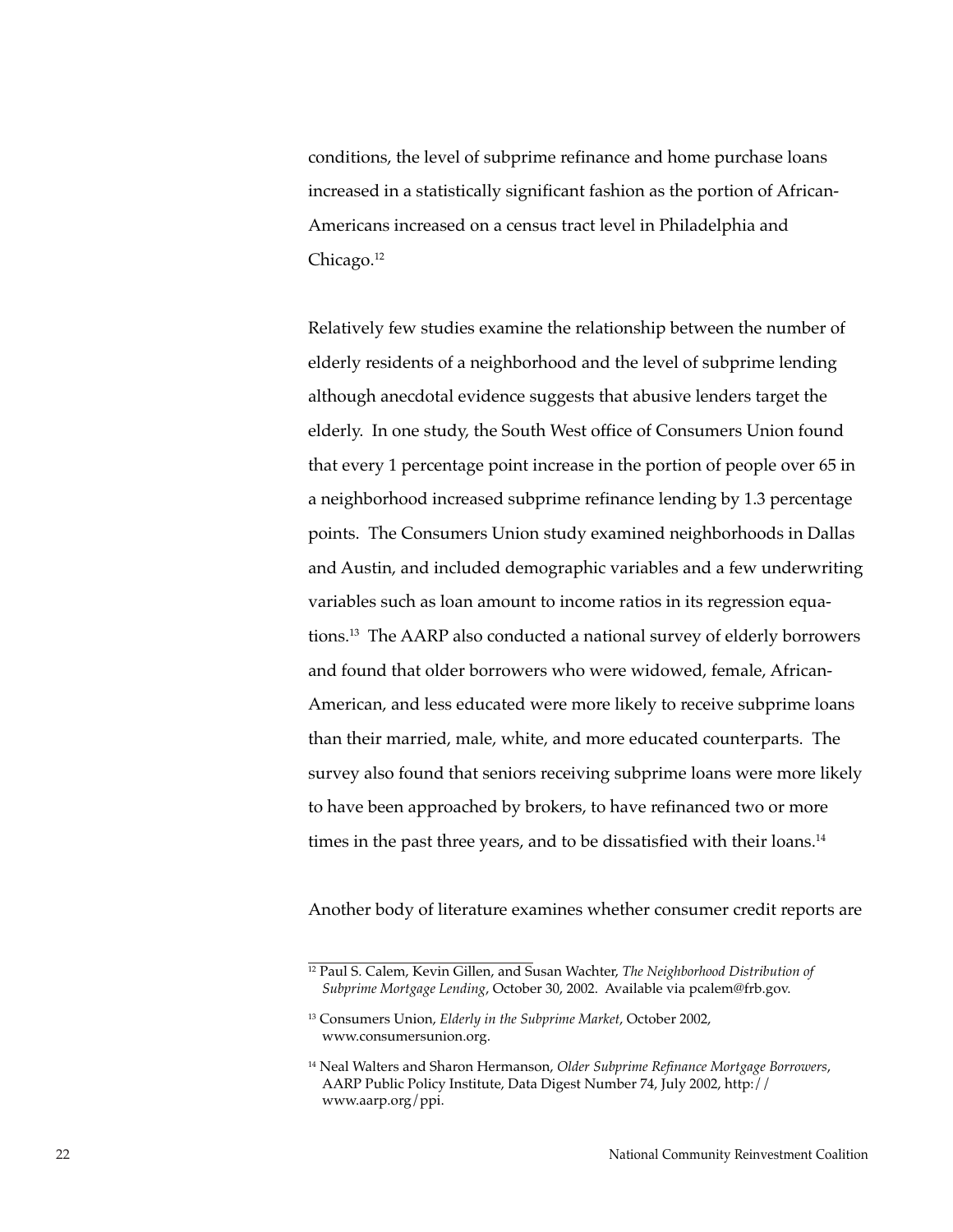accurate. If consumer credit reports are incomplete and inaccurate, then the credit scores used to assess risk could be seriously flawed. Troubling evidence suggests that substantial inaccuracies exist in credit reports and could be contributing to racial disparities in lending. In the summer of 2002, the Consumer Federation of America (CFA) shed more light on how credit report flaws can disproportionately impact borrowers on the edge between prime and subprime credit. CFA's analysis of credit scores in more than 500,000 merged credit files revealed that 29 percent of consumers had scores with a range of at least 50 points when using the credit reports from each of the three major bureaus. Focusing in more detail on 1,704 at-risk mortgage purchasers with marginal scores between prime and higher cost subprime credit, CFA found that at least one-fifth would be harmed, and one-fifth would benefit from score inaccuracy if they tried to purchase mortgage loans. The upshot of this finding is that at least 8 million Americans may be erroneously placed into subprime loans and thus pay tens of thousands of dollars each in unnecessarily high mortgage interest payments.15

In the winter of 2003, a Federal Reserve Bulletin article revealed that almost one third of sampled credit accounts lacked information on borrower credit limits, which is a key variable for credit scores. Furthermore, subprime specialists reported credit limits 77 percent of the time for their prime customers, but only 40 percent of the time for their subprime customers.16 Not reporting the credit limit makes borrower credit appear

<sup>15</sup> Consumer Federation of America and National Credit Reporting Association, *Credit Score Accuracy and Implication for Consumers*, December 2002, http:// www.consumerfed.org.

<sup>16</sup> Robert B. Avery, Paul S. Calem, Glenn B. Canner, Raphael Bostic, *An Overview of Consumer Data and Credit Reporting,* Federal Reserve Bulletin, February 2003, http:// www.federalreserve.gov.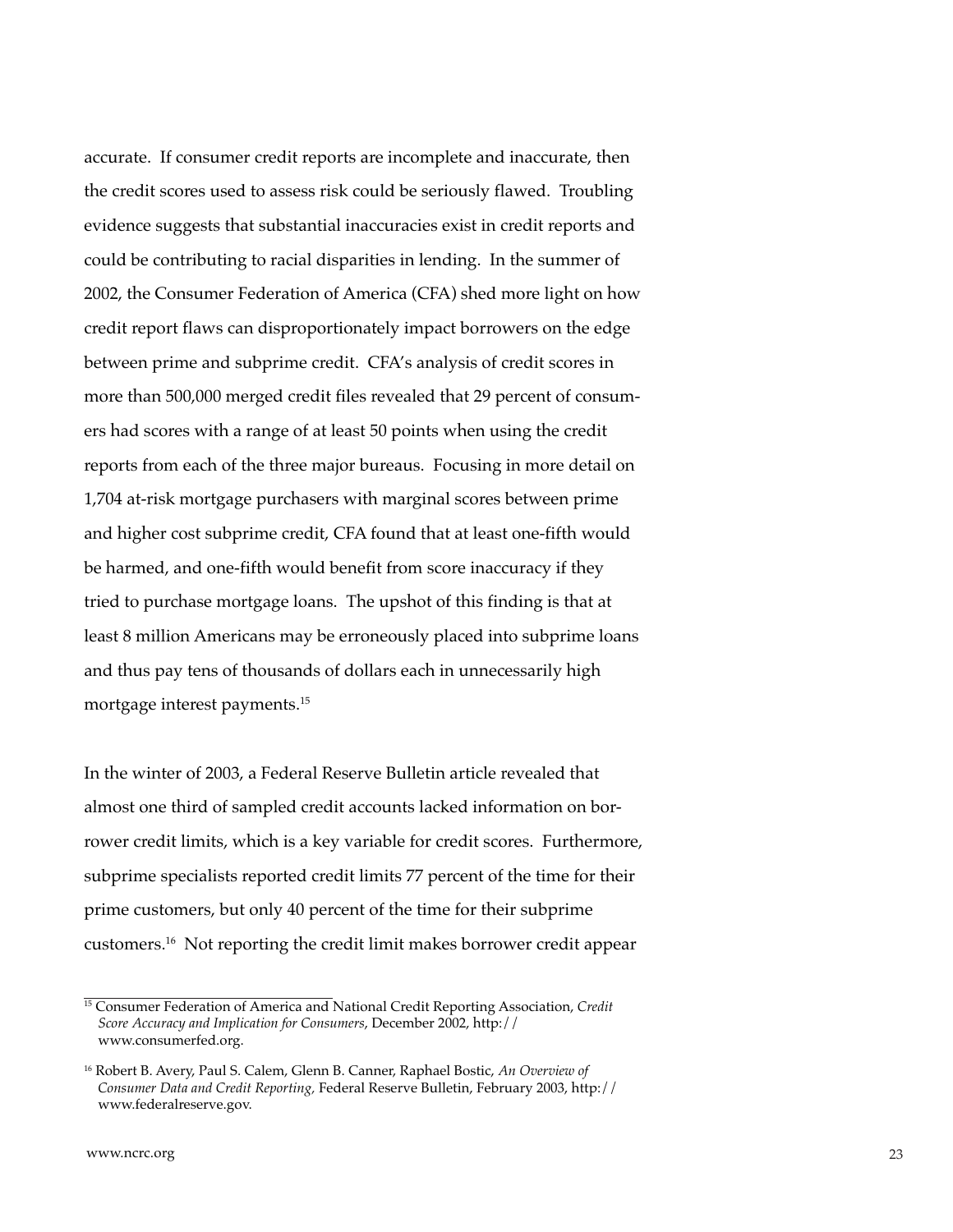<span id="page-23-0"></span>to be much worse than it actually is. The absence of this information results in borrowers appearing to be much closer to fully utilizing their credit cards and other open ended credit than they are in reality.

The findings of NCRC, the Calem, Gillen, and Wacther study, as well as other research, are disturbing but not surprising. Predatory lenders brazenly disregard credit scores and also do not engage in other conventional and prudent underwriting techniques. They discriminate by offering minority and elderly borrowers higher interest rate loans than is justified based on credit scores. At the same time, credit scores are not accurately predicting risk due to omitted variables that are key for traditionally underserved populations. In short, the credit system is broken and discrimination will only be eliminated if the recommendations outlined above are implemented.<sup>17</sup>

## **Methodology**

As stated above, the key goal of the analysis is to determine the relationship between the portion of minority and elderly persons in a census tract and the percentage of home purchase and refinance loans that are made by subprime lenders. After controlling for economic and risk factors, does the portion of subprime loans increase as the minority and elderly population in a census tract increases? In other words, this study explores the likelihood of discrimination and reverse redlining in home

 $17$  Given the problems with credit reports, the credit scores used here are more likely to overstate risks for minority borrowers than for white borrowers. Accordingly, the scores are more likely to overstate the percent of borrowers in high risk groups in African-American rather than white census tracts. If such bias does occur in scores, then the use of these scores means that the true impact of race on subprime lending is higher than that indicated by the results found here. That is, our estimates of discrimination or redlining are biased low. The credit report and score data needs to be improved via renewal of Fair Credit Reporting Act.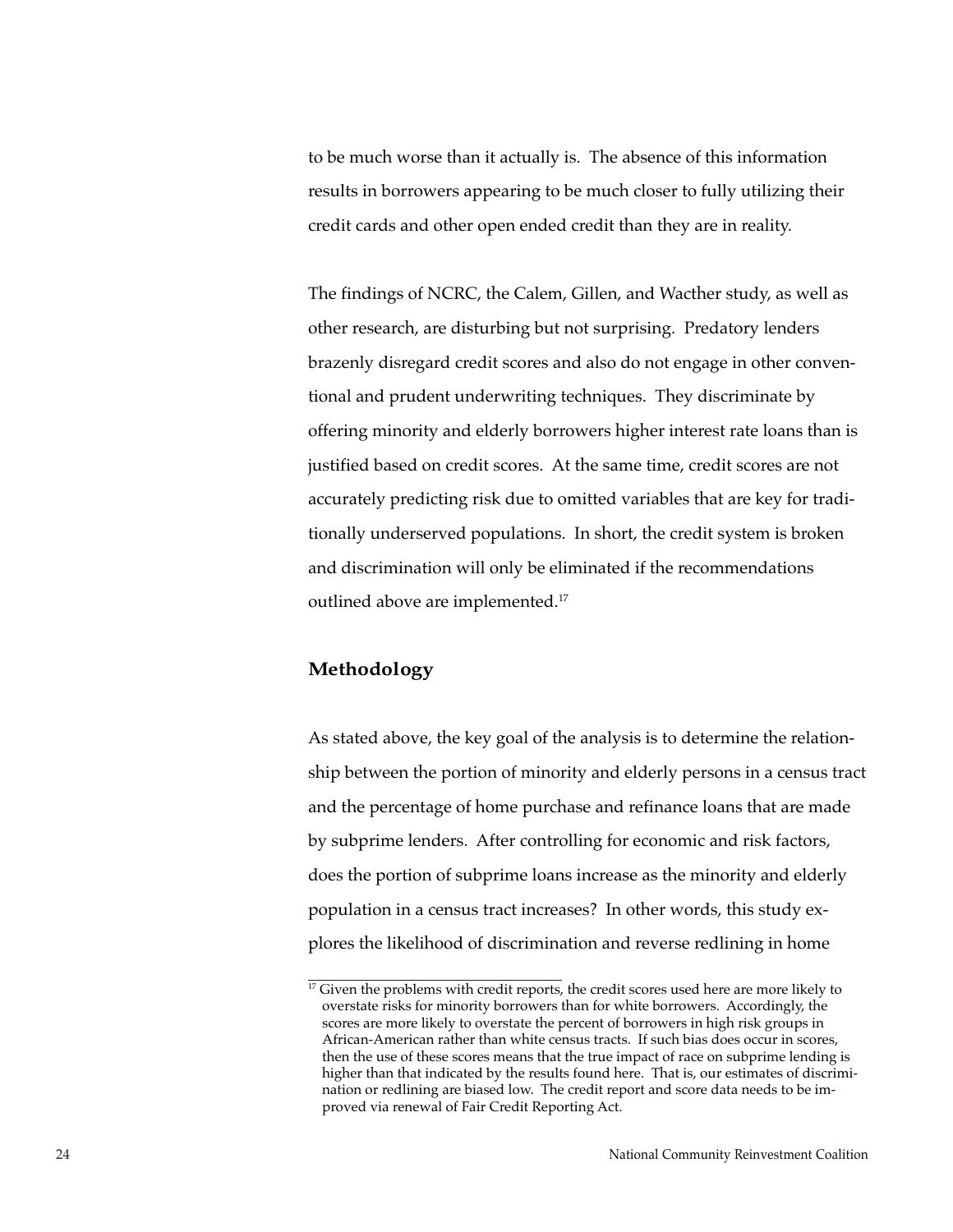lending. NCRC chose 10 metropolitan statistical areas (MSAs) from different parts of the United States and conducted a statistical analysis in each area. In particular, the MSAs selected are: Atlanta, Baltimore, Cleveland, Detroit, Houston, Los Angeles, Milwaukee, New York, St. Louis, and Washington DC. These areas have different demographic and economic characteristics, which will allow us to make credible and generalizable conclusions about the home lending patterns across large metropolitan areas. In the ten MSAs, the sample consists of about 7,000 census tracts (6,741 for home purchase and 7,097 for refinance). A multivariate regression approach controlled for demographic and risk factors.

NCRC conducted separate analyses for home purchase and refinance lending. We expected a higher degree of pricing disparities by race and age of neighborhood in refinance lending since subprime lenders specialize in refinance lending and make fewer home purchase loans. NCRC's previous work, including *Best and Worst Lenders*, also found more disparities in refinance lending than home purchase lending. Abusive subprime lenders are particularly active in refinance lending since their intention is to strip equity from homeowners through repeated refinancings or flipping.

Variables for the analysis belong to three categories: home lending, credit scoring, and demographics. NCRC used 2001 HMDA data for home lending, 1999 credit scoring data, and 1990 census tract demographic information. NCRC obtained the 1999 credit scoring data on a one-time basis from one of the three large credit bureaus. NCRC chose 2001 HMDA data, not 1999 data, as we believe that the distribution of credit scores on a census tract level does not vary significantly over a three year time period. NCRC ran regression equations using 1999 and 2000 home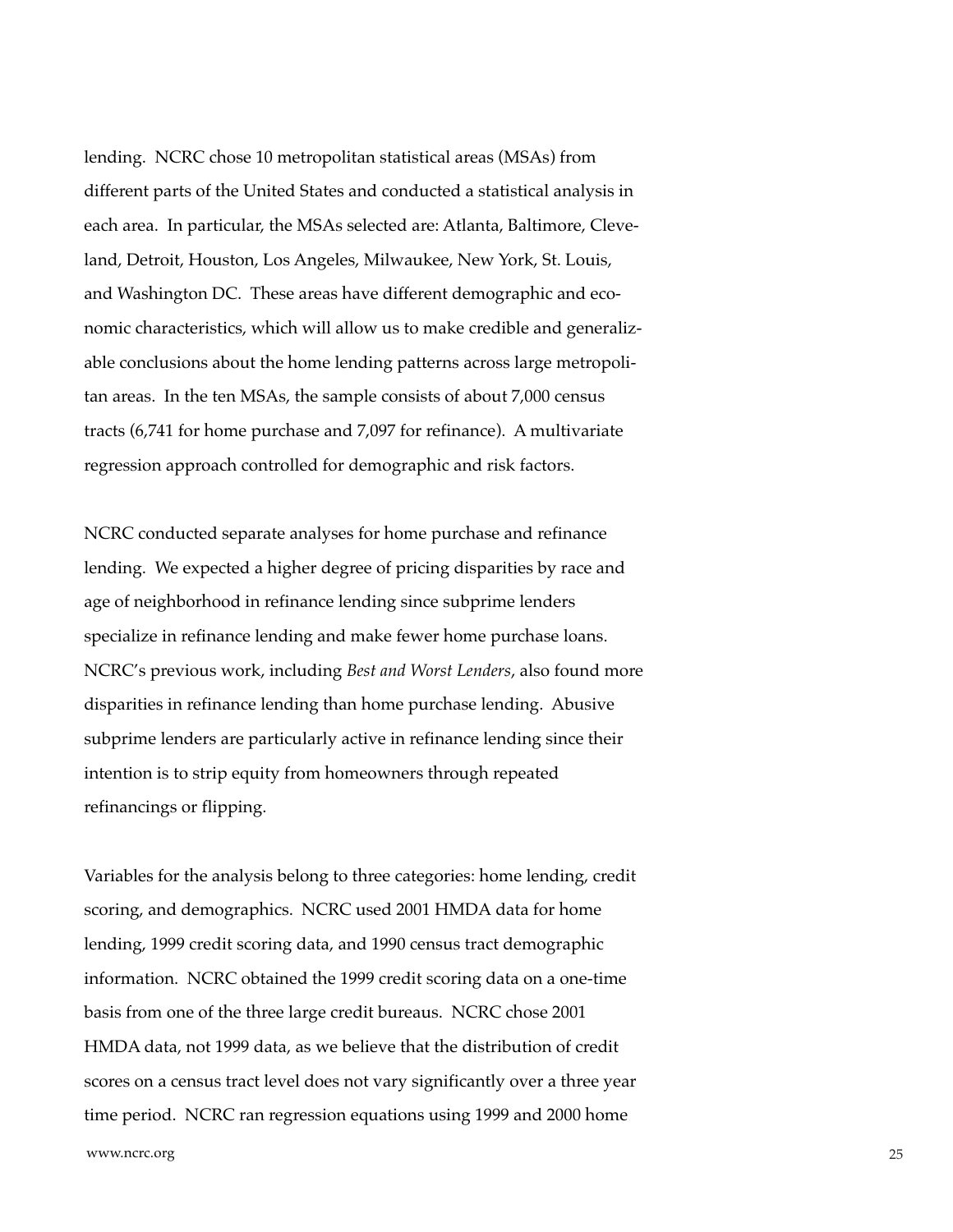loan data to confirm the hypothesis. The results were similar over the years. Also, 2001 was a year of lower interest rates. NCRC wanted to see if minority neighborhoods were benefiting from lower interest rates as measured by a decrease in the statistical significance of race of neighborhood on the level of subprime lending. NCRC would have preferred to use 2000 census tract data, but the HMDA data will not use 2000 census data until the 2003 release in the summer of 2004. The 2001 HMDA data uses 1990 census tract boundaries. NCRC believes the results will be similar with HMDA data using 2000 census tract boundaries, but we intend to do follow-up research.<sup>18</sup>

### **HUD Subprime and Manufactured Home Lender List**

In order to classify loans as subprime, NCRC used a list of subprime and manufactured home lenders developed by HUD. Since HMDA data does not have information on the Annual Percentage Rate (APR) or other loan terms and conditions, HUD developed its list by complementing data analysis with interviews of lending institutions and a literature search. As an additional step, HUD called the lenders on its list and asked them if they considered themselves subprime and manufactured home specialists. Generally speaking, a lender was included on the list if more than 50 percent of the loans in its portfolio was subprime or manufactured home.19

<sup>&</sup>lt;sup>18</sup> Important characteristics of the HMDA data are discussed separately in an appendix.

<sup>&</sup>lt;sup>19</sup> HUD itself admits that the list is not complete. A number of institutions considered to be prime specialists make a significant number of subprime loans, even if 50 percent or more of their loans are not subprime. Also, the list may not be complete due to name changes and omissions. HUD refines its lists on an annual basis and also corrects mistakes on previous years' lists. HUD's web page (http://www.huduser.org/ datasets/manu.html) has more information about the lists and has copies of the lists.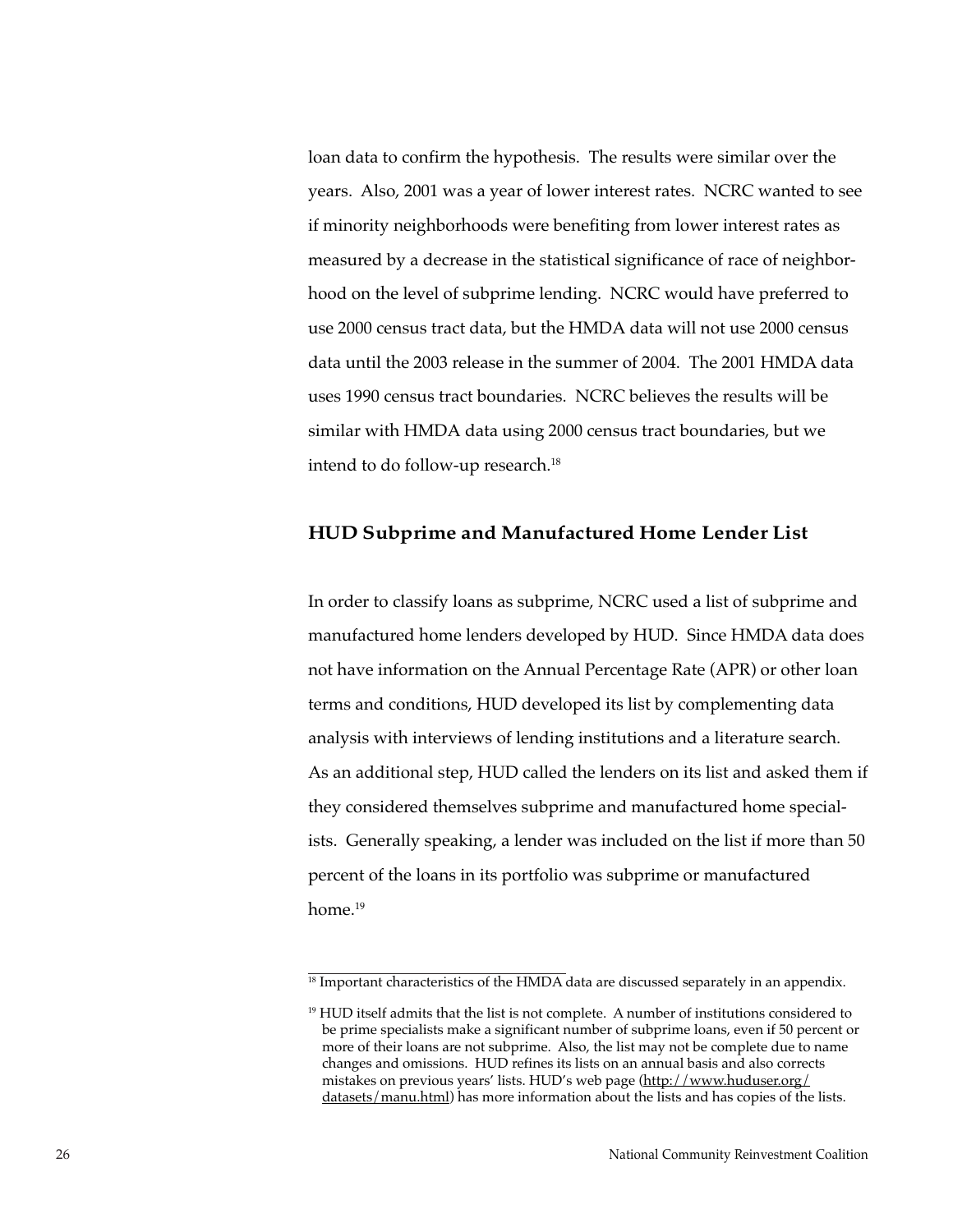<span id="page-26-0"></span>Until more information on loan terms and conditions are available in HMDA data, HUD's list is a valuable resource for conducting subprime and manufactured home loan analysis. Although the list is incomplete, it still captures significant differences in lending behavior as revealed by this report and a substantial body of research.

## **Data and variables**

Home lending data in the analysis represents only originations of home loans, not applications for the loans. We included all types of loans: conventional, and government insured (FHA, VA, and FSA/RHS) to owner-occupants only. NCRC also separated two types of home loans: home purchase loans and refinance loans. By doing so, we aimed to see for which loan type the race and age of neighborhood residents had a stronger influence. We excluded manufactured home lenders from the analysis as initial regressions revealed that the level of manufactured home lending did not vary in a statistically significant manner with the race of neighborhood residents.<sup>20</sup> Future research should explore this in more detail. The study excluded census tracts in which the number of originated loans was less than 20. This was done to ensure a sufficient number of loans for meaningful characterization of each tract's lending patterns.

 $20$  Manufactured home lenders specialize in making loans to borrowers purchasing manufactured homes. These lenders tend to make high interest rate loans; abusive lending has been widespread in the manufactured home sector as indicated by massive foreclosures and the failures of large national manufactured home lenders. According to HUD, "A manufactured home (formerly known as a mobile home) is built to the Manufactured Home Construction and Safety Standards (HUD Code) and displays a red certification label on the exterior of each transportable section. Manufactured homes are built in the controlled environment of a manufacturing plant and are transported in one or more sections on a permanent chassis." HUD has detailed information about manufactured housing on its web page of http://www.hud.gov.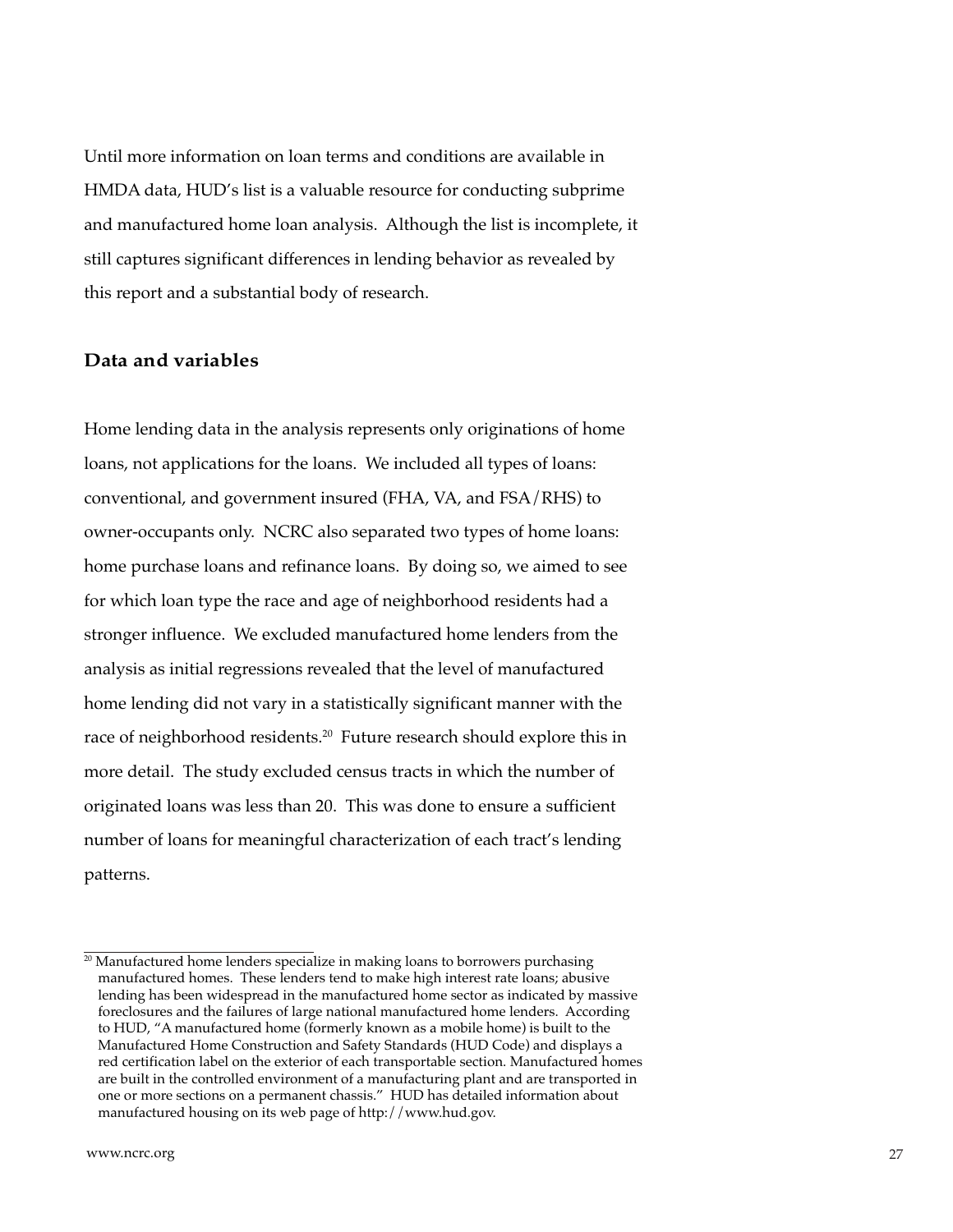The analysis chose the following variables that would hypothetically influence subprime lending in an area.

*Home lending variables* (dependent variables):

**%subHP** – percent of home purchase loans in a census tract that were subprime.

**%subREF** – percent of refinance loans in a census tract that were subprime.

*Demographic variables* included:

**%black** – percent of residents in a census tract who were African-American;

**%hisp** – percent of residents in a census tract who were Hispanic;

**%65age** – percent of residents in a census tract who were over 65 years old;

**medage** – dummy variable. The variable revealed the median age of houses

in a census tract.

*0 when the median age of housing was between 0-20 years old (built in 1970-1990); 1 when the median age of housing was between 21-50 years old (built in 1969-1940); 2 when the median age of housing was 51 years and older (built before 1940);*

**medhhinc** – 1989 median household income in a census tract;

**HT** – housing turnover. This variable is a ratio of all home purchase loans made in 2001 divided by owner occupied units in 1990. The literature indicates that a higher amount of housing turnover (as revealed by larger values of this variable) suggests a more vibrant market and faster home value appreciation. This should make a census tract more attractive to prime lenders and thus decrease the portion of subprime lending.

**capitaliz** – The "capitalization" variable is a ratio of gross median rent divided by median housing value. The literature suggests that owner-occupied units appreciate slower in neighborhoods where the median rent is higher relative to the median housing value (higher ratio values for this variable). Therefore, prime lenders may find neighborhoods less attractive with higher values for the capitalization variable, meaning that the portion of subprime loans will be higher in these neighborhoods.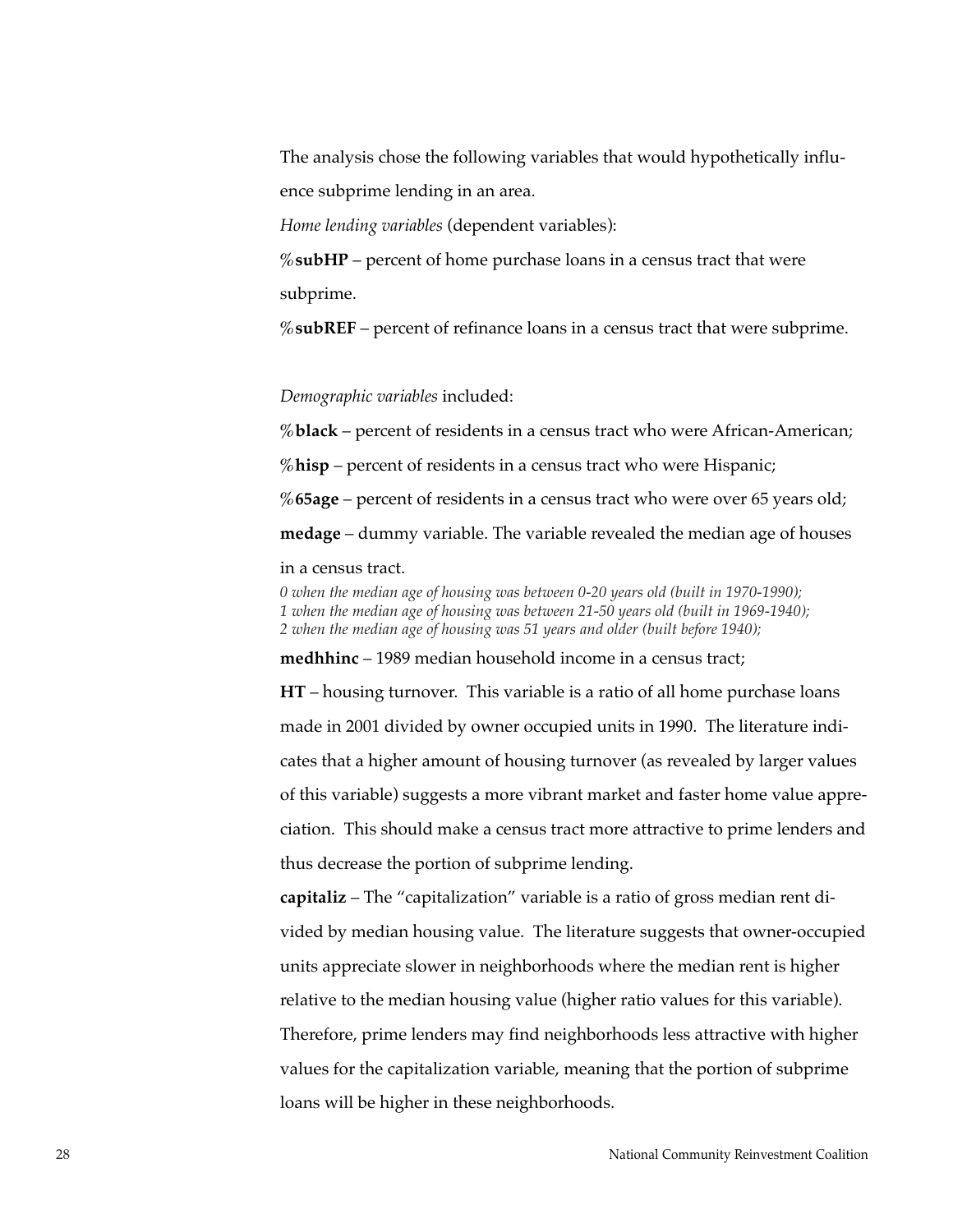#### *Credit scoring variables* included:

**%vhigh** – is a credit score variable that indicated the percent of people in a census tract in the very high credit risk category; **%NC –** is the percent of neighborhood residents lacking credit scores; **vh+h+m –** the cumulative percent of neighborhood residents in very high, high, and moderate credit risk categories added together.

The credit risk scores used in this report measure the likelihood of future delinquencies and foreclosures. The database had a credit score range from 0 to 1,000 with lower scores indicating lower risk or chance of borrower delinquency. The scores were divided into five equal categories or quintiles of risk; the specific categories are Very Low, Low, Moderate, High and Very High risk. The credit score range was separated into quintiles, not the population totals within the quintiles. In other words, each score quintile did not have equal numbers of people, but each score range was of equal length (about 200 units for each quintile since the total range is from 0 to 1,000).

For each census tract, the database contains the number and percent of neighborhood residents in each of the five risk categories, and the number and percent of neighborhood residents with no credit scores.

NCRC's analysis focuses on the "vh+h+m" credit score variable. Our regression analysis was iterative. One equation (Column 1 on Tables 1 through 10) included the combined risk variable of "vh+h+m" and the NC or no credit score variable. Column 2 is another regression in which the very high risk and no credit score variables are included as separate variables (see the tables below).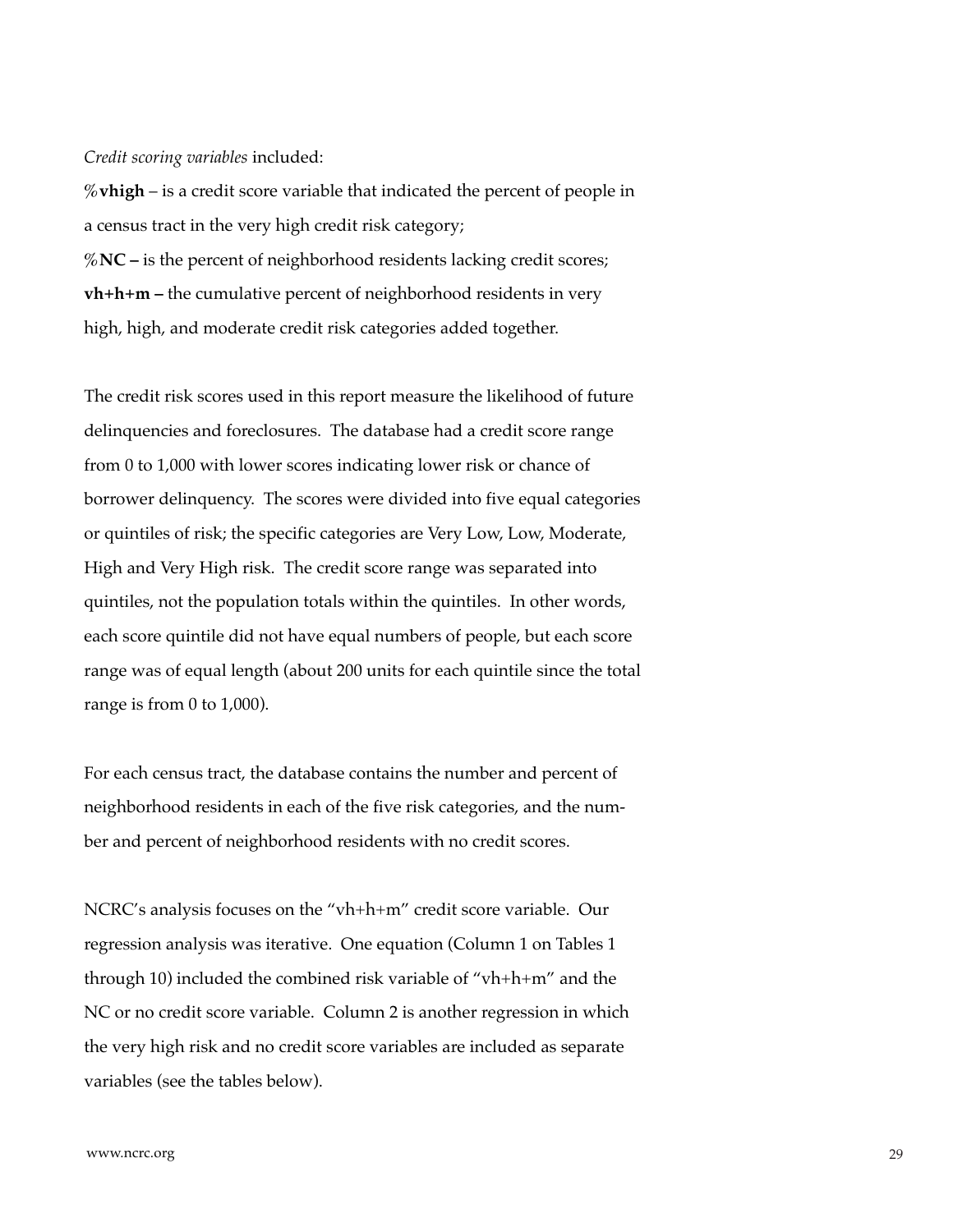Columns 3 through 4 repeat the iterative approach for the risk variables in the same order as Columns 1 through 2. The difference between Columns 1 and 2 and Columns 3 and 4 is that the race and age variables are omitted in Columns 3 and 4. This is done in order to understand better the added explanatory power obtained by including the race and age variables (see discussion below in the Functional Form section).

The "vh+h+m" variable was statistically significant across all ten MSAs for home purchase lending and nine MSAs for refinance lending. The impact of the variable was as expected; that is, subprime lending was more prevalent as the percentage of people in a census tract with very high, high, and moderate risk increased. The regression equations including only the very high risk and no credit score variables had very similar outcomes to the equations with the "vh+h+m" combined risk and no credit score variables. Although the very high risk equations (Column 2) were similar to the "vh+h+m" equations (Column 1), we focused on the "vh+h+m" equations since subprime lenders would likely make loans to consumers with high and moderate risk as well as very high risk. The coefficients and R squares in the "vh+h+m" equations were consistent with these expectations.

In contrast to our report, the Calem, Gillen, and Wacther study focuses on the equations with the very high risk and no credit score variables. The fact that two different series of equations (those with very high risk and no credit score variables and those with the combined risk and no credit score variables) produced similar results adds to the robustness of the overall findings.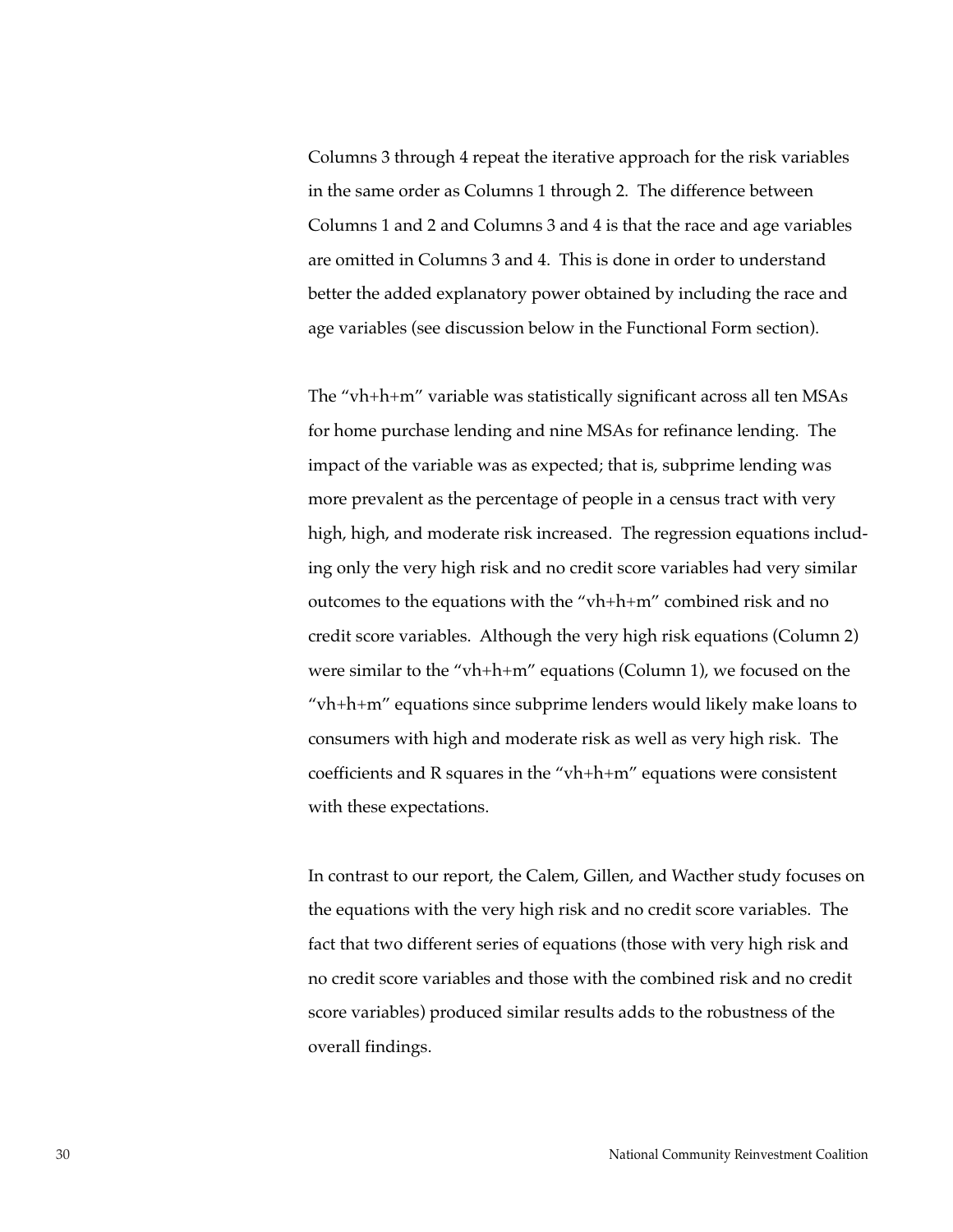## <span id="page-30-0"></span>**Impact of Demographic Versus Economic Factors**

As stated above, we conducted multivariate regression analysis with the dependent variable represented by the percentage of subprime loans in a census tract and independent variables that control for demographic, economic and risk factors. Our variables of interest were the minority and elderly populations in a census tract. NCRC hypothesized that the percent of minorities and elderly people in a census tract was positively related to the percent of subprime loans originated in a census tract.

Table 11 shows the statistical significance of variables at the 10%, 5%, and 1% precision level, sign of estimated coefficients, and adjusted R square for every regression. The adjusted R square was rather high for most MSAs and loan types (the higher the R square, the better the equation accounts for and explains patterns of subprime lending on a neighborhood level). The R square was higher for refinance than home purchase, suggesting that our model was better at predicting patterns in refinance lending. For refinance lending, the R square ranged from 0.5252 in Los Angeles to 0.8993 in Detroit. For home purchase lending, the R square fell between 0.0843 in Baltimore and 0.6865 in Cleveland. The R square was above 0.3 in five out of ten MSAs in home purchase lending. In contrast, the R square was above 0.3 in all MSAs in refinance lending. Overall, we believe our model is robust and a good predictor of lending patterns. The model's results were consistent with the Calem, Gillen, and Wachter study.

The African-American population in a census tract was statistically significant in six MSAs for home purchase lending and in nine MSAs for . . .the percent of minorities and elderly people in a census tract was positively related to the percent of subprime loans originated in a census tract.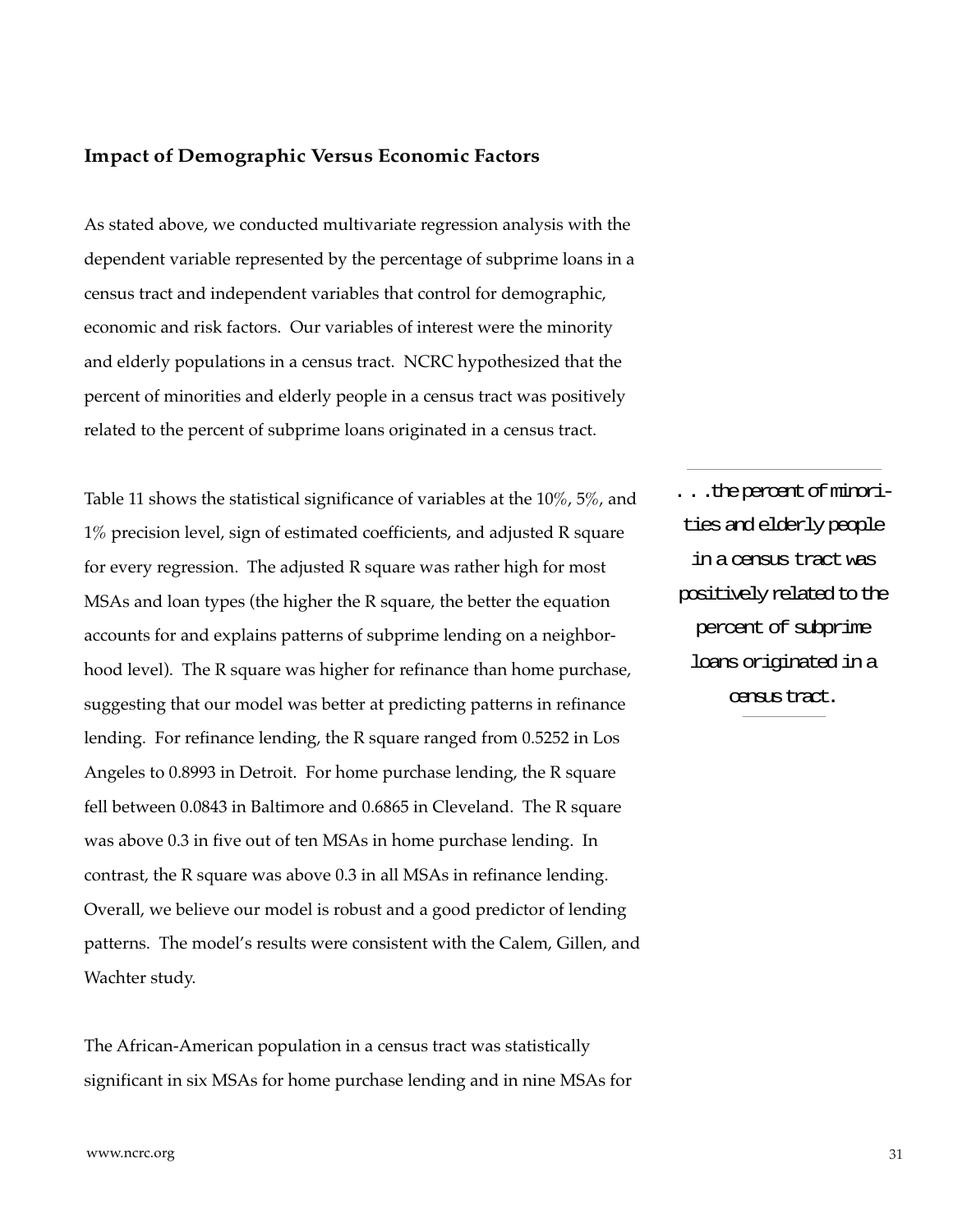refinance lending. As expected, after controlling for risk and housing stock characteristics, the effect of the percentage of African-American population on the portion of subprime loans in a census tract was positive in all MSAs. Lenders still associated high risk with race and thus, compensated by making a substantially higher level of subprime loans in African-American than white tracts.

The percent of Hispanic population in a census tract was significant in only one MSA for home purchase and in five MSAs for refinance lending. The sign of the coefficients was not consistent for each MSA.<sup>21</sup> The sign was negative in one MSA for home purchase lending and in two MSAs for refinance lending. In contrast, the sign was positive in three MSAs for refinance lending, meaning that the level of subprime refinance lending increased as the portion of Hispanics increased in a census tract. Our study results suggest no consistent relationship between the level of subprime lending and the portion of Hispanics in a neighborhood. However, the portion of Hispanics in a neighborhood was associated with an increase in subprime lending, all else equal, in a subset of the MSAs.

The portion of people over 65 was a strong factor for three out of ten MSAs for home purchase lending. For refinance lending, the age of the census tract population was significant in eight MSAs. For refinance and

<sup>&</sup>lt;sup>21</sup> A coefficient expresses the effect of an independent variable on the dependent variable. In this report, the portion of subprime loans is the dependent variable. The level of subprime lending changes because of the racial composition of the neighborhood and other "independent" variables. For the racial composition of the neighborhood, the coefficient measures the impact in percentage point terms. For every percentage point increase in African-American or Hispanic residents in a census tract, the portion of subprime loans increases or decreases by a certain number of percentage points as revealed by the value and sign of the coefficient. The coefficient only has an impact if it is statistically significant (as revealed by legends in the charts capturing the regression results).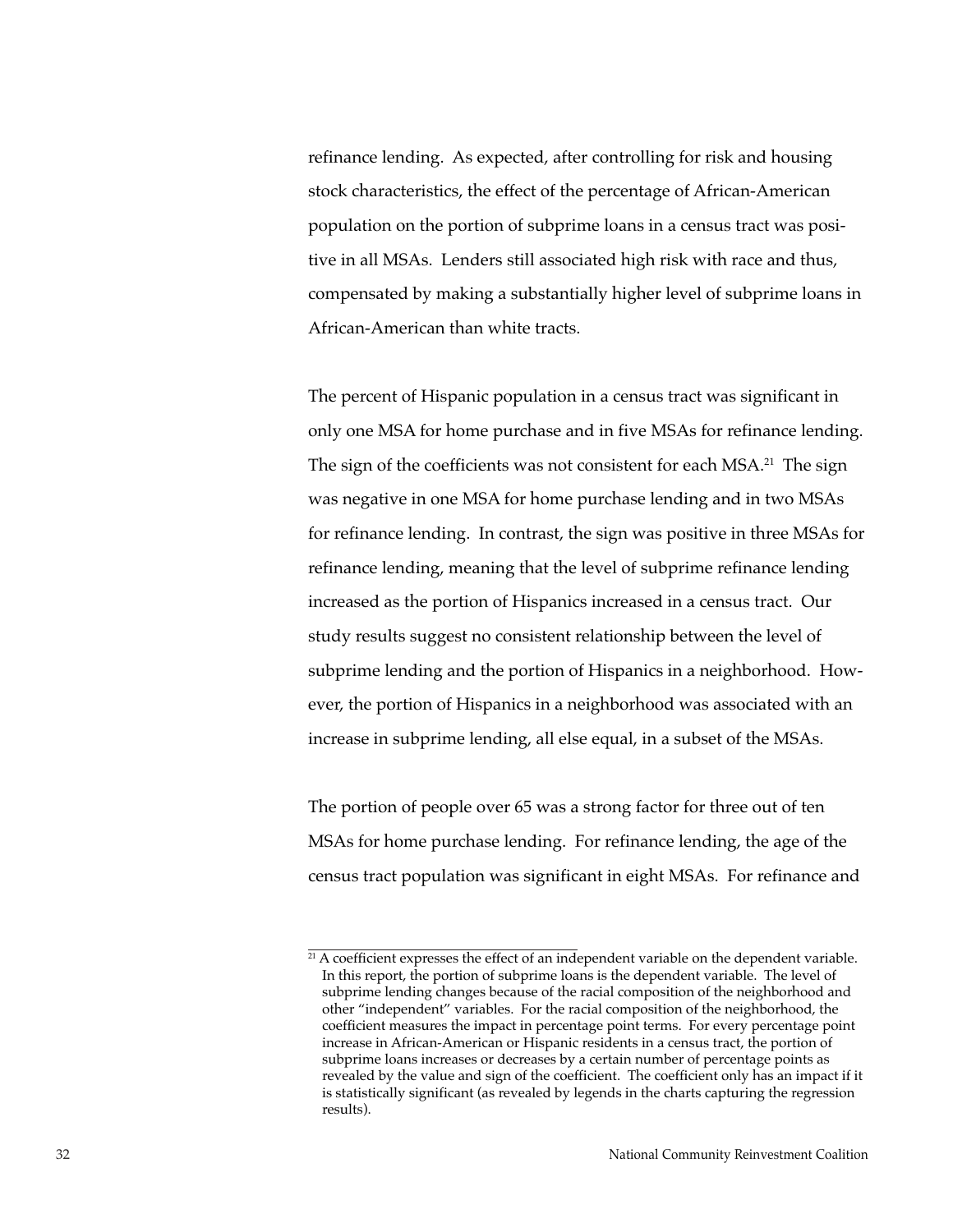home purchase lending, the sign of the coefficients was positive in all MSAs except in two of the eleven cases. This supports the contention that abusive lenders target the elderly to take advantage of the fact that the elderly have substantial amounts of equity but are often short on cash. These results contradict those obtained by Calem, Gillen, and Wachter. They mentioned that this variable "yielded no additional insights," but their study looked at only two MSAs.

Median household income of a census tract was statistically significant in four out of ten MSAs in home purchase lending and in refinance lending. Except in one case, the sign of the coefficients was positive, which is counterintuitive. The literature, however, discusses that a segment of high income borrowers do not report income level to lenders nor do they want to undergo a lengthy application process. Hence, they receive subprime loans. It must be added that the coefficient values were very small, meaning that the income variable had a small impact on the level of subprime lending in census tracts.

Except for Detroit refinance lending, the combined risk variable in all MSAs for both loan types was statistically significant. Coefficients were positive, meaning that a larger percentage of people with higher risk factors was associated with a higher percent of subprime loans in a census tract. These findings are quite consistent with those discussed in the Calem, Gillen, and Wachter report. Also, the level of subprime home purchase and refinance lending increased in a statistically significant fashion in the great majority of MSAs as the percentage of neighborhood residents with no credit scores increased.

www.ncrc.org 33 The other variables including housing turnover and capitalization be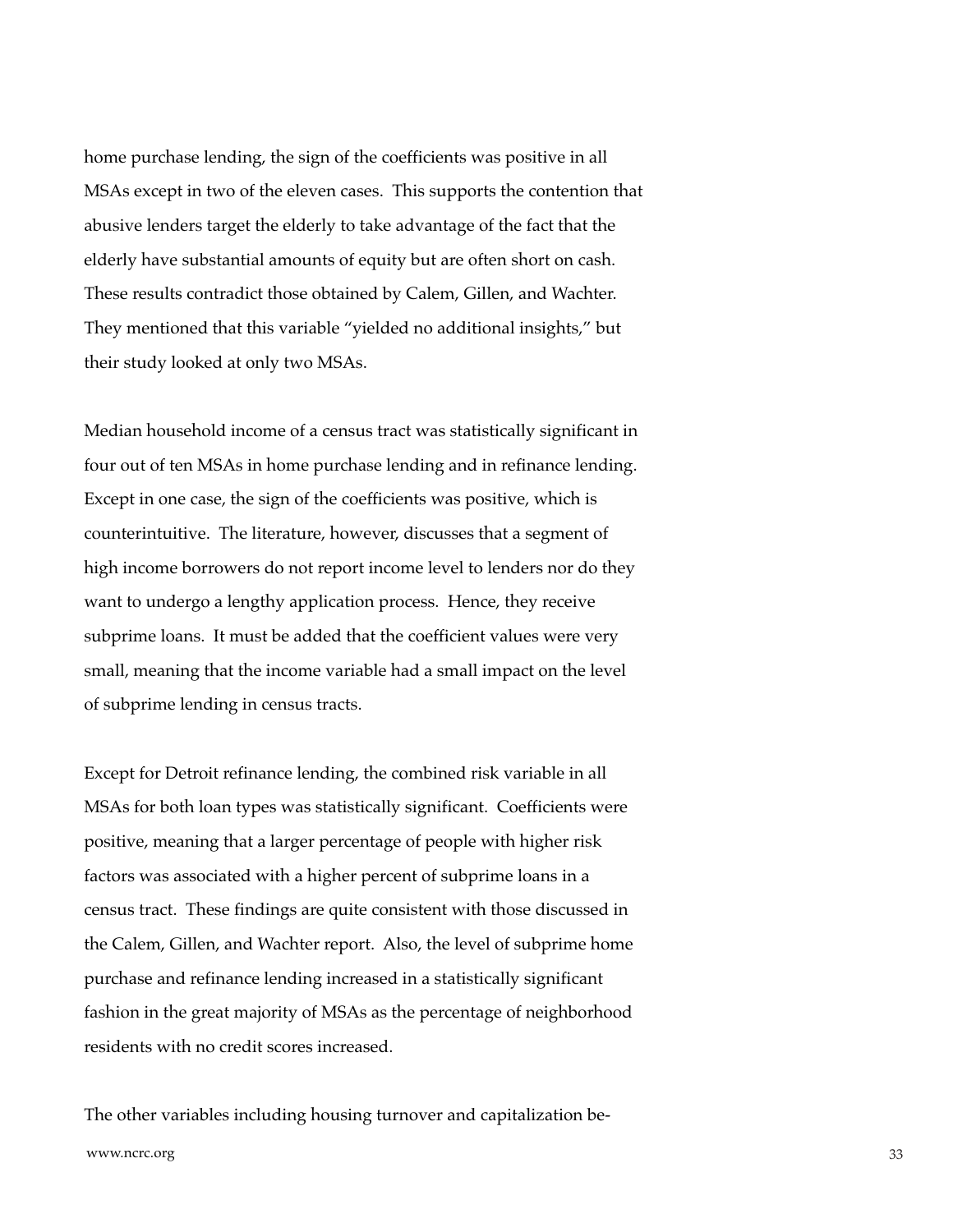<span id="page-33-0"></span>haved in the expected manner. Housing turnover was significant in most MSAs and the coefficients' signs were negative, which supported our expectations. Higher housing turnover indicates more vibrancy in the market of the neighborhood, which in turn leads to less subprime lending. The capitalization variable was significant in six MSAs for home purchase and in ten MSAs for refinance lending. Except in one case, it also had the expected effect on subprime lending. Specifically, it was positively related to the percent of subprime loans, proving that faster appreciation of the owner-occupied units (smaller capitalization ratios) leads to less subprime lending in a neighborhood.

Subprime lending increased significantly as the portion of African-Americans and elderly people increased in a neighborhood.

In summary, after controlling for risk and housing stock characteristics, subprime lending increased significantly as the portion of African-Americans and elderly people increased in a neighborhood. Pricing discrimination is widespread in the dual lending marketplace in America.

## **Metropolitan Areas Compared**

Tables 12 through 14 sort MSAs by the effect of race and age factors on the level of subprime home purchase and refinance lending in a census tract. As Table 12 reveals, the percentage of African-Americans in a census tract imposed the strongest effect on subprime home purchase lending in Cleveland, Milwaukee, Detroit, and Atlanta. The African-American variable had the largest effect in Houston, Milwaukee, Detroit, and Cleveland for refinance lending. For example, in Houston a ten percentage point increase of African-Americans in a census tract, holding all other variables constant, would lead to an increase in the portion of subprime refinance loans of 4.058 percentage points. In contrast, in Baltimore a 10 percentage point increase in the portion of African-Ameri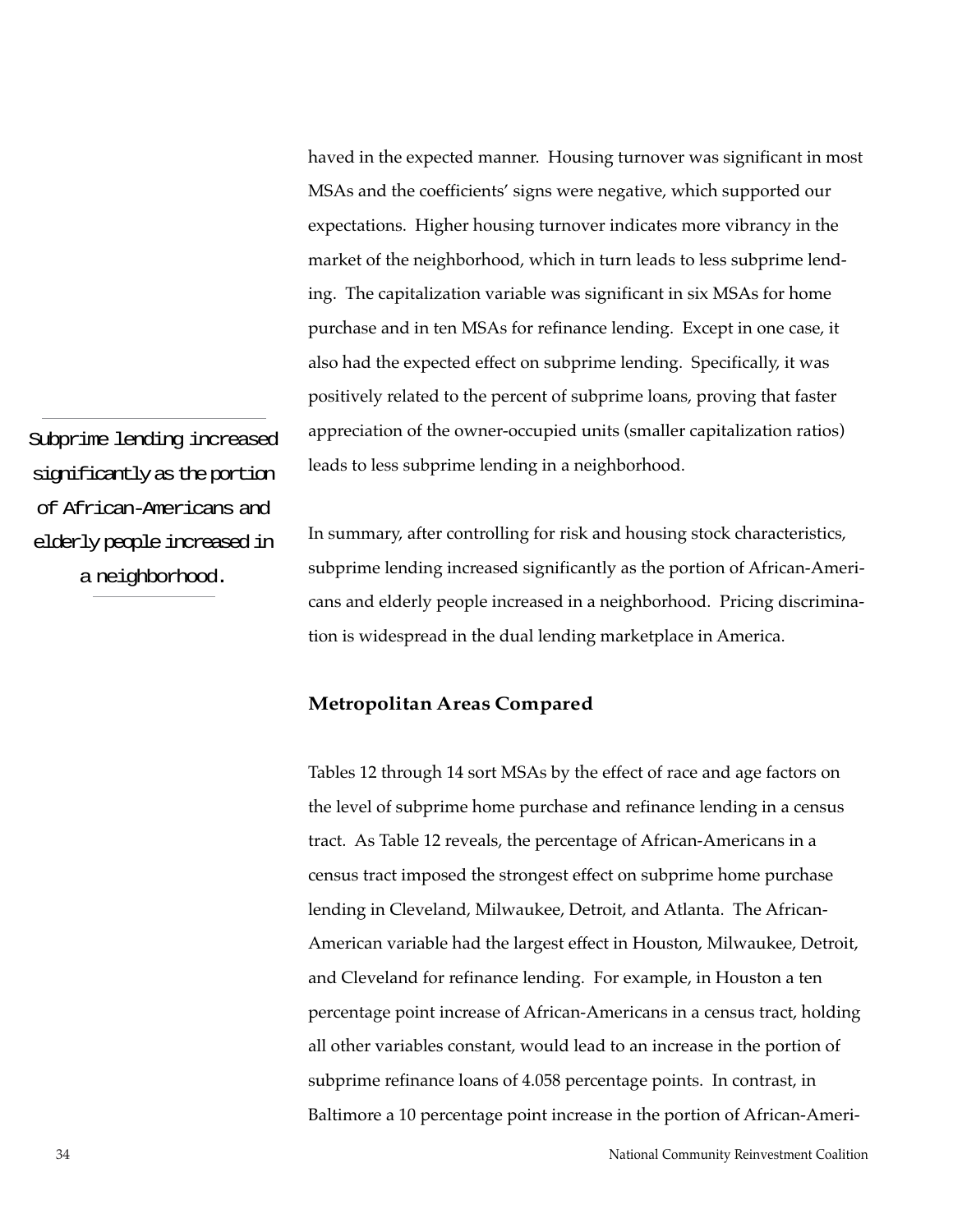cans would lead to only a 1.107 percentage point increase in the portion of subprime refinance loans.

In Tables 12 through 14, the coefficients with one, two, or three asterisks are coefficients estimated at the 10%, 5%, and 1% level of statistical significance, respectively. In other words, these coefficients are valid in predicting the portion of subprime loans. In contrast, when the coefficients do not have asterisks, they cannot be used to predict the level of subprime loans.

The coefficient values for the African-American variables in this report are consistent with those in Calem, Gillen, and Wachter. The ordinary least squares regressions in the Calem, Gillen, and Wachter study estimated the African-American coefficient at about 0.2, which was approximately the median coefficient in our equations as reported in Table 12.

The portion of Hispanics in a census tract had the strongest impact in the Detroit and Houston MSAs for refinance lending, according to Table 13. In Detroit for example, a 10 percentage point increase in the Hispanic population would lead to 1.282 percentage point increase in the portion of subprime refinance lending.

The portion of people over 65 was a relatively strong variable in Detroit and Houston for home purchase lending and in St. Louis, Atlanta, and Houston for refinance lending. In particular, in the St. Louis MSA, a 10 percentage point increase of people over 65 would lead to a 3.065 percentage point increase in the portion of subprime refinance loans in a neighborhood.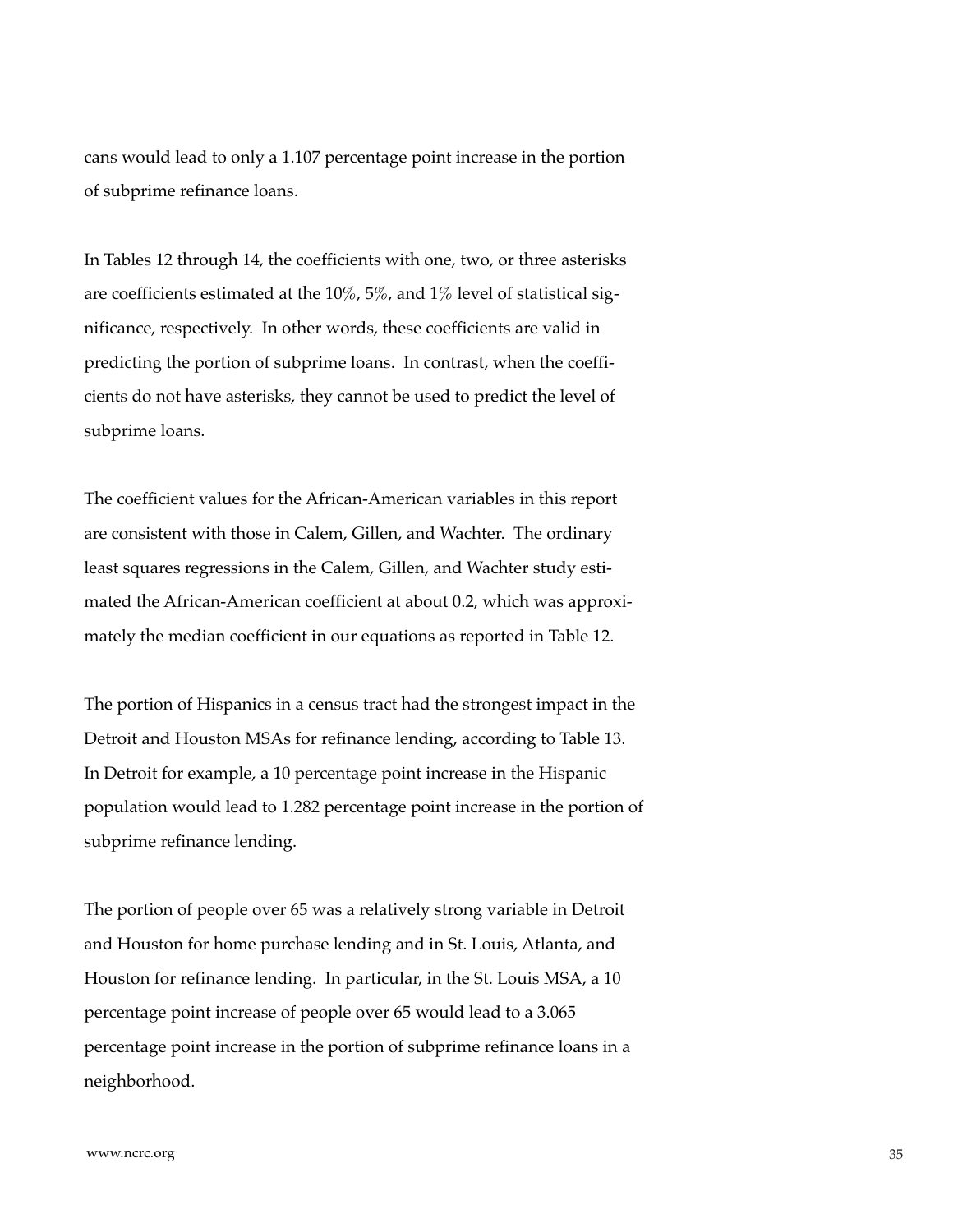<span id="page-35-0"></span>In refinance and home purchase lending, the African-American portion of people in a census tract increased subprime lending regardless of the level of segregation in a MSA (see Table 12 which shows segregation levels as well as estimated coefficients for the African-American variable). For African-Americans, discrimination poses great difficulties across a wide swath of MSAs of different economic and demographic conditions. Regardless of the level of segregation, the African-American variable increased subprime refinance lending. No trends appeared regarding the level of segregation and the impact of the Hispanic variable on the amount of subprime lending.

## **Functional Form**

Another dimension that should be discussed in this analysis is functional form: how it affects the results and what conclusions it informs. As stated above, NCRC used two forms when running the regressions: including and excluding race and age factors. The outputs are presented in the Tables 1 through 10. In most cases, the R square was lower when the race and age variables were excluded (this is observed clearly when comparing Columns 1 and 3 with the vh+h+m combined risk variable). This suggests that the equations explained a greater amount of the variation in the dependent variable when the race and age variables were included.

Calem, Gillen, and Wachter took a different iterative approach, but their findings were similar to our study. They ran some regressions with only demographic characteristics while we ran some regressions with only non-race variables. The end result of both approaches was that the R square was higher when the race variables were included.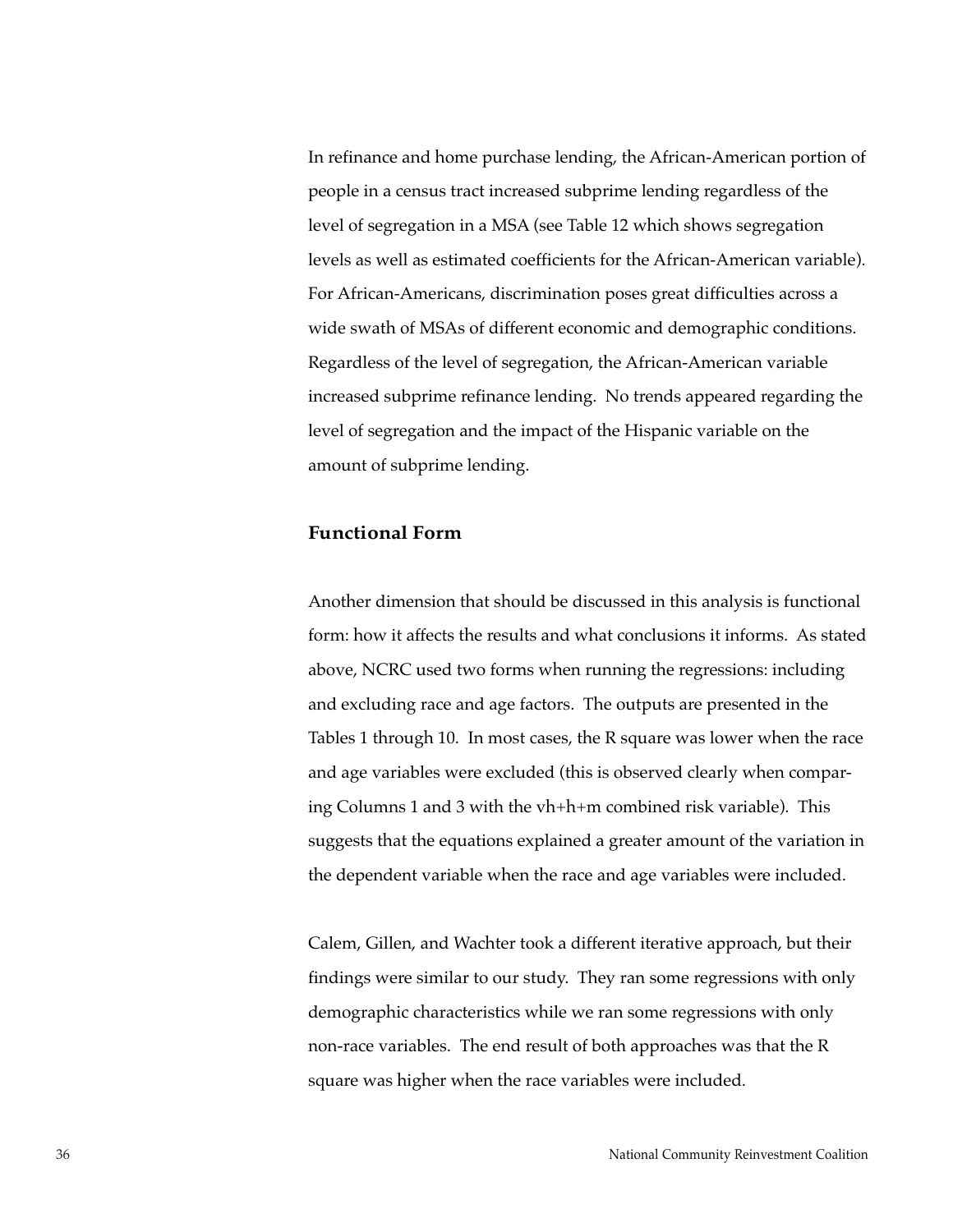# **Conclusion**

<span id="page-36-0"></span>After controlling for risk and housing market conditions, the race and age composition of the neighborhood had an independent and strong effect, increasing the amount of high cost subprime lending. The level of refinance subprime lending increased as the portion of African-Americans in a neighborhood increased in nine of the ten metropolitan areas. In the case of home purchase subprime lending, the African-American composition of a neighborhood boosted lending in six metropolitan areas. The impact of the age of borrowers was strong in refinance lending. In seven metropolitan areas, the portion of subprime refinance lending increased solely when the number of residents over 65 increased in a neighborhood. In America today, lenders engage in widespread price discrimination, making high cost loans based on the race and age of neighborhoods, not solely based on risk.

# **Appendix**

## **HMDA Data: Its Strengths and Weaknesses**

Enacted by Congress in 1975, the Home Mortgage Disclosure Act (HMDA) requires banks, savings and loan associations, credit unions, and other financial institutions to publicly report detailed data on their home lending activity. Under HMDA, lenders are required to disclose annually the number of loan applications by census tract, and by the income, race, and gender of the borrower. The law also requires institutions to indicate the number and dollar amount of the loans made.

Prior to 1990, lenders were required to report the census tract containing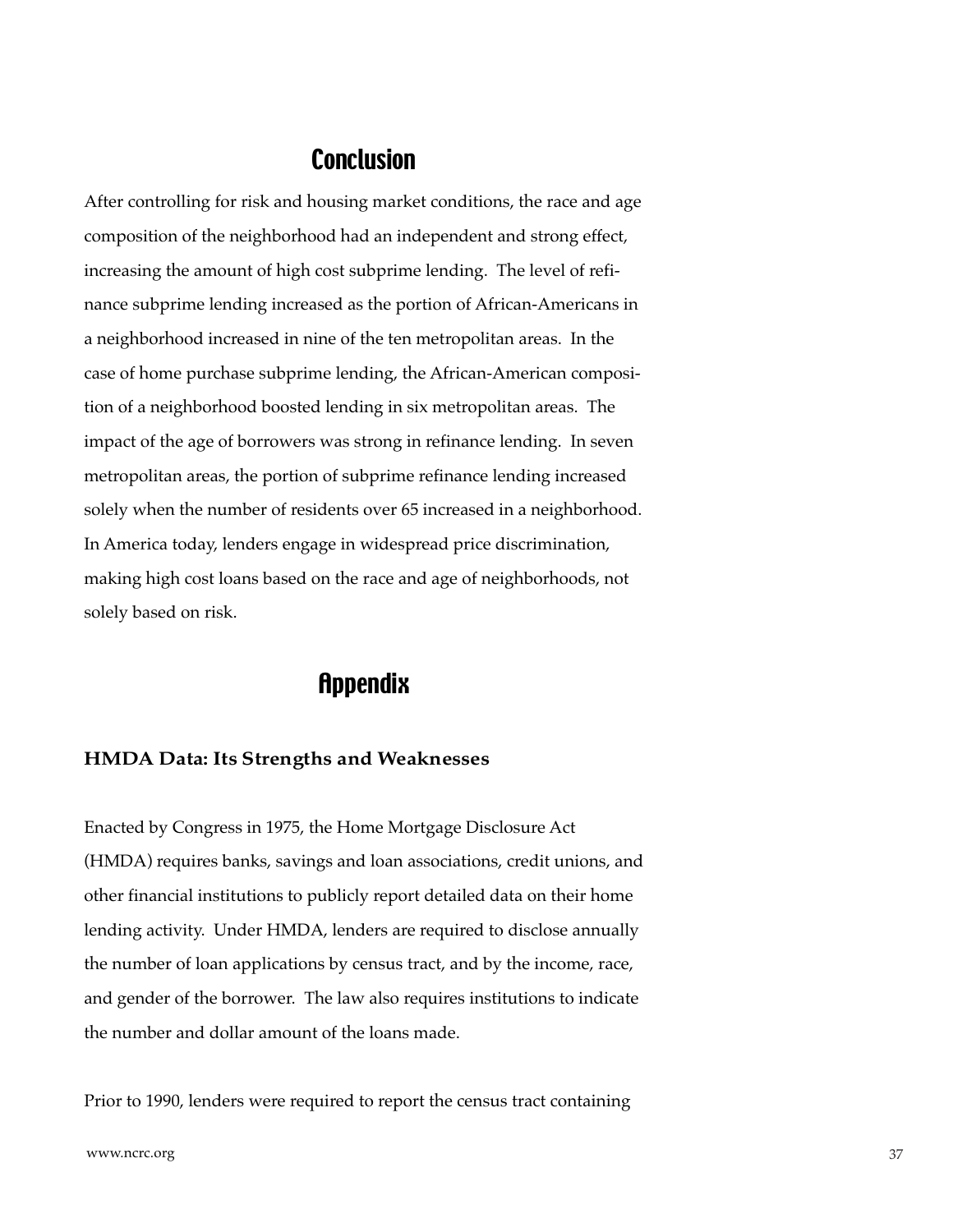the property for which the applicant succeeded or failed in obtaining a home loan. The Financial Institutions Reform, Recovery, and Enforcement Act (FIRREA) required lenders to report the race, gender, and income of loan applicants and borrowers starting in 1990. Thus, HMDA data before 1990 reveals information only on the census tract location of the application or loan, whereas HMDA data after 1990 includes information on borrower characteristics. Also, starting in 1993, independent mortgage companies were required to report HMDA data.

HMDA requires lenders to report on a number of possible actions or "dispositions" on loan applications. Each year, the lender must report the number of loan applications it approved and denied. The lender must also indicate how many of its loan approvals were unaccepted (the bank approved the application but the applicant did not want the loan). Finally, the lender must specify how many applications were withdrawn (the applicant withdrew his application before the bank made a credit decision), and how many applications were incomplete (the application was not considered because the applicant did not provide all the necessary information).

Housing loans covered by HMDA include home purchase, home improvement, and refinance loans for single family dwellings (1 to 4 units) and loans for multi-family units. Lenders must disclose whether the loan was a conventional loan or a loan insured by a government agency such as the Federal Housing Administration (FHA), the Veterans Administration (VA), the Farm Service Agency (FSA), and the Rural Housing Service (RHS). Additional information reported includes the occupancy status of the property (owner occupied or non-owner occupied). The lender must also indicate if the loan was purchased on the secondary market and the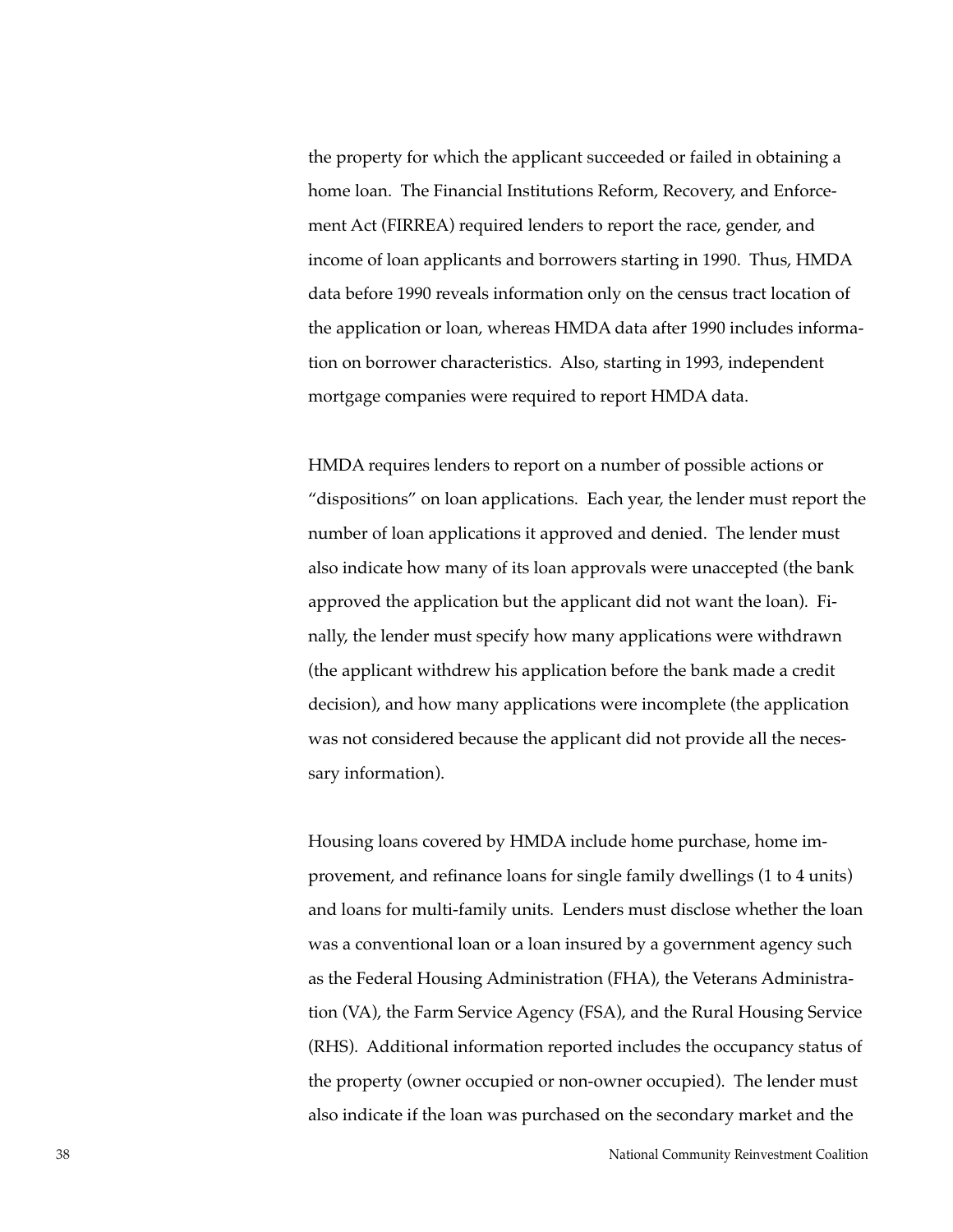type of institution that bought the loan (for example, another bank or Fannie Mae or Freddie Mac).

#### **Who is Covered by HMDA**

A depository institution (bank, thrift, and credit union) must report HMDA data if it has a home office or branch in a metropolitan statistical area (MSA) and has assets above a threshold level that is adjusted upward every year by the rate of inflation. Before 1997, small depository institutions were exempt if they had assets less than \$10 million. The Economic Growth and Regulatory Paperwork Reduction Act of 1996 amended HMDA to adjust the exemption level to take into account annual inflation as measured by the Consumer Price Index for Urban Wage Earners and Clerical Workers. For the 1997 data, the asset level for exemption was increased from \$10 million to \$28 million (to take into account inflation occurring between 1975, the first year of HMDA data, through 1996). For 1998 and 1999 data collection, the Federal Reserve increased the asset level for exemption to \$29 million. For the year 2000 and 2001, the Federal Reserve set the asset level for exemption to be \$30 million and \$31 million, respectively.

In addition, a depository institution is not required to report HMDA data if it did not make a home purchase loan on a 1-to-4 unit dwelling (or if it did not refinance a home purchase loan) during the previous calendar year.

Many non-depository institutions must also report HMDA data. An example of a non-depository institution is a mortgage company that does not accept deposits but raises funds for lending by borrowing from

www.ncrc.org 39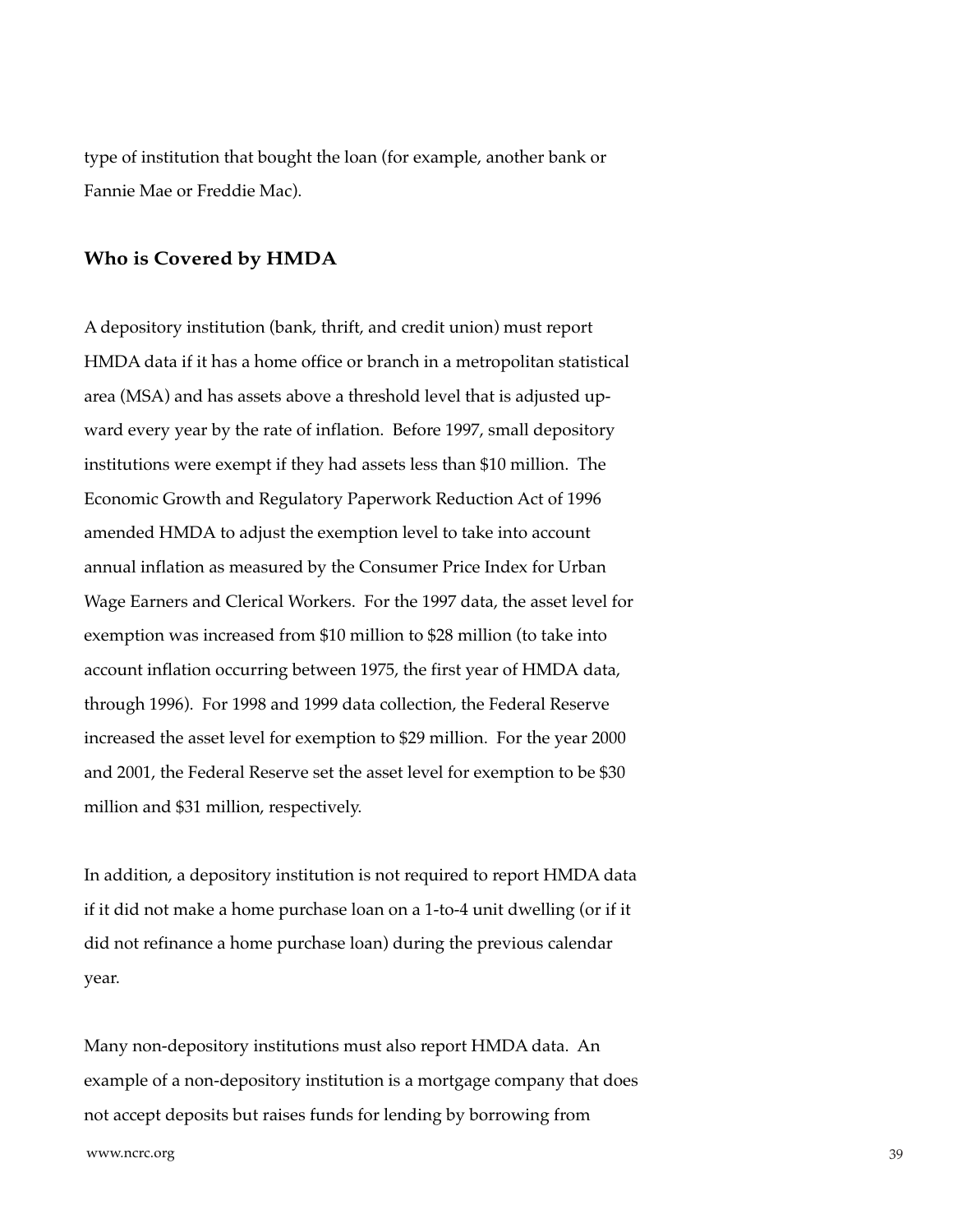investors. A non-depository institution must report HMDA data if it has more than \$10 million in assets and it originated 100 or more home purchase loans (including refinances of home purchase loans) during the previous calendar year. A non-depository institution is exempt from HMDA reporting requirements if its home purchase loans (including refinances of home purchase loans) were less than 10 percent of all of its loan originations, measured in dollars, during the previous calendar year.

### **Gaps in HMDA Data**

Small lenders and lenders with offices only in non-metropolitan areas (as noted above) are exempt from HMDA data reporting requirements. Data for rural areas is also incomplete, particularly information on the census tract location of loans. If banks and thrifts have assets under \$250 million dollars (or are part of holding companies under \$1 billion dollars), they do not have to report the census tract location for loans in MSAs (metropolitan statistical areas) in which they do not have any branch offices. They also do not have to report the census tract location for loans outside of MSAs.

Non-depository institutions do not have to report the census tract location of loans made in non-metropolitan areas. They have to report the census tract location of loans in those MSAs in which they received applications for, originated, or purchased five or more home purchase or home improvement loans during the preceding calendar year.

Another area of incompleteness concerns race and gender data of applications taken via the telephone. When applications are made in person, the loan officer is required to ask the applicant about his/her race. If the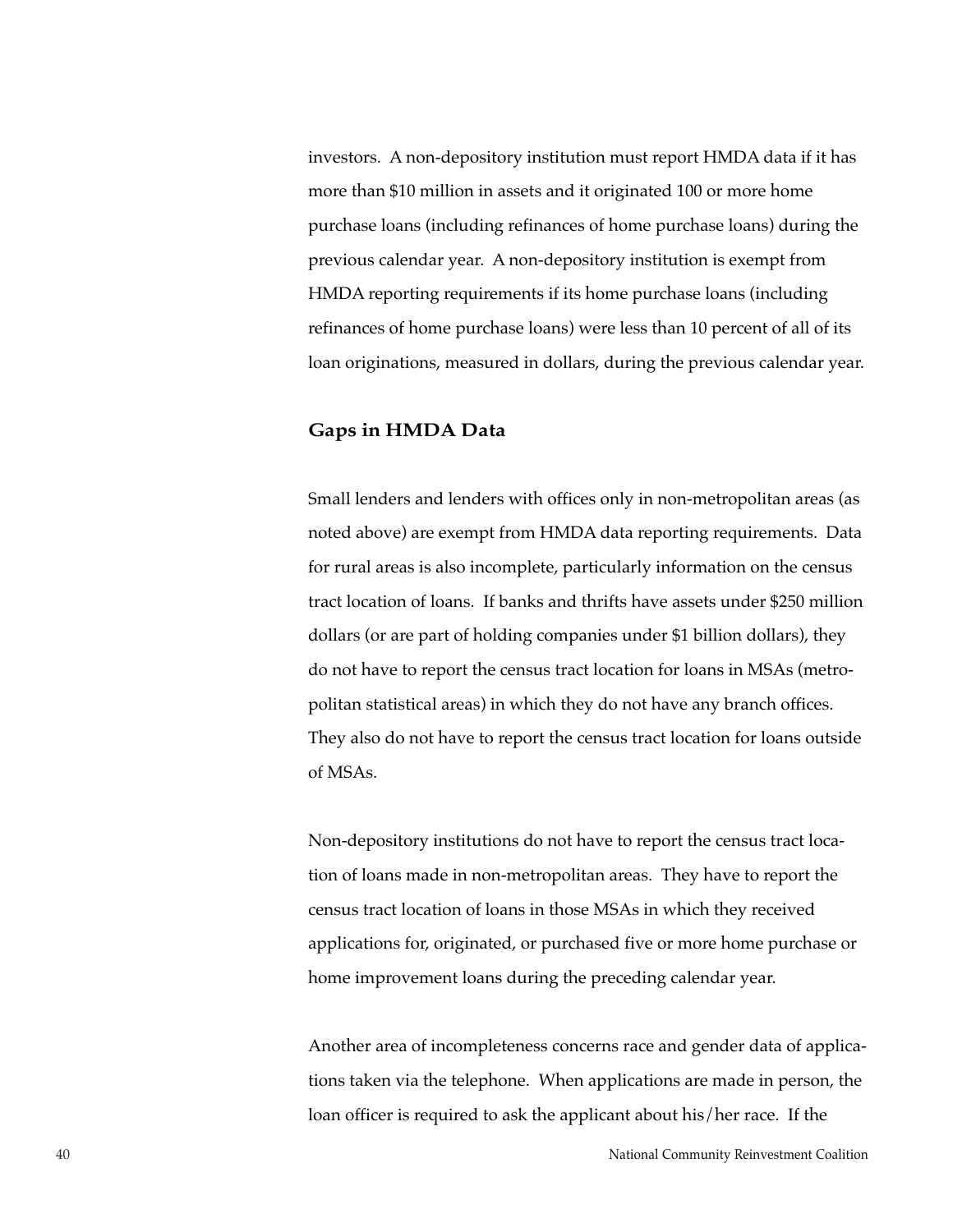applicant refuses, the loan officer is required to record race on the basis of visual observation or applicant surname. The loan officer is required to inform the applicant that federal law designed to combat discrimination requires this information. In contrast, when applications are received over the phone, the loan officer is not required to ask for the race and gender of the applicant (but this is about to change, see immediately below). When applications are received through the mail, the lending institution is required to ask for the race and gender of the applicant.

In the case of the electronic media, the official staff commentary of the Federal Reserve Board regarding the HMDA regulation states that lenders are required to ask for race and gender when applications are received over the Internet. When lenders are using electronic media with a video component, lenders are to use the same procedures as if the application is made in person.

Finally, a lender is not required to report the race, gender, and income data for loans that they purchase from another institution.

#### **Improvements in HMDA Data**

In the summer of 2002, the Federal Reserve Board made some significant changes to HMDA (the Federal Reserve Board has statutory responsibility to promulgate HMDA regulations). Lending institutions will be required to ask borrowers applying over the phone for their race and gender, starting in 2003.

In 2004, non-depository institutions making at least \$25 million in home purchase loans will be required to report HMDA data. This will capture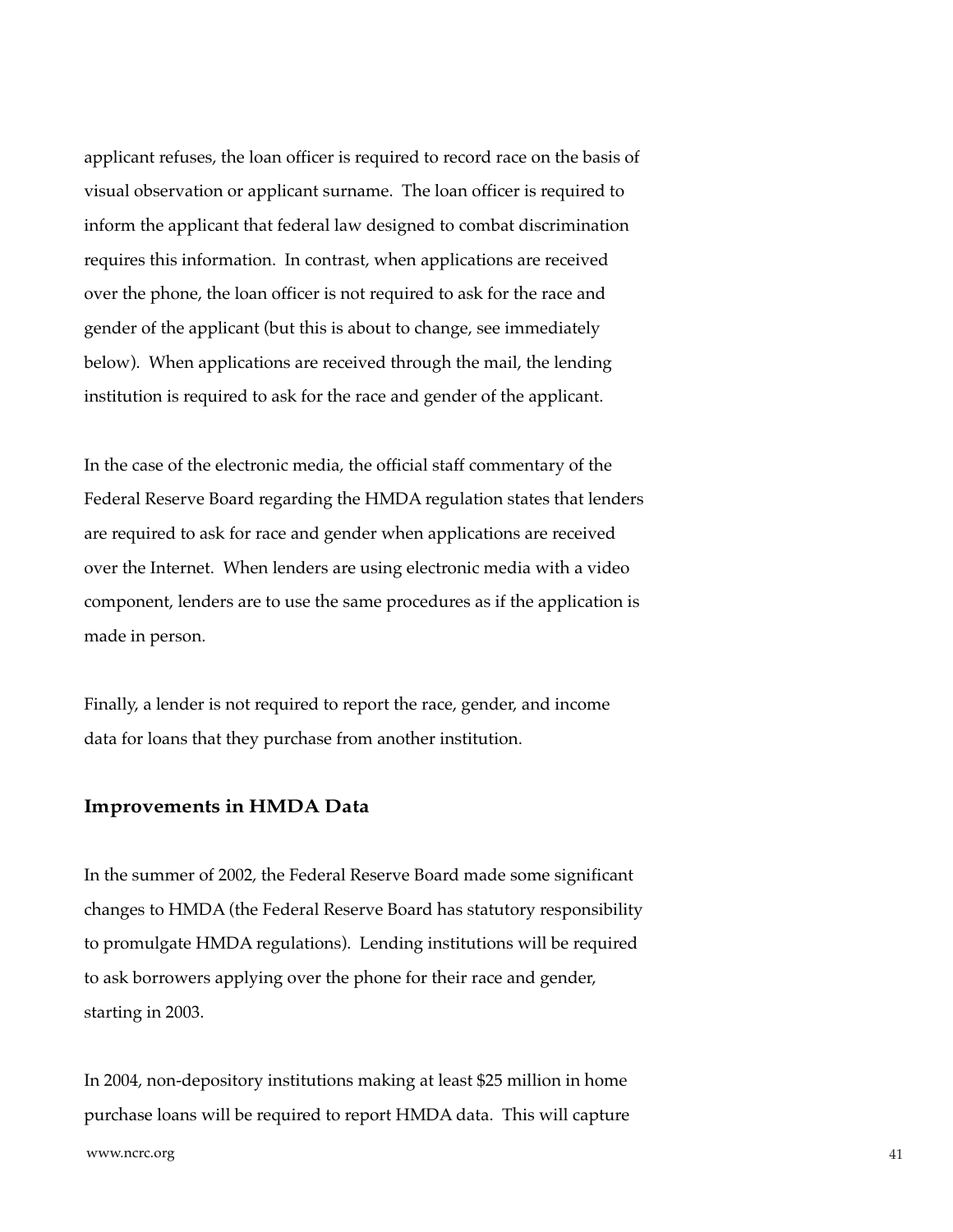more non-depository institutions as HMDA reporters than the thresholds described above. Lending institutions will be required to indicate in the HMDA data if the loans were for manufactured homes or traditional single family residences. The Federal Reserve Board will also require lenders to report price information if the APR on their loans exceeds the rate on Treasury securities by three percentage points for first-lien loans and five percentage points for second-lien loans.

Other changes to HMDA data beginning in 2004 include improving the definition of home improvement and refinance loans, requiring an indication if a loan is covered by the Home Ownership and Equity Protection Act, and requiring pre-approvals to be reported for home purchase loans. Finally, but importantly, lenders will be required to indicate the identity of their parent companies in the HMDA data.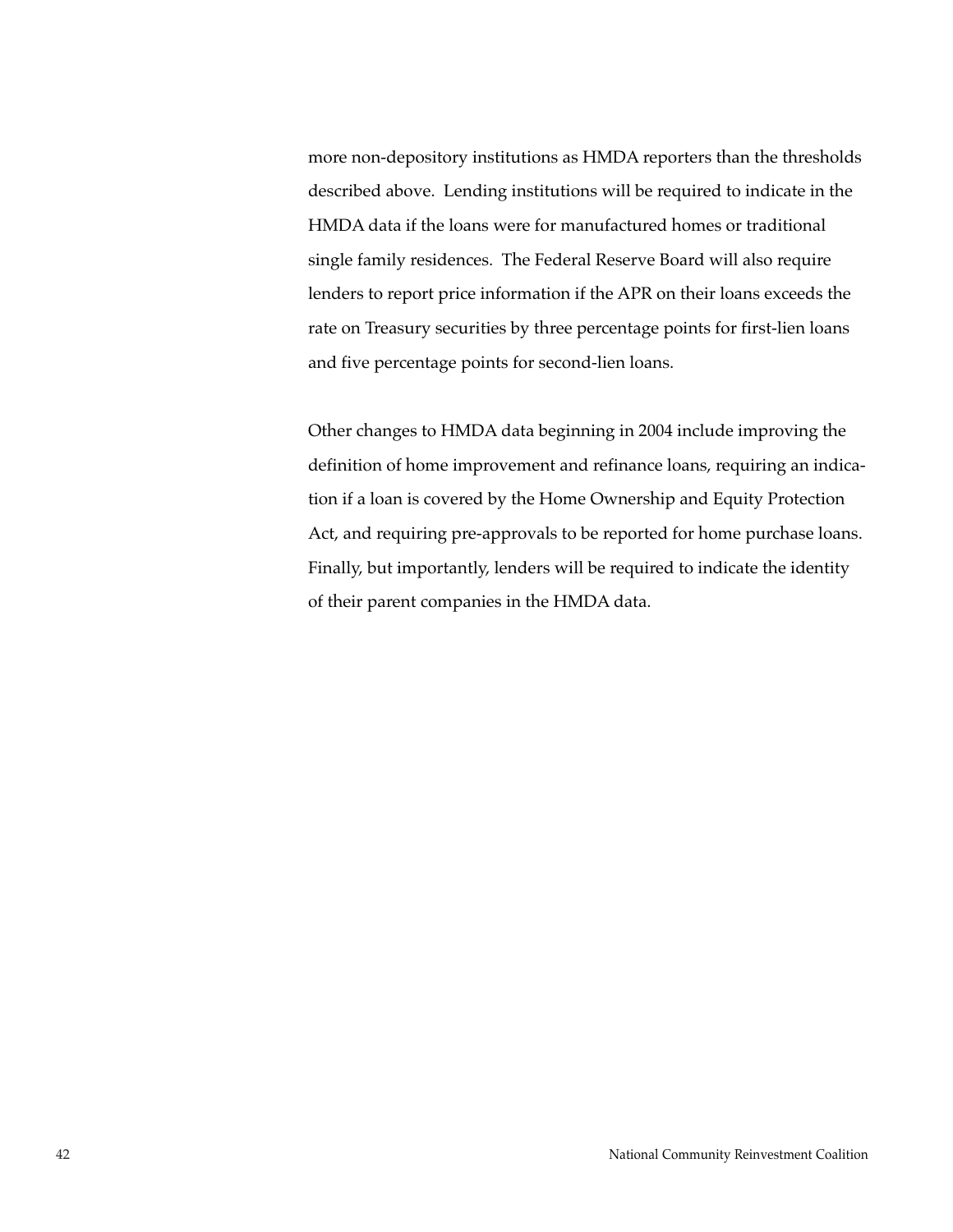|                            | Column 1  | Column 2  | Column 3   | Column 4  |              |
|----------------------------|-----------|-----------|------------|-----------|--------------|
| Variable                   |           |           |            |           | Variable     |
| Intercept                  | $-0.0736$ | 0.0001    | $-0.2301$  | $-0.0743$ | Intercept    |
|                            | $-1.6899$ | 0.0057    | $-6.9928$  | $-3.4637$ |              |
| %black [est. coeff.]       | 0.1393    | 0.1327    |            |           | %black       |
| [t-Score]                  | 8.4146    | 7.4253    |            |           |              |
| %hisp [est. coeff.]        | $-0.2080$ | $-0.2475$ |            |           | %hisp        |
| [t-Score]                  | $-1.3761$ | $-1.6392$ |            |           |              |
| %65age [est. coeff.]       | 0.0845    | 0.0404    |            |           | %65age       |
| $[t-Score]$                | 1.2000    | 0.6217    |            |           |              |
| medage [est. coeff.]       | $-0.0060$ | $-0.0052$ | 0.0114     | 0.0104    | medage       |
| [t-Score]                  | $-0.9145$ | $-0.7775$ | 1.7122     | 1.6101    |              |
| medhhinc [est. coeff.]     | 0.0000    | 0.0000    | 0.0000     | 0.0000    | medhhinc     |
| [t-Score]                  | 2.0566    | 1.6146    | 3.8901     | 3.1293    |              |
| HT [est. coeff.]           | $-0.0007$ | 0.0000    | $-0.0042$  | $-0.0034$ | <b>HT</b>    |
| [t-Score]                  | $-0.3130$ | $-0.0374$ | $-1.9974$  | $-1.6600$ |              |
| capitaliz [est. coeff.]    | 2.2945    | 2.3405    | 0.3412     | 0.0582    | capitaliz    |
| [t-Score]                  | 1.3955    | 1.4269    | 0.1905     | 0.0336    |              |
| %vhigh [est. coeff.]       |           | 0.1635    |            | 0.4289    | %vhigh       |
| [t-Score]                  |           | 2.8298    |            | 8.9836    |              |
| % NC [est. coeff.]         | 0.0756    | $-0.0036$ | 0.5576     | 0.2826    | %NC          |
| [t-Score]                  | 0.8172    | $-0.0403$ | 7.3417     | 3.4278    |              |
| vh+h+m [est. coeff.]       | 0.1621    |           | 0.3740     |           | vh+h+m       |
| [t-Score]                  | 2.8550    |           | 7.7943     |           |              |
| Adj R-square               | 0.4566    | 0.4564    | 0.3429     | 0.3684    | Adj R-square |
|                            |           |           |            |           |              |
| <b>Atlanta - Refinance</b> |           |           |            |           |              |
| Variable                   |           |           |            |           | Variable     |
| Intercept                  | $-0.2316$ | $-0.0823$ | $-0.4070$  | $-0.1572$ |              |
|                            | $-4.9917$ | $-3.1144$ | $-10.8020$ | $-6.5746$ | Intercept    |
|                            | 0.1886    | 0.1682    |            |           | %black       |
| %black [est. coeff.]       | 11.1936   | 9.2579    |            |           |              |
| [t-Score]                  |           |           |            |           |              |
| %hisp [est. coeff.]        | $-0.2456$ | $-0.3350$ |            |           | %hisp        |
| [t-Score]                  | $-1.5388$ | $-2.1166$ |            |           |              |
| %65age [est. coeff.]       | 0.2701    | 0.1899    |            |           | %65age       |
| [t-Score]                  | 3.6791    | 2.8195    |            |           |              |
| medage [est. coeff.]       | 0.0016    | 0.0043    | 0.0325     | 0.0310    | medage       |
| [t-Score]                  | 0.2257    | 0.6160    | 4.2526     | 4.3506    |              |
| medhhinc [est. coeff.]     | 0.0000    | 0.0000    | 0.0000     | 0.0000    | medhhinc     |
| [t-Score]                  | 2.7783    | 1.9990    | 4.0840     | 3.1652    |              |
| HT [est. coeff.]           | $-0.0021$ | $-0.0008$ | $-0.0065$  | $-0.0052$ | HT           |
| [t-Score]                  | $-0.8715$ | $-0.3277$ | $-2.7204$  | $-2.3121$ |              |
| capitaliz [est. coeff.]    | 7.9826    | 7.7769    | 5.7983     | 4.8837    | capitaliz    |
| [t-Score]                  | 4.7224    | 4.6556    | 2.9185     | 2.6230    |              |
| %vhigh [est. coeff.]       |           | 0.3827    |            | 0.7148    | %vhigh       |
| [t-Score]                  |           | 6.2345    |            | 13.6511   |              |
| %NC [est. coeff.]          | 0.1760    | 0.0061    | 0.8036     | 0.3462    | %NC          |
| [t-Score]                  | 1.8166    | 0.0654    | 9.1324     | 3.7494    |              |
| vh+h+m [est. coeff.]       | 0.3458    |           | 0.6046     |           | vh+h+m       |
| [t-Score]                  | 5.6966    |           | 11.0804    |           |              |
| Adj R-square               | 0.6903    | 0.6944    | 0.5654     | 0.6091    | Adj R-square |

# <span id="page-42-0"></span>**Table 1: Detailed Regressions for Atlanta**

## **Atlanta - Home Purchase**

*Italic* - 10% level of significance<br>**Bolded** - 5% level of significance<br>**Bolded and Italicized** - 1% level of significance *Bolded and Italicized* - 1% level of significance **Bolded** - 5% level of significance

*Italic -* 10% level of significance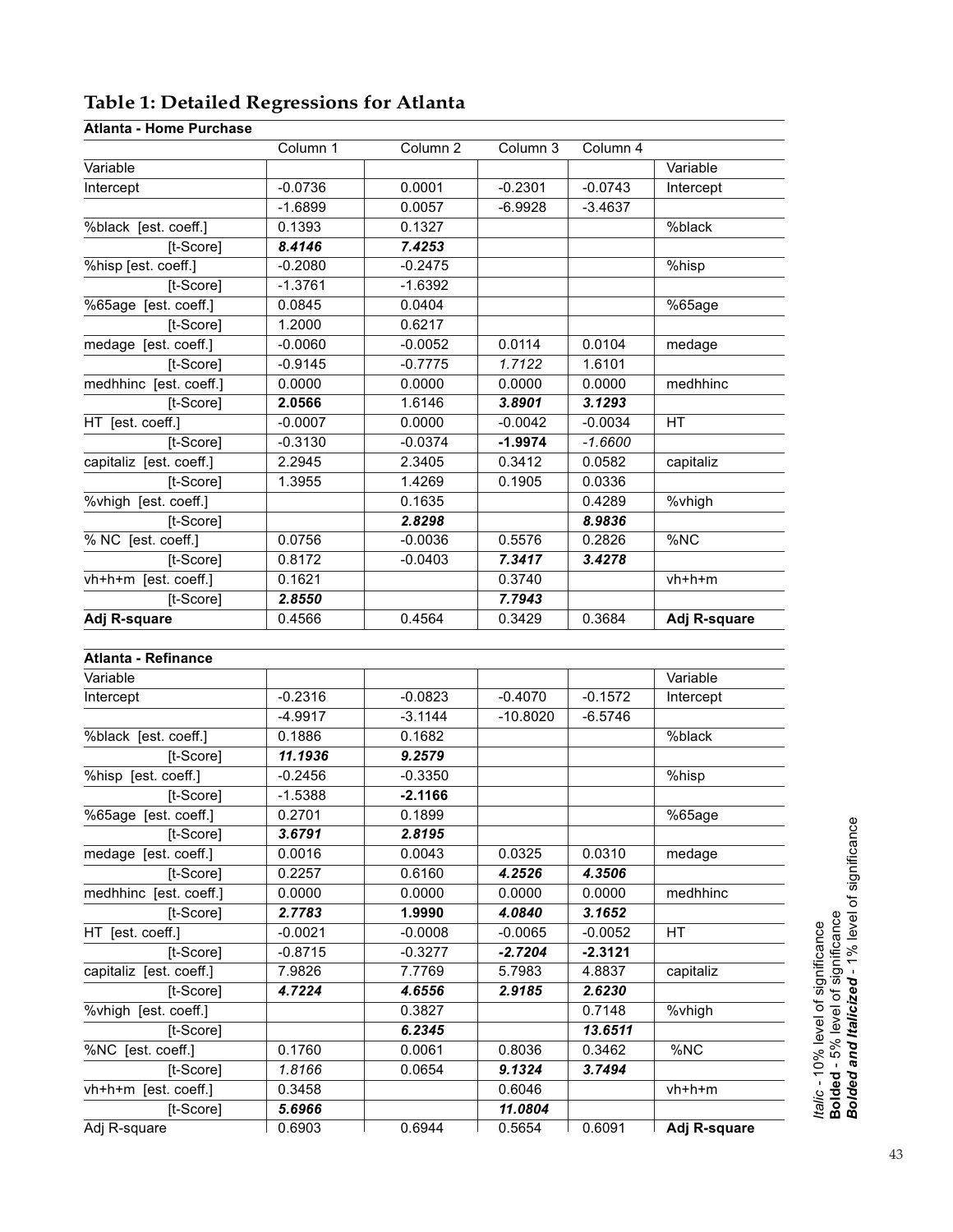# <span id="page-43-0"></span>**Table 2: Detailed Regressions for Baltimore**

# **Baltimore - Home Purchase**

| Adj R-square            | 0.0843    | 0.1028              | 0.0864    | 0.1059    | Adj R-square    |
|-------------------------|-----------|---------------------|-----------|-----------|-----------------|
| [t-Score]               | 2.7570    |                     | 3.9710    |           |                 |
| vh+h+m [est. coeff.]    | 0.1096    |                     | 0.1076    |           | $vh+h+m$        |
| [t-Score]               | 2.4925    | 1.6110              | 2.3639    | 1.3829    |                 |
| %NC [est. coeff.]       | 0.1625    | 0.1064              | 0.1432    | 0.0865    | %NC             |
| [t-Score]               |           | 4.1024              |           | 5.0770    |                 |
| %vhigh [est. coeff.]    |           | 0.1912              |           | 0.1605    | %vhigh          |
| [t-Score]               | $-1.2807$ | $-1.9550$           | $-1.2171$ | $-1.8440$ |                 |
| capitaliz [est. coeff.] | $-1.5117$ | $-2.3430$           | $-1.4297$ | $-2.1868$ | capitaliz       |
| [t-Score]               | $-1.0024$ | $-0.6474$           | $-1.3083$ | $-0.8145$ |                 |
| HT [est. coeff.]        | $-0.0209$ | $-0.0133$           | $-0.0267$ | $-0.0164$ | <b>HT</b>       |
| [t-Score]               | 0.6878    | 1.1145              | 0.4214    | 0.7548    |                 |
| medhhinc [est. coeff.]  | 0.0000    | 0.0000              | 0.0000    | 0.0000    | medhhinc        |
| [t-Score]               | 0.3706    | 0.4567              | 0.7710    | 0.7620    |                 |
| medage [est. coeff.]    | 0.0014    | 0.0017              | 0.0027    | 0.0026    | medage          |
| [t-Score]               | 0.9263    | 0.7600              |           |           |                 |
| %65age [est. coeff.]    | 0.0367    | 0.0270              |           |           | %65age          |
| [t-Score]               | $-0.5333$ | $-0.6547$           |           |           |                 |
| %hisp [est. coeff.]     | $-0.0890$ | $-0.1080$           |           |           | %hisp           |
| [t-Score]               | 0.5582    | $-0.7825$           |           |           |                 |
| %black [est. coeff.]    | 0.0063    | $-0.0096$           |           |           | %black          |
|                         | $-0.9384$ | 0.0629              | $-0.9437$ | 0.8683    |                 |
| Intercept               | $-0.0274$ | 0.0012              | $-0.0174$ | 0.0128    | Intercept       |
| Variable                |           |                     |           |           | <b>Variable</b> |
|                         | Column 1  | Column <sub>2</sub> | Column 3  | Column 4  |                 |

#### **Baltimore - Refinance**

| <b>Variable</b>         |           |           |           |           | <b>Variable</b> |
|-------------------------|-----------|-----------|-----------|-----------|-----------------|
| Intercept               | $-0.1032$ | $-0.0535$ | $-0.1591$ | $-0.0692$ | Intercept       |
|                         | $-2.7780$ | $-2.0886$ | $-6.0809$ | $-3.2914$ |                 |
| %black [est. coeff.]    | 0.1107    | 0.1016    |           |           | %black          |
| [t-Score]               | 8.0671    | 6.7403    |           |           |                 |
| %hisp [est. coeff.]     | $-0.4806$ | $-0.5125$ |           |           | %hisp           |
| [t-Score]               | $-2.2312$ | $-2.3859$ |           |           |                 |
| %65age [est. coeff.]    | 0.1307    | 0.1012    |           |           | %65age          |
| [t-Score]               | 2.5661    | 2.2017    |           |           |                 |
| medage [est. coeff.]    | 0.0041    | 0.0044    | 0.0104    | 0.0096    | medage          |
| [t-Score]               | 0.8486    | 0.9049    | 2.0732    | 1.9929    |                 |
| medhhinc [est. coeff.]  | 0.0000    | 0.0000    | 0.0000    | 0.0000    | medhhinc        |
| [t-Score]               | 0.2127    | 0.1780    | 0.3565    | 0.8598    |                 |
| HT [est. coeff.]        | $-0.1173$ | $-0.1081$ | $-0.1724$ | $-0.1429$ | <b>HT</b>       |
| [t-Score]               | $-4.3461$ | $-4.0315$ | $-5.9525$ | $-5.1085$ |                 |
| capitaliz [est. coeff.] | 11.4350   | 11.0128   | 12.1084   | 10.2778   | capitaliz       |
| [t-Score]               | 7.4773    | 7.0691    | 7.2380    | 6.2013    |                 |
| %vhigh [est. coeff.]    |           | 0.1915    |           | 0.4338    | %vhigh          |
| [t-Score]               |           | 3.2109    |           | 9.8300    |                 |
| %NC [est. coeff.]       | 0.3391    | 0.2854    | 0.3476    | 0.2013    | %NC             |
| [t-Score]               | 3.9410    | 3.2582    | 3.9729    | 2.2663    |                 |
| vh+h+m [est. coeff.]    | 0.1471    |           | 0.3089    |           | $vh+h+m$        |
| [t-Score]               | 2.9374    |           | 8.0034    |           |                 |
| Adj R-square            | 0.6306    | 0.6320    | 0.5539    | 0.5801    | Adj R-square    |

*ttalic* - 10% level of significance<br>**Bolded** - 5% level of significance<br>**Bolded and Italicized** - 1% level of significance *Bolded and Italicized* - 1% level of significance **Bolded** - 5% level of significance *Italic -* 10% level of significance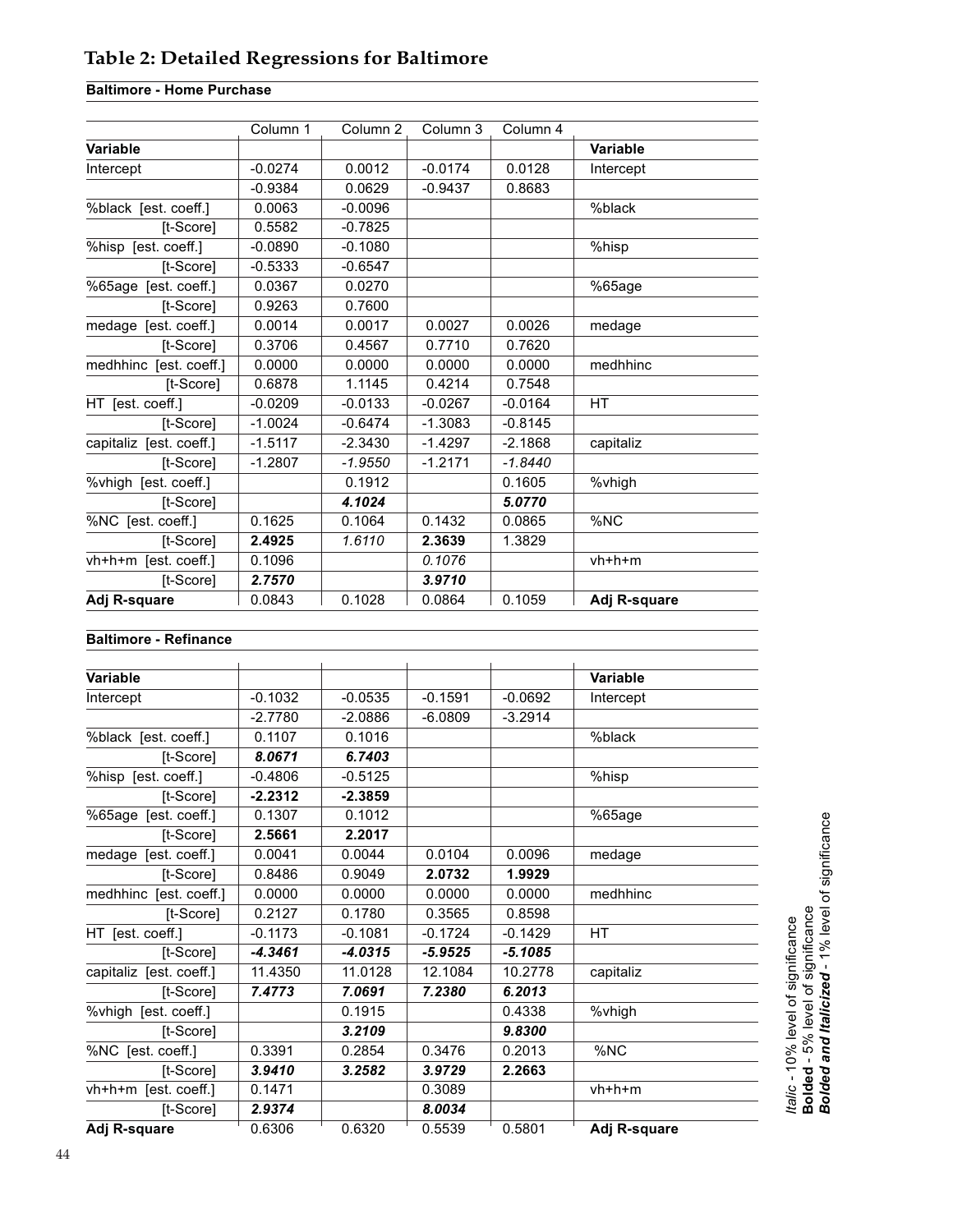# <span id="page-44-0"></span>**Table 3: Detailed Regressions for Cleveland**

## **Cleveland - Home Purchase**

|                         | Column 1  | Column <sub>2</sub> | Column 3  | Column 4  |                 |
|-------------------------|-----------|---------------------|-----------|-----------|-----------------|
| Variable                |           |                     |           |           | <b>Variable</b> |
| Intercept               | $-0.0968$ | $-0.0667$           | $-0.2787$ | $-0.1445$ | Intercept       |
|                         | $-2.4616$ | $-2.6279$           | $-9.6417$ | $-6.9277$ |                 |
| %black [est. coeff.]    | 0.2400    | 0.2159              |           |           | %black          |
| [t-Score]               | 15.6258   | 11.9307             |           |           |                 |
| %hisp [est. coeff.]     | $-0.0317$ | $-0.0693$           |           |           | %hisp           |
| [t-Score]               | $-0.5279$ | $-1.1269$           |           |           |                 |
| %65age [est. coeff.]    | 0.0698    | 0.0496              |           |           | %65age          |
| [t-Score]               | 1.2876    | 1.0664              |           |           |                 |
| medage [est. coeff.]    | 0.0114    | 0.0104              | 0.0029    | 0.0008    | medage          |
| [t-Score]               | 2.1543    | 1.9885              | 0.4430    | 0.1363    |                 |
| medhhinc [est. coeff.]  | 0.0000    | 0.0000              | 0.0000    | 0.0000    | medhhinc        |
| [t-Score]               | 0.0055    | 0.5456              | 2.3867    | 4.2976    |                 |
| HT [est. coeff.]        | $-0.0425$ | $-0.0405$           | $-0.2003$ | $-0.1330$ | <b>HT</b>       |
| [t-Score]               | $-0.8212$ | $-0.7884$           | $-3.1160$ | $-2.2735$ |                 |
| capitaliz [est. coeff.] | 8.3768    | 7.5255              | 10.5030   | 6.1981    | capitaliz       |
| [t-Score]               | 5.2034    | 4.5995              | 5.1443    | 3.2482    |                 |
| %vhigh [est. coeff.]    |           | 0.2395              |           | 0.8201    | %vhigh          |
| [t-Score]               |           | 3.3621              |           | 15.3546   |                 |
| %NC [est. coeff.]       | 0.1226    | 0.0691              | 0.2533    | 0.0019    | %NC             |
| [t-Score]               | 2.2792    | 1.2988              | 4.0533    | 0.0307    |                 |
| vh+h+m [est. coeff.]    | 0.1274    |                     | 0.5215    |           | $vh+h+m$        |
| [t-Score]               | 2.2510    |                     | 10.6801   |           |                 |
| Adj R-square            | 0.6865    | 0.6904              | 0.4906    | 0.5747    | Adj R-square    |

## **Cleveland – Refinance**

| <b>Variable</b>         |           |           |            |           | <b>Variable</b> |  |
|-------------------------|-----------|-----------|------------|-----------|-----------------|--|
| Intercept               | $-0.2596$ | $-0.1557$ | $-0.3936$  | $-0.1729$ | Intercept       |  |
|                         | $-6.1378$ | $-5.8013$ | $-13.4316$ | $-8.6214$ |                 |  |
| %black [est. coeff.]    | 0.1988    | 0.1238    |            |           | %black          |  |
| [t-Score]               | 12.4492   | 6.7255    |            |           |                 |  |
| %hisp [est. coeff.]     | 0.0693    | $-0.0251$ |            |           | %hisp           |  |
| [t-Score]               | 1.1136    | $-0.4123$ |            |           |                 |  |
| %65age [est. coeff.]    | 0.1635    | 0.1104    |            |           | %65age          |  |
| [t-Score]               | 2.8461    | 2.2404    |            |           |                 |  |
| medage [est. coeff.]    | 0.0134    | 0.0094    | 0.0028     | 0.0019    | medage          |  |
| [t-Score]               | 2.1879    | 1.6132    | 0.3966     | 0.3124    |                 |  |
| medhhinc [est. coeff.]  | 0.0000    | 0.0000    | 0.0000     | 0.0000    | medhhinc        |  |
| [t-Score]               | $-0.5386$ | 1.0357    | 0.8153     | 2.8402    |                 |  |
| HT [est. coeff.]        | 0.0142    | 0.0298    | $-0.2029$  | $-0.0665$ | <b>HT</b>       |  |
| [t-Score]               | 0.2246    | 0.4945    | $-2.8433$  | $-1.0777$ |                 |  |
| capitaliz [est. coeff.] | 16.4428   | 14.1417   | 16.9059    | 12.1840   | capitaliz       |  |
| [t-Score]               | 9.4880    | 8.3802    | 8.4575     | 6.9456    |                 |  |
| %vhigh [est. coeff.]    |           | 0.7923    |            | 1.1672    | %vhigh          |  |
| [t-Score]               |           | 10.3537   |            | 24.0454   |                 |  |
| %NC [est. coeff.]       | 0.3718    | 0.1896    | 0.4998     | 0.1288    | %NC             |  |
| [t-Score]               | 5.9831    | 3.1951    | 7.5462     | 2.1248    |                 |  |
| vh+h+m [est. coeff.]    | 0.4403    |           |            | 0.8241    | vh+h+m          |  |
| [t-Score]               | 7.0236    |           |            | 16,8755   |                 |  |
| Adj R-square            | 0.8108    | 0.8268    | 0.7400     | 0.8060    | Adj R-square    |  |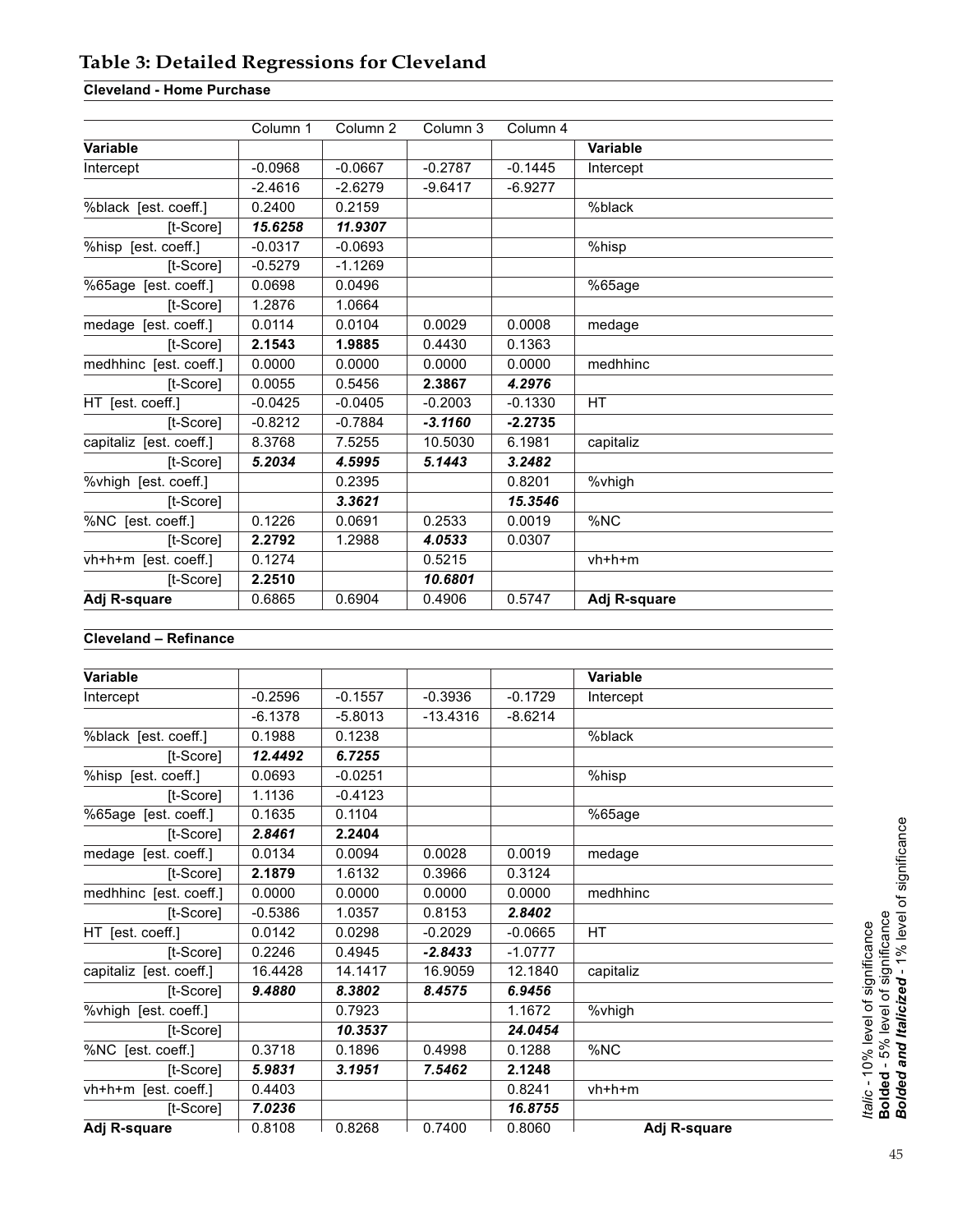# <span id="page-45-0"></span>**Table 4: Detailed Regressions for Detroit**

## **Detroit - Home Purchase**

|                         | Column 1  | Column <sub>2</sub> | Column 3   | Column 4   |              |
|-------------------------|-----------|---------------------|------------|------------|--------------|
| Variable                |           |                     |            |            | Variable     |
| Intercept               | $-0.1612$ | $-0.0673$           | $-0.2883$  | $-0.1217$  | Intercept    |
|                         | $-6.5514$ | $-4.5959$           | $-15.3291$ | $-10.5391$ |              |
| %black [est. coeff.]    | 0.1661    | 0.1414              |            |            | %black       |
| [t-Score]               | 17.3528   | 12.6615             |            |            |              |
| %hisp [est. coeff.]     | 0.0645    | 0.0671              |            |            | %hisp        |
| [t-Score]               | 0.8549    | 0.8940              |            |            |              |
| %65age [est. coeff.]    | 0.1606    | 0.1108              |            |            | %65age       |
| [t-Score]               | 4.5974    | 3.5032              |            |            |              |
| medage [est. coeff.]    | $-0.0009$ | $-0.0006$           | 0.0073     | 0.0064     | medage       |
| [t-Score]               | $-0.2483$ | $-0.1527$           | 1.6466     | 1.5942     |              |
| medhhinc [est. coeff.]  | 0.0000    | 0.0000              | 0.0000     | 0.0000     | medhhinc     |
| [t-Score]               | 7.0185    | 7.2346              | 9.5542     | 11.2168    |              |
| HT [est. coeff.]        | $-0.0487$ | $-0.0422$           | $-0.0668$  | $-0.0487$  | НT           |
| [t-Score]               | $-2.7491$ | $-2.3909$           | $-3.1544$  | $-2.5180$  |              |
| capitaliz [est. coeff.] | 0.9817    | 0.2664              | 2.6210     | $-0.0667$  | capitaliz    |
| [t-Score]               | 1.5908    | 0.4177              | 3.6241     | $-0.0964$  |              |
| %vhigh [est. coeff.]    |           | 0.2817              |            | 0.5624     | %vhigh       |
| [t-Score]               |           | 7.9450              |            | 21.2638    |              |
| %NC [est. coeff.]       | 0.2134    | 0.0892              | 0.3806     | 0.0654     | %NC          |
| [t-Score]               | 4.3575    | 1.7369              | 7.1284     | 1.2392     |              |
| vh+h+m [est. coeff.]    | 0.2435    |                     | 0.4483     |            | $vh+h+m$     |
| [t-Score]               | 7.3623    |                     | 15.2271    |            |              |
| Adj R-square            | 0.6267    | 0.6302              | 0.4622     | 0.5494     | Adj R-square |

## **Detroit - Refinance**

| Variable                |           |           |           |           | <b>Variable</b> |
|-------------------------|-----------|-----------|-----------|-----------|-----------------|
| Intercept               | 0.0163    | 0.0239    | 0.0160    | 0.0166    | Intercept       |
|                         | 1.2207    | 2.3102    | 0.7742    | 1.0967    |                 |
| %black [est. coeff.]    | 0.2577    | 0.2578    |           |           | %black          |
| [t-Score]               | 40.0263   | 40.0004   |           |           |                 |
| %hisp [est. coeff.]     | 0.1282    | 0.1295    |           |           | %hisp           |
| [t-Score]               | 2.6175    | 2.6440    |           |           |                 |
| %65age [est. coeff.]    | $-0.0634$ | $-0.0633$ |           |           | %65age          |
| [t-Score]               | $-2.2064$ | $-2.2031$ |           |           |                 |
| medage [est. coeff.]    | 0.0059    | 0.0059    | 0.0071    | 0.0070    | medage          |
| [t-Score]               | 1.6232    | 1.6277    | 1.2371    | 1.2299    |                 |
| medhhinc [est. coeff.]  | 0.0000    | 0.0000    | 0.0000    | 0.0000    | medhhinc        |
| [t-Score]               | $-5.1794$ | $-5.1494$ | $-5.6100$ | $-5.5512$ |                 |
| HT [est. coeff.]        | $-0.0940$ | $-0.0940$ | $-0.1672$ | $-0.1674$ | <b>HT</b>       |
| [t-Score]               | $-4.2685$ | $-4.2686$ | $-4.6023$ | $-4.6095$ |                 |
| capitaliz [est. coeff.] | 12.4840   | 12.4769   | 21.6557   | 21.6289   | capitaliz       |
| [t-Score]               | 25.9571   | 25.9340   | 32.1928   | 32.1477   |                 |
| %vhigh [est. coeff.]    |           | 0.0088    |           | $-0.0266$ | %vhigh          |
| [t-Score]               |           | 0.4675    |           | $-0.8586$ |                 |
| %NC [est. coeff.]       | $-0.0270$ | $-0.0244$ | $-0.0912$ | $-0.0518$ | %NC             |
| [t-Score]               | $-0.9466$ | $-0.6699$ | $-1.9387$ | $-0.8615$ |                 |
| vh+h+m [est. coeff.]    | 0.0190    |           | $-0.0006$ |           | $vh+h+m$        |
| [t-Score]               | 0.9414    |           | $-0.0181$ |           |                 |
| Adi R-square            | 0.8993    | 0.8992    | 0.7224    | 0.7226    | Adj R-square    |

*Italic* - 10% level of significance<br>**Bolded** - 5% level of significance<br>**Bolded and Italicized** - 1% level of significance *Bolded and Italicized* - 1% level of significance**Bolded** - 5% level of significance *Italic -* 10% level of significance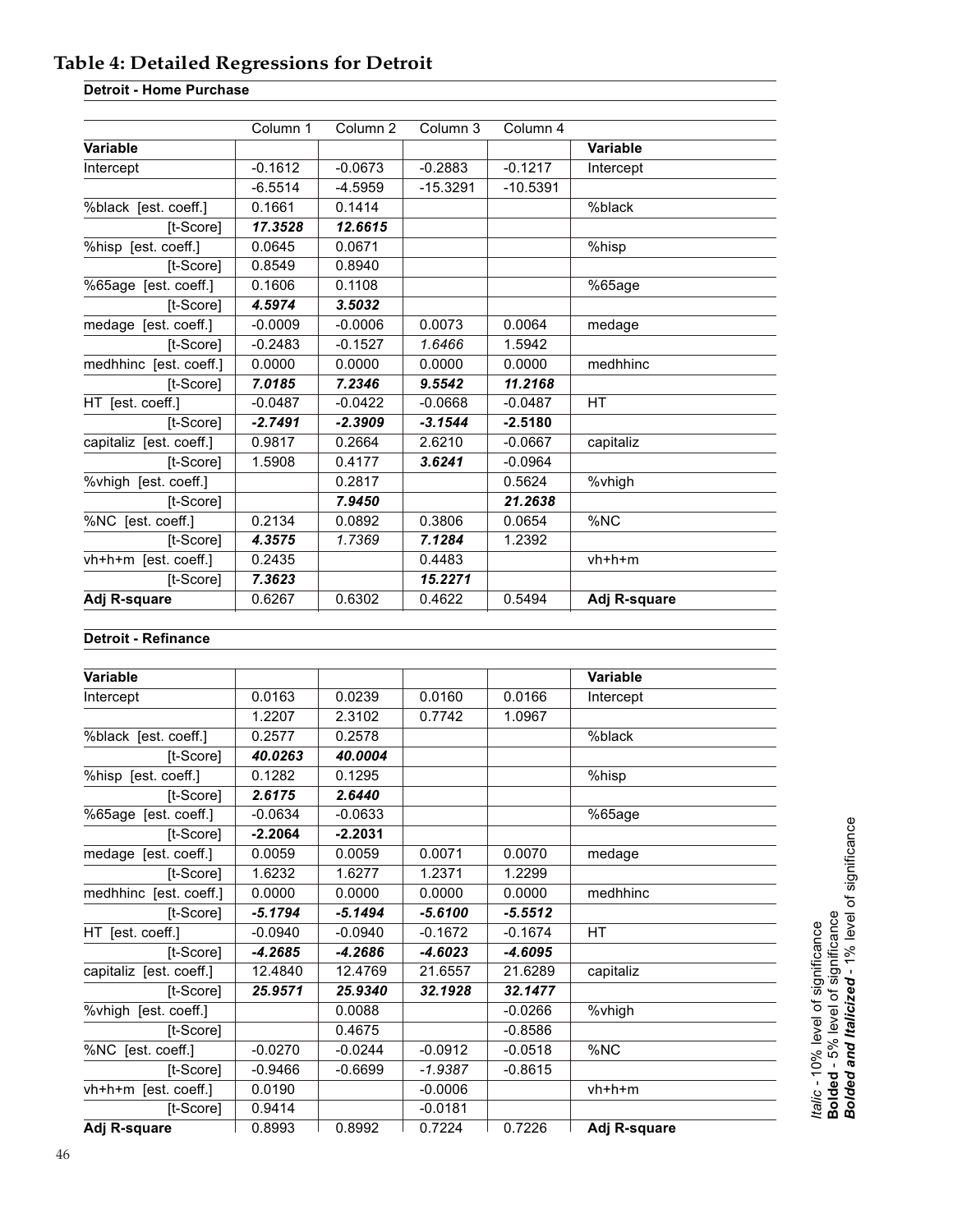# <span id="page-46-0"></span>**Table 5: Detailed Regressions for Houston**

# **Houston - Home Purchase**

|                         | Column 1  | Column <sub>2</sub> | Column 3  | Column 4  |                 |
|-------------------------|-----------|---------------------|-----------|-----------|-----------------|
| Variable                |           |                     |           |           | <b>Variable</b> |
| Intercept               | $-0.0716$ | $-0.0121$           | $-0.0638$ | 0.0024    | Intercept       |
|                         | $-2.3607$ | $-0.6369$           | $-2.4380$ | 0.1439    |                 |
| %black [est. coeff.]    | 0.0492    | 0.0061              |           |           | %black          |
| [t-Score]               | 3.5117    | 0.3776              |           |           |                 |
| %hisp [est. coeff.]     | $-0.0260$ | $-0.0244$           |           |           | %hisp           |
| [t-Score]               | $-1.4890$ | $-1.4337$           |           |           |                 |
| %65age [est. coeff.]    | 0.1597    | 0.1507              |           |           | %65age          |
| [t-Score]               | 2.5969    | 2.5793              |           |           |                 |
| medage [est. coeff.]    | $-0.0021$ | $-0.0009$           | 0.0026    | 0.0037    | medage          |
| [t-Score]               | $-0.3409$ | $-0.1577$           | 0.5345    | 0.8384    |                 |
| medhhinc [est. coeff.]  | 0.0000    | 0.0000              | 0.0000    | 0.0000    | medhhinc        |
| [t-Score]               | 0.9668    | 1.6872              | 1.0104    | 1.9404    |                 |
| HT [est. coeff.]        | $-0.0030$ | 0.0002              | $-0.0025$ | $-0.0003$ | <b>HT</b>       |
| [t-Score]               | $-1.0546$ | 0.0876              | $-0.8813$ | $-0.0933$ |                 |
| capitaliz [est. coeff.] | $-0.3612$ | $-1.4909$           | $-1.0640$ | $-2.2156$ | capitaliz       |
| [t-Score]               | $-0.3971$ | $-1.6291$           | $-1.1510$ | $-2.5192$ |                 |
| %vhigh [est. coeff.]    |           | 0.3416              |           | 0.3347    | %vhigh          |
| [t-Score]               |           | 7.2297              |           | 9.3429    |                 |
| %NC [est. coeff.]       | 0.0590    | $-0.0969$           | 0.0596    | $-0.1120$ | %NC             |
| [t-Score]               | 1.0204    | $-1.6705$           | 1.0468    | -1.9726   |                 |
| vh+h+m [est. coeff.]    | 0.2145    |                     | 0.2307    |           | $vh+h+m$        |
| [t-Score]               | 5.3134    |                     | 6.4863    |           |                 |
| Adj R-square            | 0.1762    | 0.2121              | 0.1302    | 0.1969    | Adj R-square    |

## **Houston - Refinance**

| Variable                |           |           |           |           | Variable     |
|-------------------------|-----------|-----------|-----------|-----------|--------------|
| Intercept               | $-0.2230$ | $-0.1553$ | $-0.4695$ | $-0.2285$ | Intercept    |
|                         | $-4.2211$ | -4.7643   | $-8.2199$ | $-7.2035$ |              |
| %black [est. coeff.]    | 0.4058    | 0.3194    |           |           | %black       |
| [t-Score]               | 17.8827   | 11.8561   |           |           |              |
| %hisp [est. coeff.]     | 0.0694    | 0.0660    |           |           | %hisp        |
| [t-Score]               | 2.2102    | 2.1770    |           |           |              |
| %65age [est. coeff.]    | 0.2483    | 0.2632    |           |           | %65age       |
| [t-Score]               | 2.2765    | 2.5762    |           |           |              |
| medage [est. coeff.]    | 0.0397    | 0.0446    | 0.0859    | 0.0888    | medage       |
| [t-Score]               | 3.7532    | 4.3637    | 8.0243    | 10.2813   |              |
| medhhinc [est. coeff.]  | 0.0000    | 0.0000    | 0.0000    | 0.0000    | medhhinc     |
| [t-Score]               | 0.2985    | 1.3561    | 0.9242    | 2.9685    |              |
| HT [est. coeff.]        | $-0.0296$ | $-0.0227$ | $-0.0206$ | $-0.0101$ | <b>HT</b>    |
| [t-Score]               | $-6.1039$ | $-4.6654$ | $-3.2921$ | $-1.8924$ |              |
| capitaliz [est. coeff.] | 14.4833   | 11.5724   | 10.9087   | 4.9465    | capitaliz    |
| [t-Score]               | 9.0106    | 7.1455    | 5.1527    | 2.8008    |              |
| %vhigh [est. coeff.]    |           | 0.6078    |           | 1.2788    | %vhigh       |
| [t-Score]               |           | 6.9964    |           | 18.2973   |              |
| %NC [est. coeff.]       | 0.2893    | $-0.0187$ | 0.5737    | $-0.2016$ | %NC          |
| [t-Score]               | 2.6597    | $-0.1652$ | 4.0848    | $-1.5846$ |              |
| vh+h+m [est. coeff.]    | 0.3045    |           | 0.8178    |           | $vh+h+m$     |
| [t-Score]               | 4.1601    |           | 10.1633   |           |              |
| Adj R-square            | 0.7364    | 0.7529    | 0.5333    | 0.6690    | Adj R-square |

*Italic* - 10% level of significance<br>**Bolded** - 5% level of significance<br>**Bolded and Italicized** - 1% level of significance *Bolded and Italicized* - 1% level of significance **Bolded** - 5% level of significance

*Italic -* 10% level of significance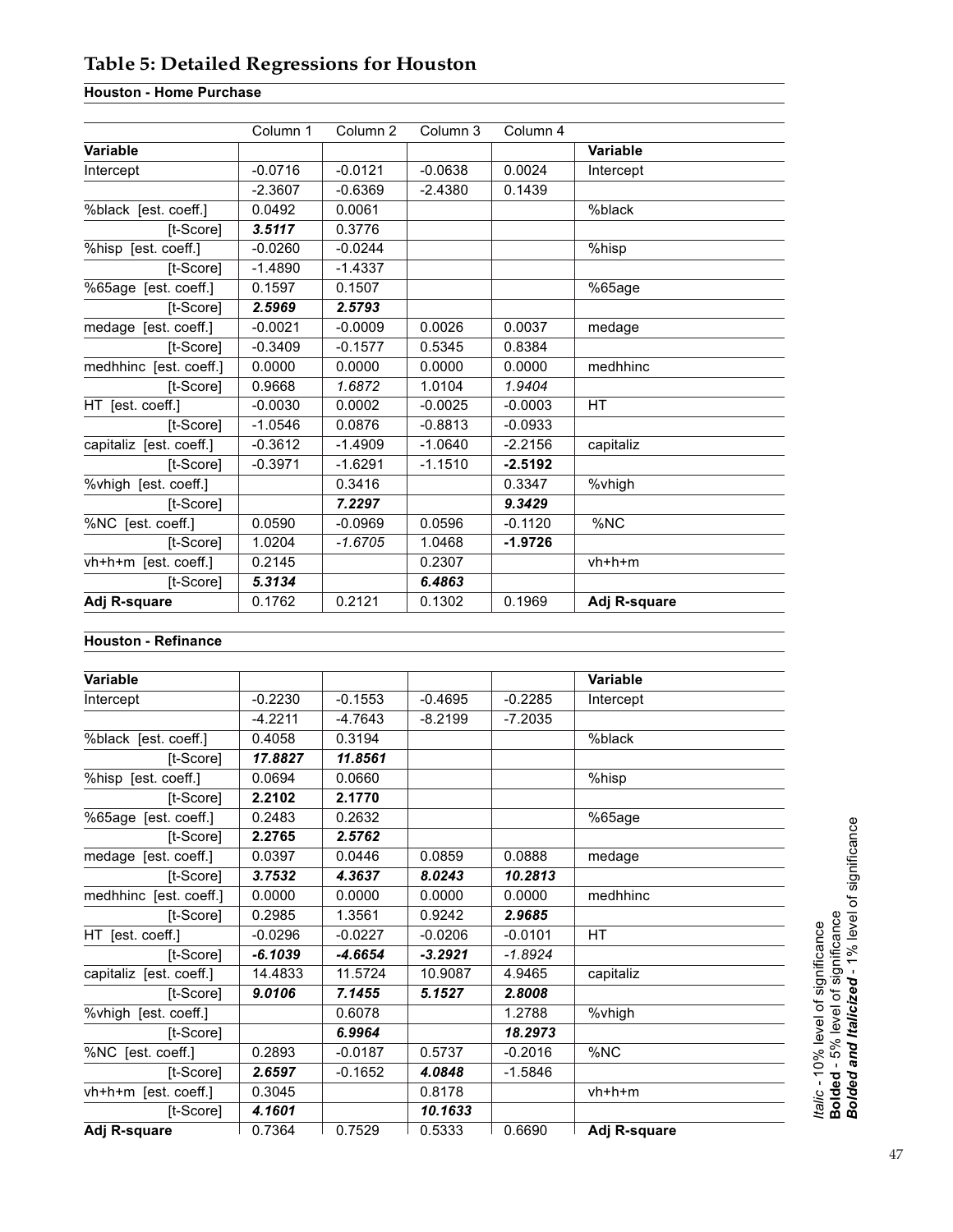# <span id="page-47-0"></span>**Table 6: Detailed Regressions for Los Angeles**

# **Los Angeles - Home Purchase**

|                         | Column 1  | Column <sub>2</sub> | Column 3  | Column 4   |                 |
|-------------------------|-----------|---------------------|-----------|------------|-----------------|
| <b>Variable</b>         |           |                     |           |            | <b>Variable</b> |
| Intercept               | $-0.0148$ | 0.0871              | $-0.0453$ | 0.0472     | Intercept       |
|                         | $-0.5055$ | 4.7543              | $-2.0613$ | 3.4345     |                 |
| %black [est. coeff.]    | 0.0434    | 0.0278              |           |            | %black          |
| [t-Score]               | 3.7431    | 2.2361              |           |            |                 |
| %hisp [est. coeff.]     | $-0.0738$ | $-0.0662$           |           |            | %hisp           |
| [t-Score]               | $-6.5858$ | $-6.0490$           |           |            |                 |
| %65age [est. coeff.]    | $-0.0702$ | $-0.1048$           |           |            | %65age          |
| [t-Score]               | $-1.6689$ | $-2.5966$           |           |            |                 |
| medage [est. coeff.]    | 0.0094    | 0.0088              | 0.0066    | 0.0050     | medage          |
| [t-Score]               | 2.1647    | 2.0267              | 1.5305    | 1.1809     |                 |
| medhhinc [est. coeff.]  | 0.0000    | 0.0000              | 0.0000    | 0.0000     | medhhinc        |
| [t-Score]               | 0.4378    | 0.8086              | 1.7249    | 3.0392     |                 |
| HT [est. coeff.]        | $-0.0514$ | $-0.0332$           | $-0.0211$ | $-0.0031$  | <b>HT</b>       |
| [t-Score]               | $-1.9595$ | $-1.2885$           | $-0.8087$ | $-0.1218$  |                 |
| capitaliz [est. coeff.] | $-7.2678$ | $-8.6568$           | $-7.7193$ | $-11.1339$ | capitaliz       |
| [t-Score]               | $-3.8854$ | $-4.5039$           | $-4.0284$ | $-5.8148$  |                 |
| %vhigh [est. coeff.]    |           | 0.3435              |           | 0.4428     | %vhigh          |
| [t-Score]               |           | 7.7136              |           | 11.8946    |                 |
| %NC [est. coeff.]       | 0.1144    | $-0.0043$           | 0.0208    | $-0.1125$  | %NC             |
| [t-Score]               | 2.4322    | $-0.0945$           | 0.5577    | $-2.9010$  |                 |
| vh+h+m [est. coeff.]    | 0.2952    |                     | 0.3193    |            | $vh+h+m$        |
| [t-Score]               | 7.3164    |                     | 9.0717    |            |                 |
| Adj R-square            | 0.1407    | 0.1441              | 0.0644    | 0.0997     | Adj R-square    |

### **Los Angeles - Refinance**

| Variable                |           |           |           |           | <b>Variable</b> |
|-------------------------|-----------|-----------|-----------|-----------|-----------------|
| Intercept [est. coeff.] | $-0.0906$ | $-0.0129$ | $-0.1650$ | $-0.0638$ | Intercept       |
|                         | $-4.3821$ | $-1.0019$ | $-9.8654$ | $-6.2372$ |                 |
| %black [est. coeff.]    | 0.1378    | 0.1286    |           |           | %black          |
| [t-Score]               | 16.9109   | 14.6106   |           |           |                 |
| %hisp [est. coeff.]     | 0.0280    | 0.0342    |           |           | %hisp           |
| [t-Score]               | 3.5810    | 4.4814    |           |           |                 |
| %65age [est. coeff.]    | 0.0756    | 0.0452    |           |           | %65age          |
| [t-Score]               | 2.5679    | 1.6024    |           |           |                 |
| medage [est. coeff.]    | 0.0091    | 0.0087    | 0.0194    | 0.0177    | medage          |
| [t-Score]               | 2.9504    | 2.8080    | 5.8533    | 5.5704    |                 |
| medhhinc [est. coeff.]  | 0.0000    | 0.0000    | 0.0000    | 0.0000    | medhhinc        |
| [t-Score]               | 3.0705    | 3.1206    | 3.3433    | 5.2530    |                 |
| HT [est. coeff.]        | $-0.0318$ | $-0.0192$ | $-0.0829$ | $-0.0660$ | HТ              |
| [t-Score]               | $-1.7193$ | $-1.0509$ | $-4.2070$ | $-3.5052$ |                 |
| capitaliz [est. coeff.] | 5.5637    | 4.8410    | 7.4860    | 3.8030    | capitaliz       |
| [t-Score]               | 4.2604    | 3.6001    | 5.1977    | 2.7021    |                 |
| %vhigh [est. coeff.]    |           | 0.2280    |           | 0.4768    | %vhigh          |
| [t-Score]               |           | 7.3062    |           | 17.5866   |                 |
| %NC [est. coeff.]       | 0.1631    | 0.0799    | 0.2772    | 0.1393    | %NC             |
| [t-Score]               | 4.9454    | 2.5321    | 9.9885    | 4.9591    |                 |
| vh+h+m [est. coeff.]    | 0.2113    |           | 0.3472    |           | $vh+h+m$        |
| [t-Score]               | 7.4171    |           | 13.0532   |           |                 |
| Adj R-square            | 0.5252    | 0.5247    | 0.4009    | 0.4467    | Adj R-square    |

*Italic* - 10% level of significance<br>**Bolded** - 5% level of significance<br>**Bolded and Italicized** - 1% level of significance *Bolded and Italicized* - 1% level of significance **Bolded** - 5% level of significance *Italic -* 10% level of significance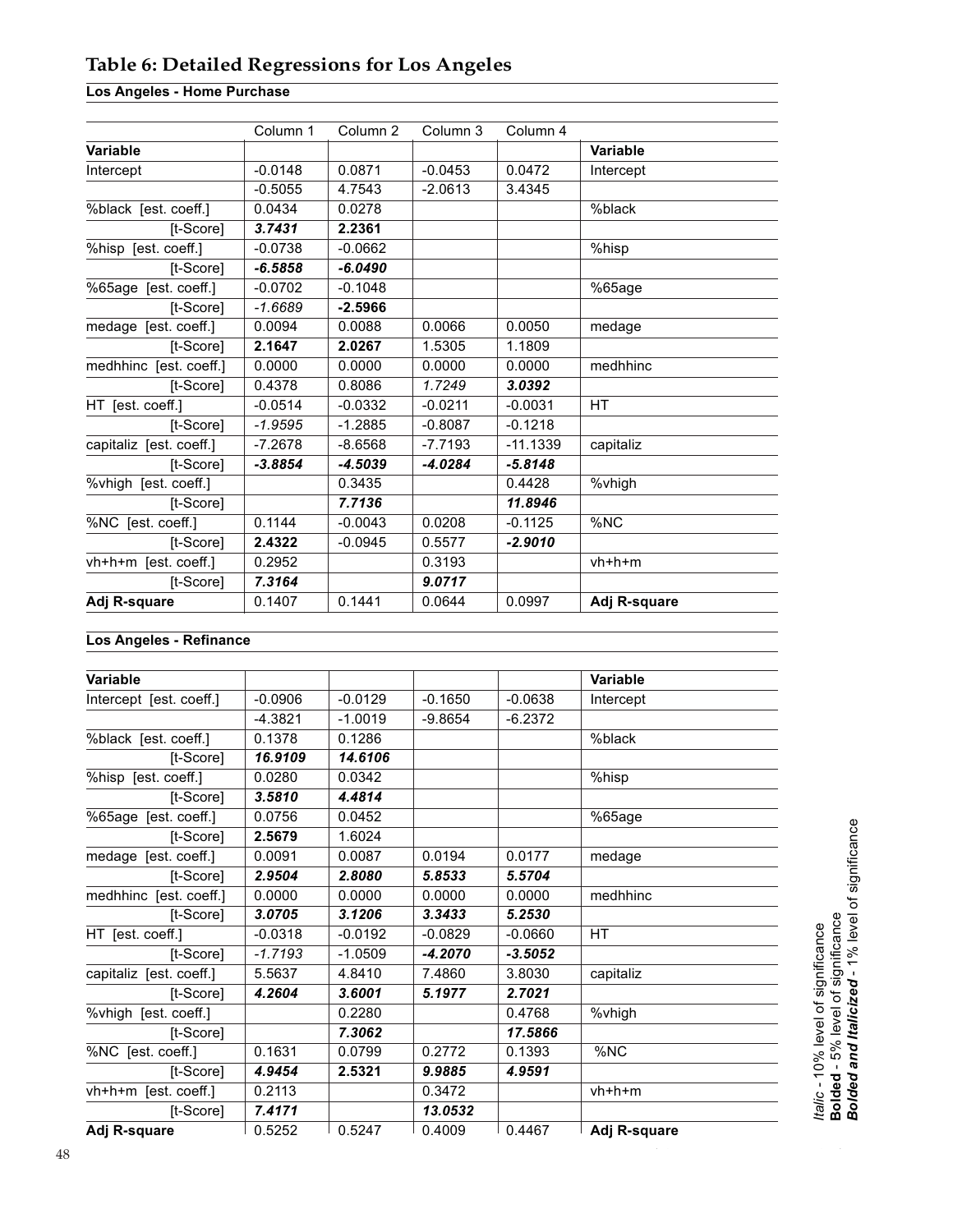# <span id="page-48-0"></span>**Table 7: Detailed Regressions for Milwaukee**

# **Milwaukee - Home Purchase**

|                         | Column 1  | Column 2  | Column 3  | Column 4  |                 |
|-------------------------|-----------|-----------|-----------|-----------|-----------------|
| Variable                |           |           |           |           | <b>Variable</b> |
| Intercept [est. coeff.] | $-0.0561$ | 0.0130    | $-0.1595$ | $-0.0106$ | Intercept       |
|                         | $-1.3438$ | 0.3896    | $-5.7474$ | $-0.4008$ |                 |
| %black [est. coeff.]    | 0.1844    | 0.1457    |           |           | %black          |
| [t-Score]               | 6.8455    | 4.3336    |           |           |                 |
| %hisp [est. coeff.]     | $-0.0610$ | $-0.0752$ |           |           | %hisp           |
| [t-Score]               | $-0.6171$ | $-0.7587$ |           |           |                 |
| %65age [est. coeff.]    | 0.0231    | $-0.0225$ |           |           | %65aqe          |
| [t-Score]               | 0.4227    | $-0.4502$ |           |           |                 |
| medage [est. coeff.]    | $-0.0010$ | $-0.0006$ | $-0.0124$ | $-0.0095$ | medage          |
| [t-Score]               | $-0.1977$ | $-0.1161$ | $-2.4492$ | $-2.0155$ |                 |
| medhhinc [est. coeff.]  | 0.0000    | 0.0000    | 0.0000    | 0.0000    | medhhinc        |
| [t-Score]               | $-0.3238$ | $-0.6619$ | 0.9549    | 0.5907    |                 |
| HT [est. coeff.]        | $-0.1624$ | $-0.1526$ | $-0.1719$ | $-0.1504$ | HT              |
| [t-Score]               | $-3.8946$ | $-3.6747$ | $-3.8059$ | $-3.6134$ |                 |
| capitaliz [est. coeff.] | 3.8248    | 2.5950    | 7.2203    | 1.5137    | capitaliz       |
| [t-Score]               | 1.6469    | 1.0752    | 2.9384    | 0.6136    |                 |
| %vhigh [est. coeff.]    |           | 0.2419    |           | 0.5094    | %vhigh          |
| [t-Score]               |           | 3.3803    |           | 10.5301   |                 |
| %NC [est. coeff.]       | 0.0356    | $-0.0717$ | 0.0597    | $-0.2022$ | % NC            |
| [t-Score]               | 0.3727    | $-0.7106$ | 0.6883    | $-2.2449$ |                 |
| vh+h+m [est. coeff.]    | 0.1751    |           | 0.3760    |           | $vh+h+m$        |
| [t-Score]               | 3.1259    |           | 7.8538    |           |                 |
| Adj R-square            | 0.5929    | 0.5953    | 0.4931    | 0.5567    | Adj R-square    |

## **Milwaukee - Refinance**

| Variable                |           |           |           |           | <b>Variable</b> |
|-------------------------|-----------|-----------|-----------|-----------|-----------------|
| Intercept [est. coeff.] | $-0.1289$ | $-0.0553$ | $-0.3075$ | $-0.0990$ | Intercept       |
|                         | $-3.3313$ | $-1.9004$ | $-9.9169$ | $-4.1451$ |                 |
| %black [est. coeff.]    | 0.2913    | 0.2290    |           |           | %black          |
| [t-Score]               | 13.4897   | 8.8845    |           |           |                 |
| %hisp [est. coeff.]     | 0.0253    | $-0.0129$ |           |           | %hisp           |
| [t-Score]               | 0.3411    | $-0.1760$ |           |           |                 |
| %65age [est. coeff.]    | 0.0682    | 0.0207    |           |           | %65age          |
| [t-Score]               | 1.2791    | 0.4296    |           |           |                 |
| medage [est. coeff.]    | $-0.0010$ | $-0.0014$ | $-0.0226$ | $-0.0161$ | medage          |
| [t-Score]               | $-0.2040$ | $-0.2998$ | $-3.7912$ | $-3.2240$ |                 |
| medhhinc [est. coeff.]  | 0.0000    | 0.0000    | 0.0000    | 0.0000    | medhhinc        |
| [t-Score]               | 0.9831    | 1.0871    | 2.4469    | 3.0354    |                 |
| HT [est. coeff.]        | $-0.2229$ | $-0.2103$ | $-0.2733$ | $-0.2261$ | НT              |
| [t-Score]               | $-5.4905$ | $-5.3254$ | $-5.1182$ | $-5.0763$ |                 |
| capitaliz [est. coeff.] | 7.0170    | 5.3346    | 13.0116   | 5.1581    | capitaliz       |
| [t-Score]               | 3.6779    | 2.7993    | 5.4563    | 2.4298    |                 |
| %vhigh [est. coeff.]    |           | 0.3505    |           | 0.7782    | %vhigh          |
| [t-Score]               |           | 6.0860    |           | 18.1084   |                 |
| %NC [est. coeff.]       | 0.2398    | 0.1268    | 0.3423    | 0.0121    | %NC             |
| [t-Score]               | 2.8523    | 1.5293    | 4.1184    | 0.1611    |                 |
| vh+h+m [est. coeff.]    | 0.2216    |           | 0.5925    |           | $vh+h+m$        |
| [t-Score]               | 4.4829    |           | 11.8902   |           |                 |
| Adj R-square            | 0.8391    | 0.8470    | 0.7107    | 0.7952    | Adj R-square    |

*Italic* - 10% level of significance<br>**Bolded** - 5% level of significance<br>**Bolded and Italicized** - 1% level of significance *Bolded and Italicized* - 1% level of significance **Bolded** - 5% level of significance

*Italic -* 10% level of significance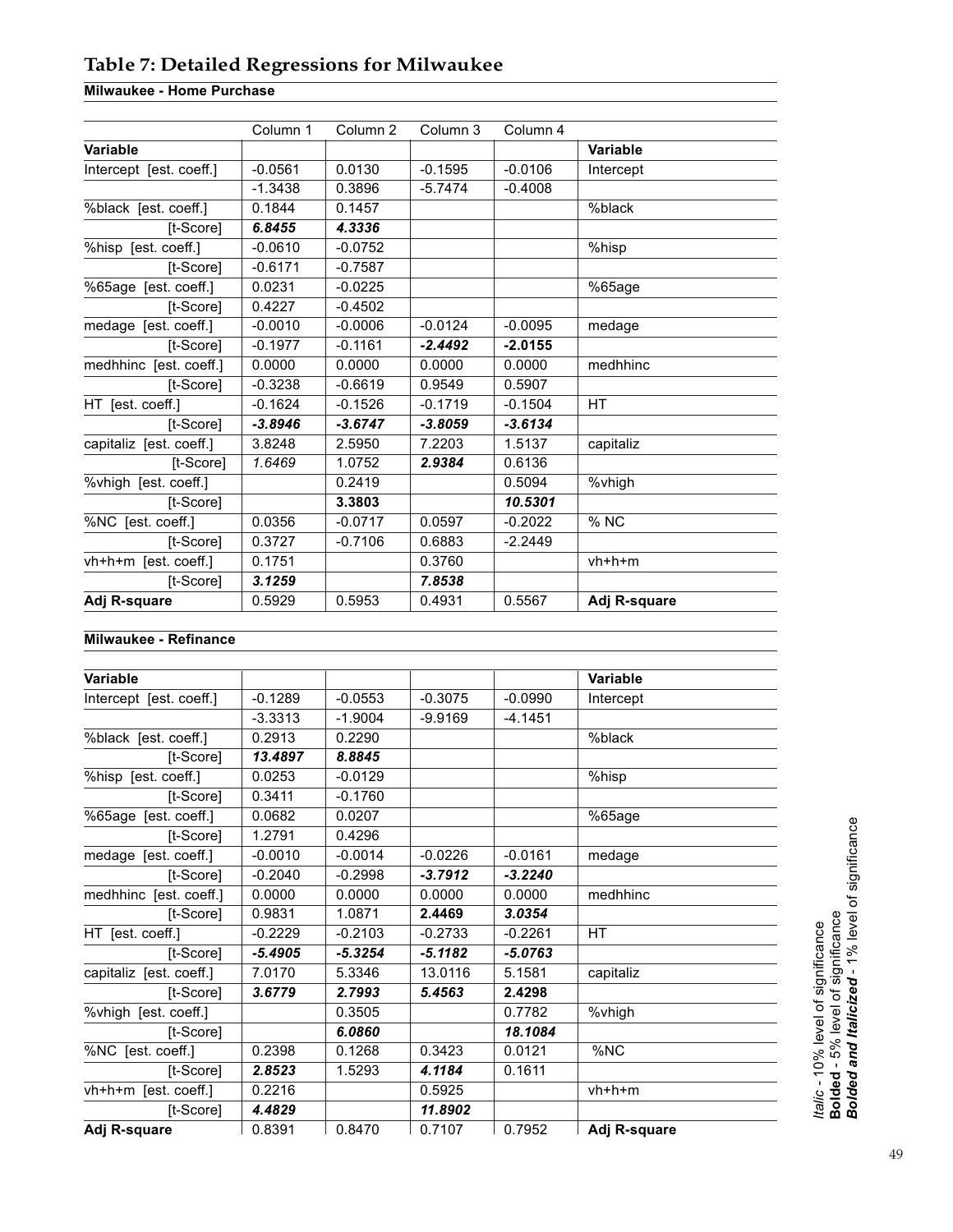# <span id="page-49-0"></span>**Table 8: Detailed Regressions for New York**

New York - Home Purchase

|                         | Column 1  | Column <sub>2</sub> | Column 3  | Column 4  |              |
|-------------------------|-----------|---------------------|-----------|-----------|--------------|
| Variable                |           |                     |           |           | Variable     |
| Intercept               | $-0.0831$ | $-0.0156$           | $-0.0693$ | $-0.0026$ | Intercept    |
|                         | $-3.7671$ | $-1.1341$           | $-5.2760$ | $-0.2874$ |              |
| %black [est. coeff.]    | $-0.0028$ | $-0.0333$           |           |           | %black       |
| [t-Score]               | $-0.2905$ | $-2.9956$           |           |           |              |
| %hisp [est. coeff.]     | $-0.0176$ | $-0.0175$           |           |           | %hisp        |
| [t-Score]               | $-1.1753$ | $-1.1991$           |           |           |              |
| %65age [est. coeff.]    | 0.0245    | $-0.0133$           |           |           | %65age       |
| [t-Score]               | 0.8318    | $-0.4858$           |           |           |              |
| medage [est. coeff.]    | 0.0063    | $-0.0049$           | $-0.0066$ | $-0.0052$ | medage       |
| [t-Score]               | $-2.2128$ | $-1.7481$           | $-2.3241$ | $-1.8580$ |              |
| medhhinc [est. coeff.]  | 0.0000    | 0.0000              | 0.0000    | 0.0000    | medhhinc     |
| [t-Score]               | 0.8508    | 1.2882              | 0.8606    | 0.9210    |              |
| HT [est. coeff.]        | $-0.0671$ | $-0.0652$           | $-0.0698$ | $-0.0650$ | <b>HT</b>    |
| [t-Score]               | $-5.1135$ | $-5.0214$           | $-5.3603$ | $-5.0273$ |              |
| capitaliz [est. coeff.] | 4.5458    | 4.0967              | 4.5306    | 4.1659    | capitaliz    |
| [t-Score]               | 4.6141    | 4.1908              | 4.6271    | 4.2846    |              |
| %vhigh [est. coeff.]    |           | 0.3385              |           | 0.2506    | %vhigh       |
| [t-Score]               |           | 8.6606              |           | 10.5744   |              |
| %NC [est. coeff.]       | 0.1373    | 0.0628              | 0.1113    | 0.0342    | %NC          |
| [t-Score]               | 3.1419    | 1.4733              | 3.0438    | 0.8812    |              |
| vh+h+m [est. coeff.]    | 0.2211    |                     | 0.2046    |           | $vh+h+m$     |
| [t-Score]               | 7.0687    |                     | 9.6398    |           |              |
| Adj R-square            | 0.2235    | 0.2412              | 0.2237    | 0.2366    | Adj R-square |

New York - Refinance

| Variable                |            |           |            |           | Variable     |
|-------------------------|------------|-----------|------------|-----------|--------------|
| Intercept               | $-0.3449$  | $-0.0956$ | $-0.3494$  | $-0.1038$ | Intercept    |
|                         | $-15.0857$ | $-5.5738$ | $-16.6523$ | $-7.0802$ |              |
| %black [est. coeff.]    | $-0.0045$  | $-0.0048$ |            |           | %black       |
| [t-Score]               | $-0.5259$  | $-0.5912$ |            |           |              |
| %hisp [est. coeff.]     | $-0.0181$  | $-0.0238$ |            |           | %hisp        |
| [t-Score]               | $-1.3867$  | $-1.9461$ |            |           |              |
| %65age [est. coeff.]    | $-0.0054$  | $-0.0127$ |            |           | %65age       |
| [t-Score]               | $-0.1350$  | $-0.3377$ |            |           |              |
| medage [est. coeff.]    | 0.0244     | 0.0173    | 0.0246     | 0.0175    | medage       |
| [t-Score]               | 4.8576     | 3.6681    | 5.0704     | 3.8485    |              |
| medhhinc [est. coeff.]  | 0.0000     | 0.0000    | 0.0000     | 0.0000    | medhhinc     |
| [t-Score]               | 0.9236     | 1.1906    | 0.9846     | 1.2698    |              |
| HT [est. coeff.]        | $-0.2578$  | $-0.2235$ | $-0.2623$  | $-0.2303$ | <b>HT</b>    |
| [t-Score]               | $-5.0285$  | $-4.6395$ | $-5.1396$  | $-4.7978$ |              |
| capitaliz [est. coeff.] | 8.2697     | 5.9878    | 8.3394     | 6.0702    | capitaliz    |
| [t-Score]               | 3.7790     | 2.9259    | 3.8197     | 2.9704    |              |
| %vhigh [est. coeff.]    |            | 0.8740    |            | 0.8669    | %vhigh       |
| [t-Score]               |            | 25.6367   |            | 25.5495   |              |
| %NC [est. coeff.]       | 0.6245     | 0.3339    | 0.6313     | 0.3443    | %NC          |
| [t-Score]               | 9.7477     | 5.2304    | 9.8874     | 5.4100    |              |
| vh+h+m [est. coeff.]    | 0.7021     |           | 0.6974     |           | $vh+h+m$     |
| [t-Score]               | 21.3501    |           | 21.3121    |           |              |
| Adj R-square            | 0.5878     | 0.6363    | 0.5881     | 0.6358    | Adj R-square |

*ttalic* - 10% level of significance<br>**Bolded** - 5% level of significance<br>**Bolded and Italicized** - 1% level of significance *Bolded and Italicized* - 1% level of significance**Bolded** - 5% level of significance *Italic -* 10% level of significance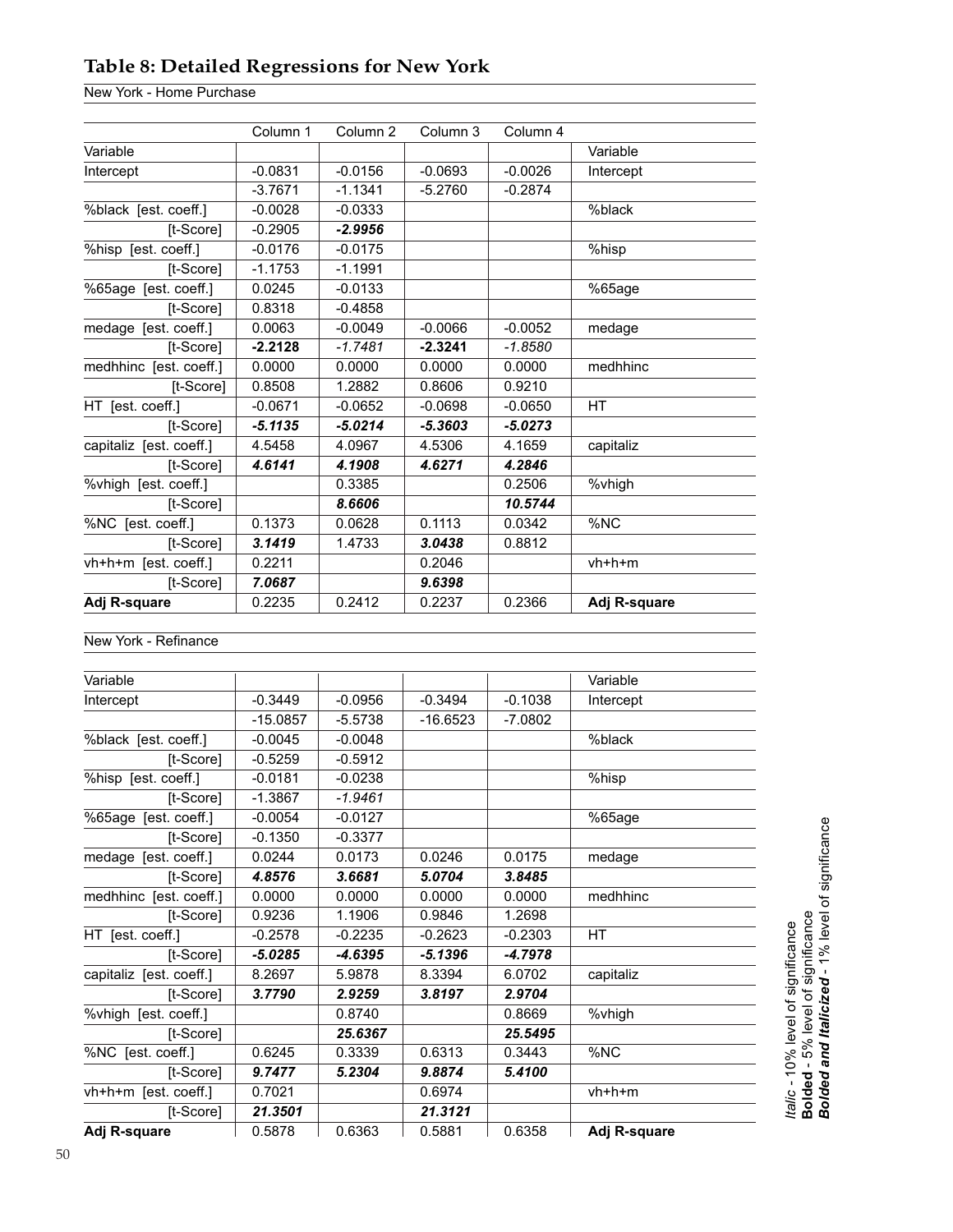# <span id="page-50-0"></span>**Table 9: Detailed Regressions for St. Louis**

# **St. Louis - Home Purchase**

|                         | Column 1   | Column <sub>2</sub> | Column 3   | Column 4  |              |
|-------------------------|------------|---------------------|------------|-----------|--------------|
| Variable                |            |                     |            |           | Variable     |
| Intercept               | $-0.3851$  | $-0.2098$           | $-0.3840$  | $-0.2093$ | Intercept    |
|                         | $-10.3472$ | $-8.2588$           | $-10.7522$ | $-8.4073$ |              |
| %black [est. coeff.]    | 0.0060     | 0.0068              |            |           | %black       |
| [t-Score]               | 0.5060     | 0.6852              |            |           |              |
| %hisp [est. coeff.]     | 0.2666     | 0.3189              |            |           | %hisp        |
| [t-Score]               | 1.2764     | 1.6922              |            |           |              |
| %65age [est. coeff.]    | $-0.0294$  | $-0.0279$           |            |           | %65age       |
| [t-Score]               | $-0.4692$  | $-0.4977$           |            |           |              |
| medage [est. coeff.]    | 0.0287     | 0.0140              | 0.0290     | 0.0148    | medage       |
| [t-Score]               | 3.2903     | 1.7411              | 3.9000     | 2.1538    |              |
| medhhinc [est. coeff.]  | 0.0000     | 0.0000              | 0.0000     | 0.0000    | medhhinc     |
| [t-Score]               | 5.2746     | 6.0803              | 5.2586     | 6.0563    |              |
| HT [est. coeff.]        | $-0.2985$  | $-0.2102$           | $-0.3006$  | $-0.2131$ | <b>HT</b>    |
| [t-Score]               | $-3.9183$  | $-3.1781$           | $-3.9678$  | $-3.2254$ |              |
| capitaliz [est. coeff.] | 10.5586    | 4.7064              | 10.6740    | 4.9026    | capitaliz    |
| [t-Score]               | 4.6207     | 2.1910              | 4.7203     | 2.2988    |              |
| %vhigh [est. coeff.]    |            | 0.8341              |            | 0.8276    | %vhigh       |
| [t-Score]               |            | 12.1652             |            | 12.2001   |              |
| %NC [est. coeff.]       | 0.5673     | 0.1533              | 0.5672     | 0.1557    | %NC          |
| [t-Score]               | 6.4062     | 1.7063              | 6.4251     | 1.7330    |              |
| $vh+h+m$                | 0.4893     |                     | 0.4862     |           | $vh+h+m$     |
| [t-Score]               | 7.3599     |                     | 7.4763     |           |              |
| Adj R-square            | 0.5441     | 0.6289              | 0.5453     | 0.6284    | Adj R-square |

### **St. Louis - Refinance**

| <b>Variable</b>         |           |           |            |            | <b>Variable</b> |  |
|-------------------------|-----------|-----------|------------|------------|-----------------|--|
| Intercept               | $-0.4462$ | $-0.2706$ | $-0.5173$  | $-0.2867$  | Intercept       |  |
|                         | $-8.9409$ | $-8.9943$ | $-12.3150$ | $-10.8358$ |                 |  |
| %black [est. coeff.]    | 0.1822    | 0.1405    |            |            | %black          |  |
| [t-Score]               | 10.4092   | 8.0440    |            |            |                 |  |
| %hisp [est. coeff.]     | 0.2816    | 0.2517    |            |            | %hisp           |  |
| [t-Score]               | 0.7563    | 0.7189    |            |            |                 |  |
| %65age [est. coeff.]    | 0.3065    | 0.2401    |            |            | %65age          |  |
| [t-Score]               | 4.2338    | 3.7708    |            |            |                 |  |
| medage [est. coeff.]    | 0.0189    | 0.0192    | 0.0347     | 0.0322     | medage          |  |
| [t-Score]               | 2.8394    | 3.0790    | 4.9275     | 5.2674     |                 |  |
| medhhinc [est. coeff.]  | 0.0000    | 0.0000    | 0.0000     | 0.0000     | medhhinc        |  |
| [t-Score]               | 4.7326    | 5.0831    | 5.3023     | 5.8190     |                 |  |
| HT [est. coeff.]        | $-0.1380$ | $-0.1004$ | $-0.3125$  | $-0.2252$  | <b>HT</b>       |  |
| [t-Score]               | $-1.8453$ | $-1.4468$ | $-3.7234$  | $-3.0865$  |                 |  |
| capitaliz [est. coeff.] | 15.1680   | 12.6709   | 15.6756    | 11.5736    | capitaliz       |  |
| [t-Score]               | 8.7029    | 7.5884    | 7.7473     | 6.3298     |                 |  |
| %vhigh [est. coeff.]    |           | 0.7636    |            | 1.0054     | %vhigh          |  |
| [t-Score]               |           | 10.3399   |            | 14.6164    |                 |  |
| %NC [est. coeff.]       | 0.5985    | 0.2600    | 0.9368     | 0.3687     | %NC             |  |
| [t-Score]               | 6.8804    | 2.9608    | 10.9743    | 4.0613     |                 |  |
| vh+h+m [est. coeff.]    | 0.5096    |           | 0.6599     |            | $vh+h+m$        |  |
| [t-Score]               | 7.0111    |           | 9.2071     |            |                 |  |
| Adj R-square            | 0.8156    | 0.8368    | 0.7509     | 0.8032     | Adj R-square    |  |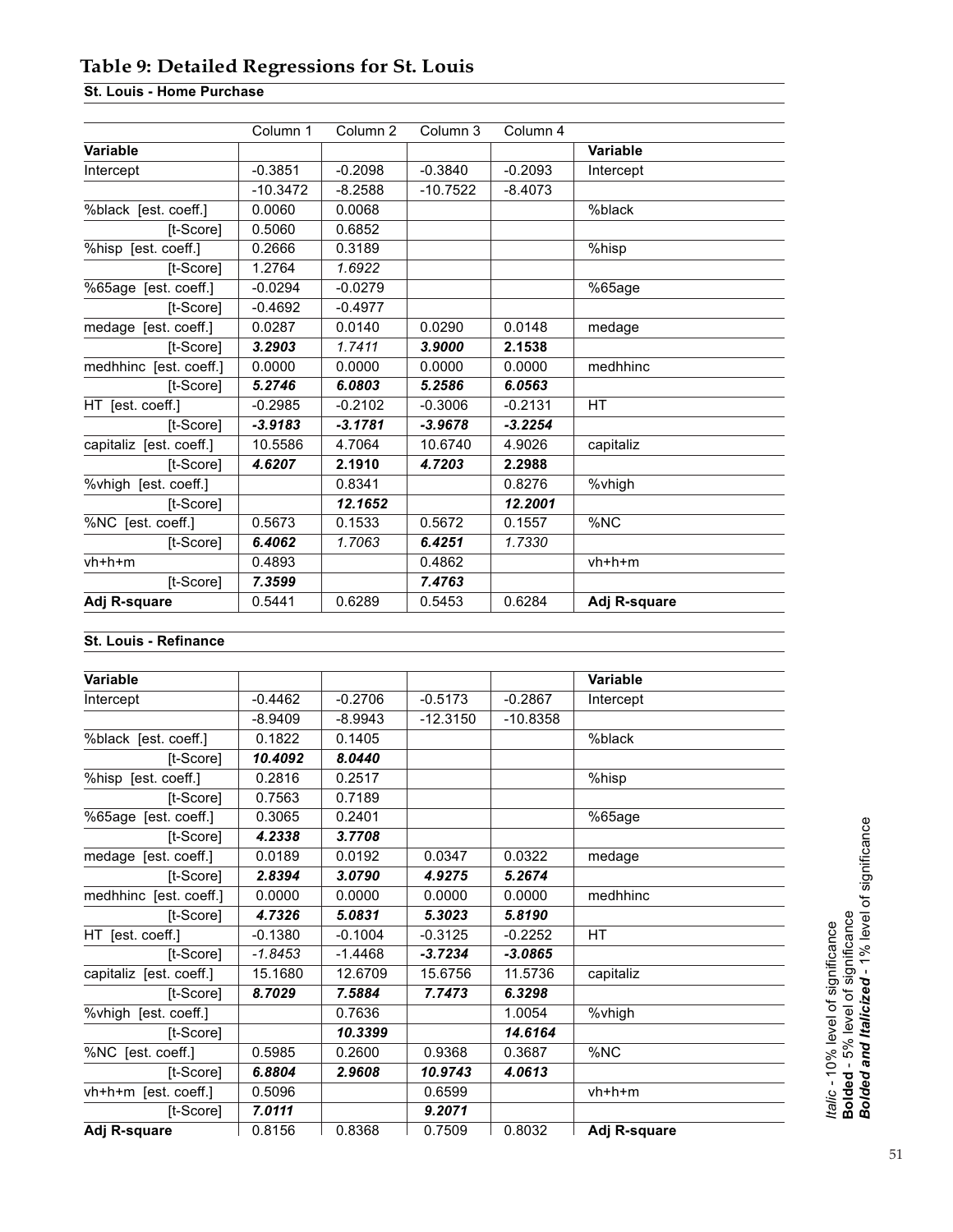# <span id="page-51-0"></span>**Table 10: Detailed Regressions for Washington, D.C.**

# **Washington - Home Purchase**

|                         | Column 1  | Column <sub>2</sub> | Column 3  | Column 4  |                 |
|-------------------------|-----------|---------------------|-----------|-----------|-----------------|
| Variable                |           |                     |           |           | <b>Variable</b> |
| Intercept               | $-0.0921$ | $-0.0403$           | $-0.0839$ | $-0.0303$ | Intercept       |
|                         | $-4.7182$ | $-3.9111$           | $-6.9137$ | $-3.8307$ |                 |
| %black [est. coeff.]    | 0.0007    | $-0.0162$           |           |           | %black          |
| [t-Score]               | 0.0815    | $-1.9010$           |           |           |                 |
| %hisp [est. coeff.]     | $-0.0230$ | $-0.0117$           |           |           | %hisp           |
| [t-Score]               | $-1.0384$ | $-0.5382$           |           |           |                 |
| %65age [est. coeff.]    | 0.0415    | 0.0265              |           |           | %65aqe          |
| [t-Score]               | 1.6110    | 1.1546              |           |           |                 |
| medage [est. coeff.]    | 0.0035    | 0.0043              | 0.0050    | 0.0034    | medage          |
| [t-Score]               | 1.4144    | 1.7684              | 2.3703    | 1.6626    |                 |
| medhhinc [est. coeff.]  | 0.0000    | 0.0000              | 0.0000    | 0.0000    | medhhinc        |
| [t-Score]               | 6.7120    | 7.7899              | 7.4649    | 7.9575    |                 |
| HT [est. coeff.]        | $-0.0152$ | $-0.0083$           | $-0.0159$ | $-0.0082$ | <b>HT</b>       |
| [t-Score]               | $-2.5370$ | $-1.4396$           | $-2.6972$ | $-1.4197$ |                 |
| capitaliz [est. coeff.] | 2.7519    | 1.2741              | 2.8480    | 1.7619    | capitaliz       |
| [t-Score]               | 3.2323    | 1.4574              | 3.4670    | 2.1306    |                 |
| %vhigh [est. coeff.]    |           | 0.2455              |           | 0.1992    | %vhigh          |
| [t-Score]               |           | 8.2219              |           | 11.1844   |                 |
| %NC [est. coeff.]       | 0.1122    | 0.0371              | 0.1043    | 0.0239    | %NC             |
| [t-Score]               | 4.0712    | 1.5746              | 4.7132    | 1.0587    |                 |
| vh+h+m [est. coeff.]    | 0.1611    |                     | 0.1530    |           | $vh+h+m$        |
| [t-Score]               | 5.8323    |                     | 9.3834    |           |                 |
| Adj R-square            | 0.1876    | 0.2180              | 0.1853    | 0.2168    | Adj R-square    |

## **Washington - Refinance**

| Variable                |           |           |            |           | Variable     |
|-------------------------|-----------|-----------|------------|-----------|--------------|
| Intercept               | $-0.0885$ | $-0.0067$ | $-0.1401$  | $-0.0285$ | Intercept    |
|                         | $-4.4291$ | $-0.6134$ | $-10.6061$ | $-3.3379$ |              |
| %black [est. coeff.]    | 0.0557    | 0.0522    |            |           | %black       |
| [t-Score]               | 6.6773    | 6.0619    |            |           |              |
| %hisp [est. coeff.]     | $-0.1044$ | $-0.0916$ |            |           | %hisp        |
| [t-Score]               | $-4.7428$ | $-4.1683$ |            |           |              |
| %65age [est. coeff.]    | 0.1105    | 0.0694    |            |           | %65age       |
| [t-Score]               | 3.9719    | 2.7602    |            |           |              |
| medage [est. coeff.]    | 0.0015    | 0.0014    | 0.0126     | 0.0094    | medage       |
| [t-Score]               | 0.6225    | 0.5641    | 5.4239     | 4.2054    |              |
| medhhinc [est. coeff.]  | 0.0000    | 0.0000    | 0.0000     | 0.0000    | medhhinc     |
| [t-Score]               | 1.5437    | 0.4820    | 3.1343     | 2.5557    |              |
| HT [est. coeff.]        | $-0.0326$ | $-0.0234$ | $-0.0469$  | $-0.0296$ | <b>HT</b>    |
| [t-Score]               | $-4.9534$ | $-3.6294$ | $-6.7679$  | $-4.4176$ |              |
| capitaliz [est. coeff.] | 5.3927    | 4.4650    | 4.8013     | 2.8950    | capitaliz    |
| [t-Score]               | 6.2500    | 4.8876    | 5.3119     | 3.2051    |              |
| %vhigh [est. coeff.]    |           | 0.2274    |            | 0.3725    | %vhigh       |
| [t-Score]               |           | 7.3702    |            | 19.4870   |              |
| %NC [est. coeff.]       | 0.0900    | $-0.0049$ | 0.1492     | 0.0014    | %NC          |
| [t-Score]               | 3.1698    | $-0.2003$ | 6.0717     | 0.0573    |              |
| vh+h+m [est. coeff.]    | 0.2006    |           | 0.3043     |           | $vh+h+m$     |
| [t-Score]               | 7.2331    |           | 17.2681    |           |              |
| Adj R-square            | 0.5908    | 0.5917    | 0.5151     | 0.5473    | Adj R-square |

*Italic* - 10% level of significance<br>**Bolded** - 5% level of significance<br>**Bolded and Italicized** - 1% level of significance *Bolded and Italicized* - 1% level of significance **Bolded** - 5% level of significance *Italic -* 10% level of significance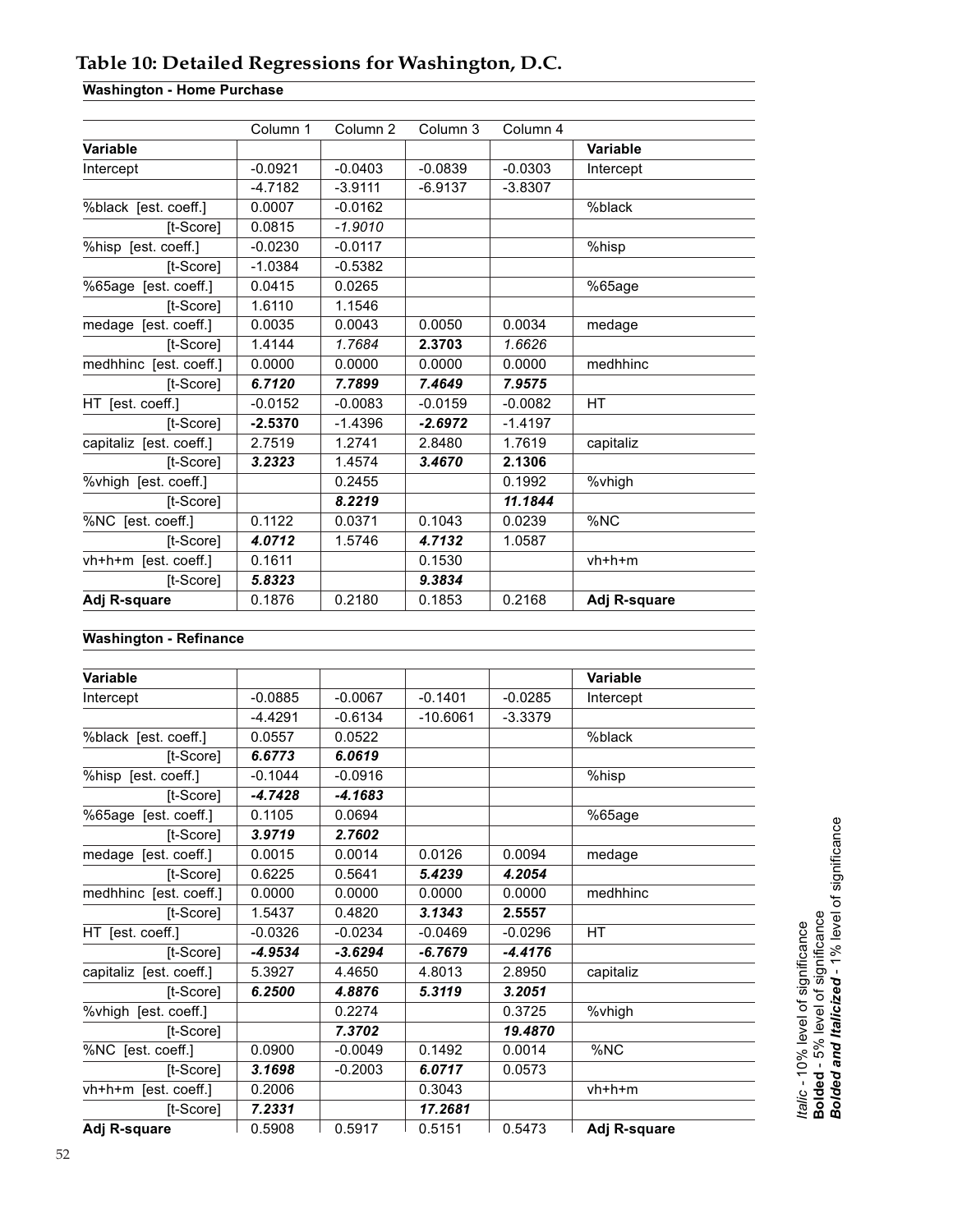# <span id="page-52-0"></span>**Table 11: Summary of Regression Results**

# **Home Purchase Lending**

|           | Atl.     | Balt.    | Cleve.     | Det.     | Hous.      | LA                       | Milw.      | <b>NYC</b> | St. L.     | D.C.       |
|-----------|----------|----------|------------|----------|------------|--------------------------|------------|------------|------------|------------|
| Variable  |          |          |            |          |            |                          |            |            |            |            |
| %black    | $^{+++}$ |          | $^{+++}$   | $^{+++}$ | $^{+++}$   | $^{+++}$                 | $^{++}$    |            |            |            |
| %hisp     |          |          |            |          |            | - - -                    |            |            |            |            |
| %65age    |          |          |            | $^{+++}$ | $^{+ + +}$ | $\overline{\phantom{a}}$ |            |            |            |            |
| medage    |          |          | $^{++}$    |          |            | $^{++}$                  |            | - -        | $^{+++}$   |            |
| medhhinc  | $++$     |          |            | $^{+++}$ |            |                          |            |            | $^{+ + +}$ | $^{+++}$   |
| <b>HT</b> |          |          |            | - - -    |            | $\overline{\phantom{0}}$ |            |            |            | $ -$       |
| capitaliz |          |          | $^{+ + +}$ |          |            | - - -                    | $\ddot{}$  | $^{+++}$   | $^{+ + +}$ | $^{+++}$   |
| <b>NC</b> |          | $^{++}$  | $^{++}$    | $^{+++}$ |            | $^{++}$                  |            | $^{+++}$   | $^{+++}$   | $^{+++}$   |
| vh+h+m    | $^{+++}$ | $^{+++}$ | $^{++}$    | $^{+++}$ | $^{+++}$   | $^{+++}$                 | $^{+ + +}$ | $^{+ + +}$ | $^{+ + +}$ | $^{+ + +}$ |
| Adj       |          |          |            |          |            |                          |            |            |            |            |
| R-square  | 0.4566   | 0.0843   | 0.6865     | 0.6267   | 0.1762     | 0.1407                   | 0.5929     | 0.2235     | 0.5441     | 0.1876     |

### **Refinance Lending**

|           | Atl.       | Balt.    | Cleve.     | Det.       | Hous.      | LA         | Milw.      | <b>NYC</b> | St. L.         | D.C.       |
|-----------|------------|----------|------------|------------|------------|------------|------------|------------|----------------|------------|
| Variable  |            |          |            |            |            |            |            |            |                |            |
| %black    | $^{+++}$   | $^{+++}$ | $^{+++}$   | $^{+++}$   | $^{+++}$   | $^{+ + +}$ | $^{+++}$   |            | $^{+++}$       | $^{+++}$   |
| %hisp     |            | $ -$     |            | $^{+++}$   | $^{++}$    | $^{+++}$   |            |            |                | - - -      |
| %65age    | $^{+++}$   | $++$     | $^{+ + +}$ | $ -$       | $^{++}$    | $^{++}$    |            |            | $^{+++}$       | $^{+++}$   |
| medage    |            |          | $++$       |            | $^{+ + +}$ | $^{+++}$   |            | $^{+++}$   | $^{+++}$       |            |
| medhhinc  | $^{+++}$   |          |            | $  -$      |            | $^{+ + +}$ |            |            | $^{+ + +}$     |            |
| HT.       |            | - - -    |            | - -        |            |            | - -        |            | $\overline{a}$ | - - -      |
| capitaliz | $^{+ + +}$ | $^{+++}$ | $^{+ + +}$ | $^{+ + +}$ | $^{+ + +}$ | $^{+ + +}$ | $^{+ + +}$ | $^{+++}$   | $^{+++}$       | $^{+ + +}$ |
| <b>NC</b> | $\ddot{}$  | $^{+++}$ | $^{+++}$   |            | $^{+ + +}$ | $^{+++}$   | $^{+++}$   | $^{+++}$   | $^{+++}$       | $^{+++}$   |
| $vh+h+m$  | $^{+++}$   | $^{+++}$ | $^{+ + +}$ |            | $^{+++}$   | $^{+++}$   | $^{+ + +}$ | $^{+ + +}$ | $^{+ + +}$     | $^{+++}$   |
|           |            |          |            |            |            |            |            |            |                |            |
| Adj       |            |          |            |            |            |            |            |            |                |            |
| R-square  | 0.6903     | 0.6306   | 0.8108     | 0.8993     | 0.7364     | 0.5252     | 0.8391     | 0.5878     | 0.8156         | 0.5908     |

+ positive relationship

- negative relationship

+ or - 10% significance level

++ or - - 5% significance level

+++ or - - - 1% significance level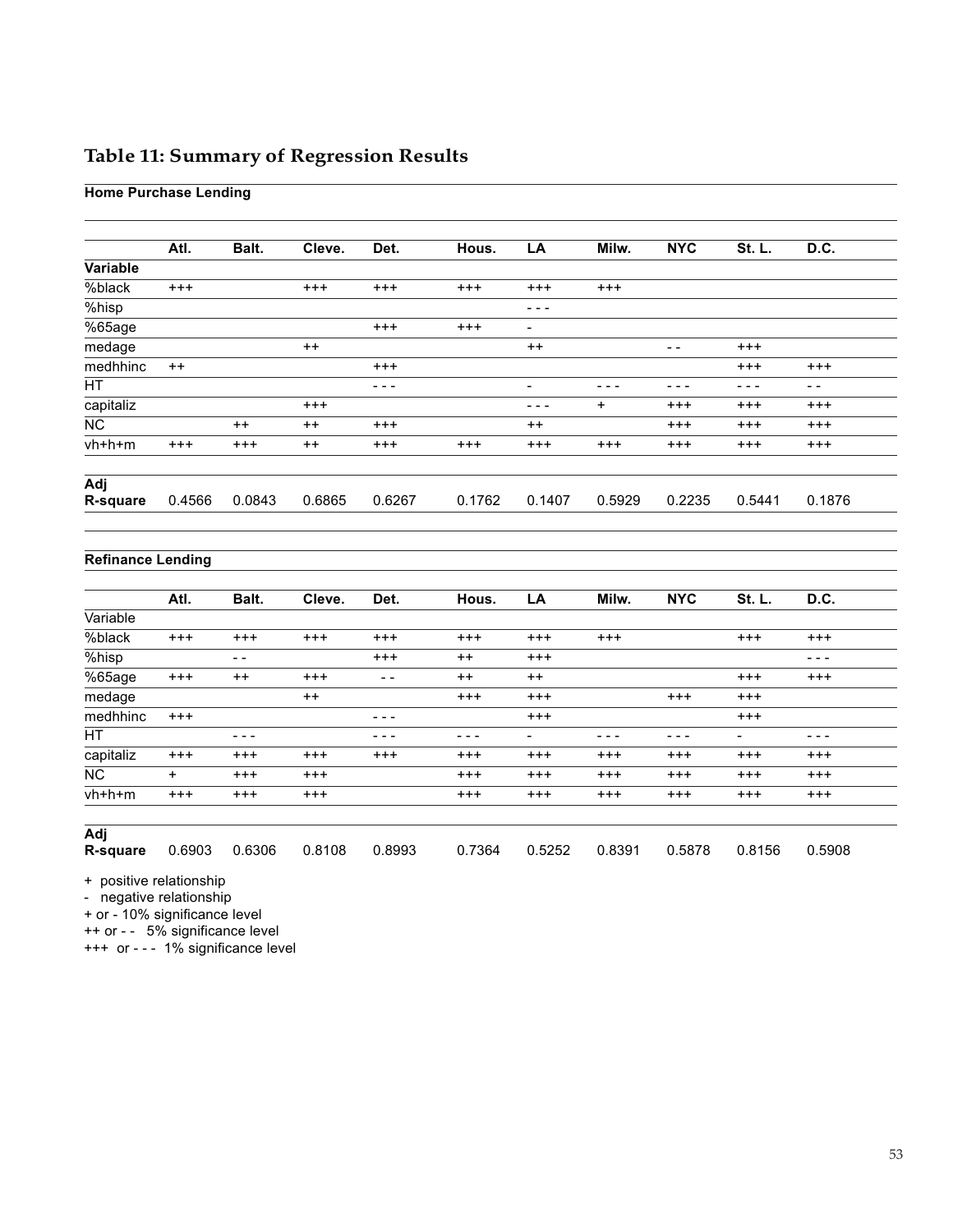# <span id="page-53-0"></span>**Table 12: Impact of Number of African-Americans in a Neighborhood**

#### **Percent African-Americans in a census tract**

| <b>Home Purchase</b>  |           |                       |                                          |
|-----------------------|-----------|-----------------------|------------------------------------------|
| Estimated coefficient |           | Level of Significance | White/African-American Segregation Index |
| Cleveland             | 0.2400    | $***$                 | 79.7                                     |
| Milwaukee             | 0.1844    | $***$                 | 84.4                                     |
| Detroit               | 0.1661    | $***$                 | 86.7                                     |
| Atlanta               | 0.1393    | $***$                 | 68.8                                     |
| Houston               | 0.0492    | $***$                 | 71.8                                     |
| Los Angeles           | 0.0434    | $***$                 | 70.5                                     |
| <b>Baltimore</b>      | 0.0063    |                       | 71.8                                     |
| St. Louis             | 0.0060    |                       | 78.0                                     |
| Washington            | 0.0007    |                       | 66.2                                     |
| New York              | $-0.0028$ |                       | 84.3                                     |

#### **Refinance**

| Estimated coefficient |           | Level of Significance | White/African-American Segregation Index |
|-----------------------|-----------|-----------------------|------------------------------------------|
| Houston               | 0.4058    | $***$                 | 71.8                                     |
| Milwaukee             | 0.2913    | $***$                 | 84.4                                     |
| Detroit               | 0.2577    | $***$                 | 86.7                                     |
| Cleveland             | 0.1988    | $***$                 | 79.7                                     |
| Atlanta               | 0.1866    | $***$                 | 68.8                                     |
| St. Louis             | 0.1822    | $***$                 | 78.0                                     |
| Los Angeles           | 0.1378    | $***$                 | 70.5                                     |
| <b>Baltimore</b>      | 0.1107    | $***$                 | 71.8                                     |
| Washington            | 0.0557    | $***$                 | 66.2                                     |
| New York              | $-0.0045$ |                       | 84.3                                     |
|                       |           |                       |                                          |

\* - 10% level of significance

\*\* - 5% level of significance

\*\*\* - 1% level of significance

The dissimilarity index varies between 0 and 100, and measures the percentage of one group that would have to move across neighborhoods to be distributed the same way as the second group. A dissimilarity index of 0 indicates conditions of total integration. A dissimilarity index of 100 indicates conditions of total segregation. For more information see www.CensusScope.org of the Social Science Data Analysis Network at the University of Michigan.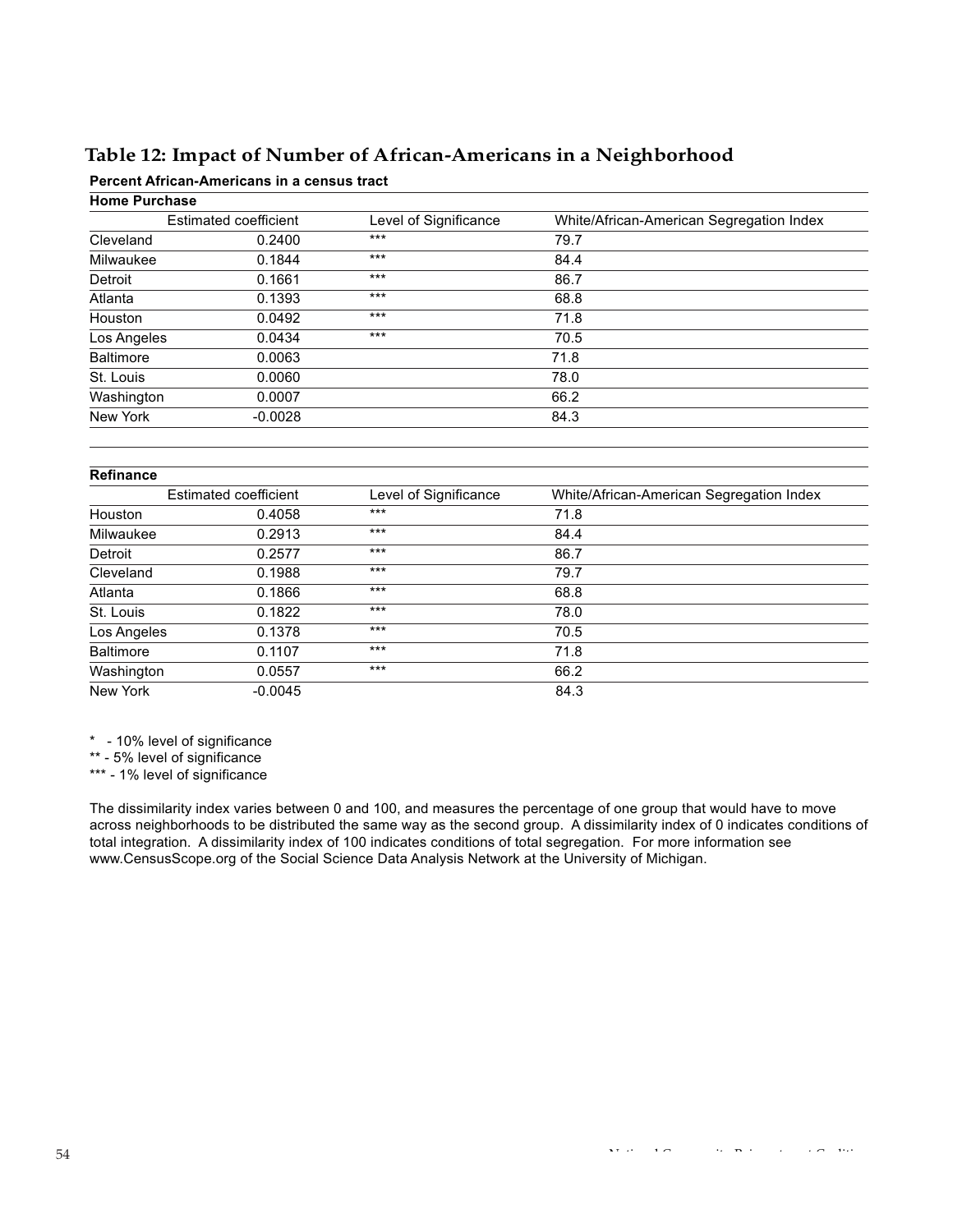# <span id="page-54-0"></span>**Table 13: Impact of Number of Hispanics in a Neighborhood**

**Percent Hispanics in a census tract**

| <b>Home Purchase</b> |                       |                       |                                  |  |  |
|----------------------|-----------------------|-----------------------|----------------------------------|--|--|
|                      | Estimated coefficient | Level of Significance | White/Hispanic Segregation Index |  |  |
| St. Louis            | 0.2666                |                       | 36.7                             |  |  |
| Detroit              | 0.0645                |                       | 48.3                             |  |  |
| New York             | $-0.0176$             |                       | 69.3                             |  |  |
| Washington           | $-0.0230$             |                       | 52.5                             |  |  |
| Houston              | $-0.0260$             |                       | 59.2                             |  |  |
| Cleveland            | $-0.0317$             |                       | 59.0                             |  |  |
| Milwaukee            | $-0.0610$             |                       | 60.6                             |  |  |
| Los Angeles          | $-0.0738$             | $***$                 | 64.4                             |  |  |
| <b>Baltimore</b>     | $-0.0890$             |                       | 40.3                             |  |  |
| Atlanta              | $-0.2080$             |                       | 56.8                             |  |  |
|                      |                       |                       |                                  |  |  |

#### **Refinance**

|                  | Estimated coefficient | Level of Significance | White/Hispanic Segregation Index |  |
|------------------|-----------------------|-----------------------|----------------------------------|--|
| St. Louis        | 0.2816                |                       | 36.7                             |  |
| Detroit          | 0.1282                | $***$                 | 48.3                             |  |
| Houston          | 0.0694                | $***$                 | 59.2                             |  |
| Cleveland        | 0.0693                |                       | 59.0                             |  |
| Los Angeles      | 0.0280                | $***$                 | 64.4                             |  |
| Milwaukee        | 0.0253                |                       | 60.6                             |  |
| New York         | $-0.0181$             |                       | 69.3                             |  |
| Washington       | $-0.1044$             | $***$                 | 52.5                             |  |
| Atlanta          | $-0.2456$             |                       | 56.8                             |  |
| <b>Baltimore</b> | $-0.4806$             | $***$                 | 40.3                             |  |

\* - 10% level of significance

\*\* - 5% level of significance

\*\*\* - 1% level of significance

The dissimilarity index varies between 0 and 100, and measures the percentage of one group that would have to move across neighborhoods to be distributed the same way as the second group. A dissimilarity index of 0 indicates conditions of total integration. A dissimilarity index of 100 indicates conditions of total segregation. For more information see www.CensusScope.org of the Social Science Data Analysis Network at the University of Michigan.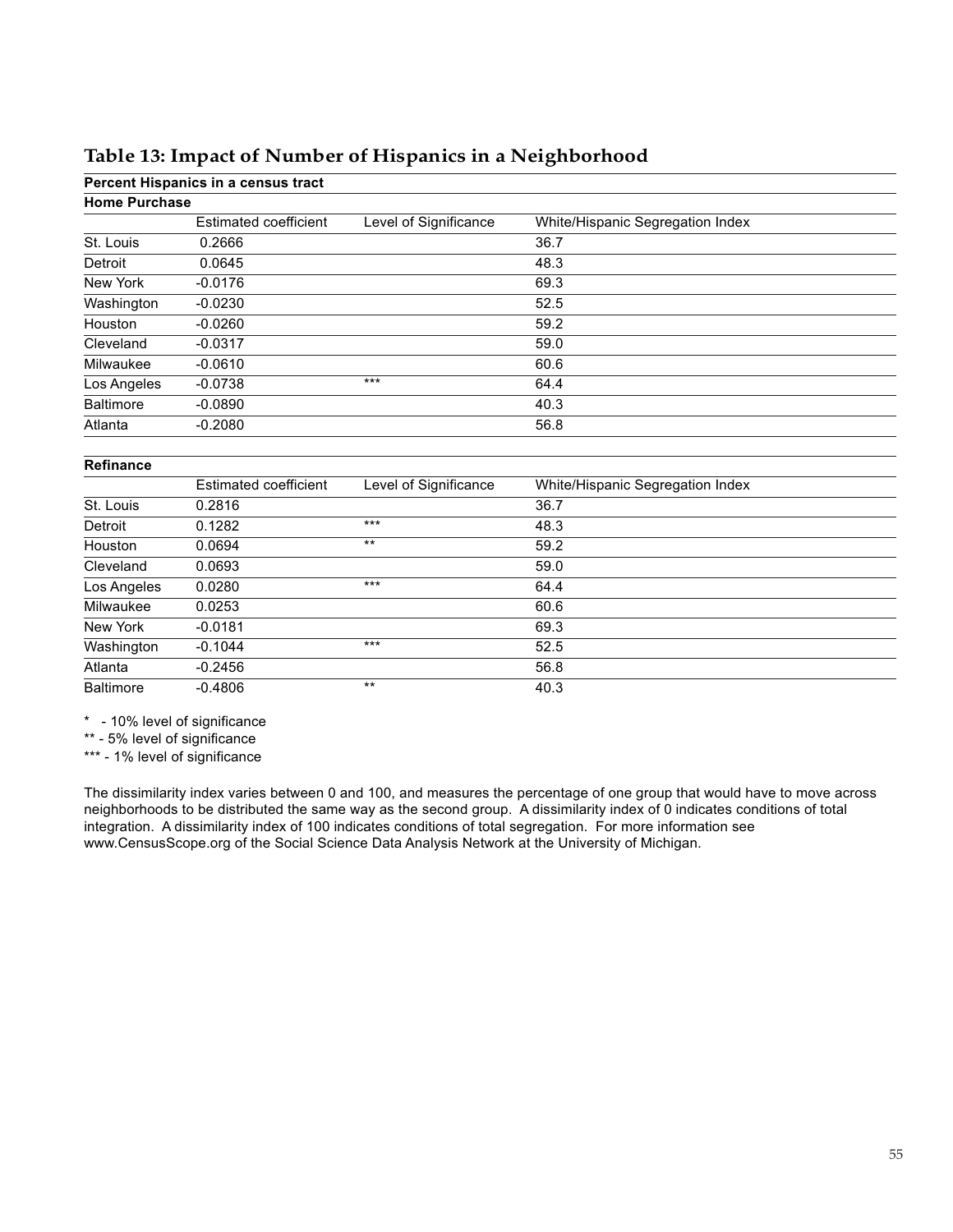<span id="page-55-0"></span>

| Percent People over 65 |                              |                       |  |  |  |  |
|------------------------|------------------------------|-----------------------|--|--|--|--|
| <b>Home Purchase</b>   |                              |                       |  |  |  |  |
|                        | <b>Estimated coefficient</b> | Level of Significance |  |  |  |  |
| Detroit                | 0.1606                       | ***                   |  |  |  |  |
| Houston                | 0.1597                       | $***$                 |  |  |  |  |
| Atlanta                | 0.0845                       |                       |  |  |  |  |
| Cleveland              | 0.0698                       |                       |  |  |  |  |
| Washington             | 0.0415                       |                       |  |  |  |  |
| <b>Baltimore</b>       | 0.0367                       |                       |  |  |  |  |
| New York               | 0.0245                       |                       |  |  |  |  |
| Milwaukee              | 0.0231                       |                       |  |  |  |  |
| St. Louis              | $-0.0294$                    |                       |  |  |  |  |
| Los Angeles            | $-0.0702$                    | $\star$               |  |  |  |  |
| <b>Refinance</b>       |                              |                       |  |  |  |  |
|                        | <b>Estimated coefficient</b> | Level of Significance |  |  |  |  |
| St. Louis              | 0.3065                       | $***$                 |  |  |  |  |
| Atlanta                | 0.2701                       | $***$                 |  |  |  |  |
| Houston                | 0.2483                       | $***$                 |  |  |  |  |
| Cleveland              | 0.1635                       | $***$                 |  |  |  |  |
| <b>Baltimore</b>       | 0.1307                       | $***$                 |  |  |  |  |
| Washington             | 0.1105                       | ***                   |  |  |  |  |
| Los Angeles            | 0.0756                       | $***$                 |  |  |  |  |
| Milwaukee              | 0.0682                       |                       |  |  |  |  |
| New York               | $-0.0054$                    |                       |  |  |  |  |
| Detroit                | $-0.0634$                    | $***$                 |  |  |  |  |

\* - 10% level of significance

\*\* - 5% level of significance

\*\*\* - 1% level of significance